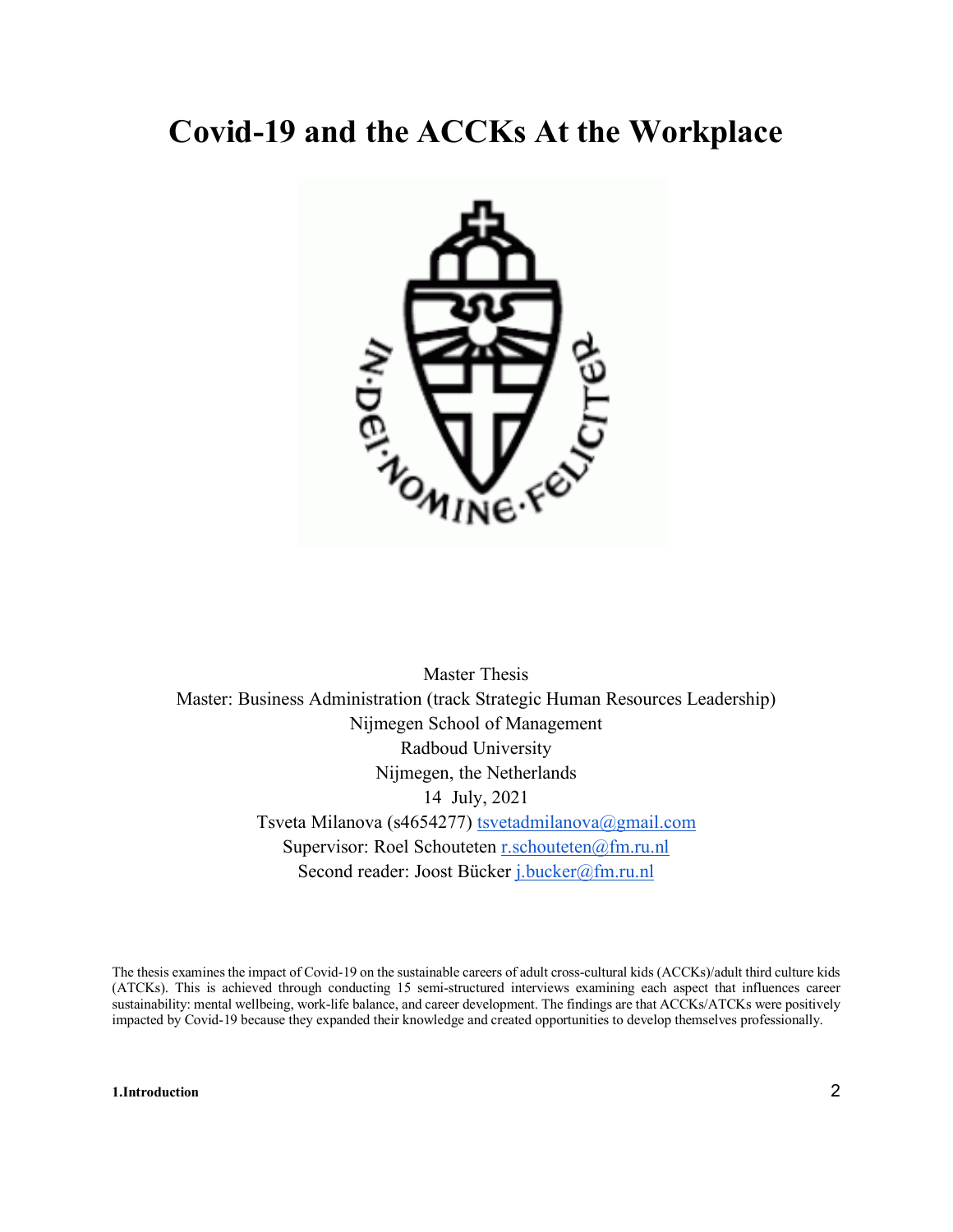| 2. Literature Review                    | 4              |
|-----------------------------------------|----------------|
| 2.1 Adult Third Culture Kids            | 4              |
| 2.2 Career Sustainability               | 5              |
| 2.2.1 Sustainable Career Model          | 6              |
| 2.2.2 Dimensions of person-career fit   | 6              |
| 2.2.2.1 Mental Wellbeing                | $\overline{7}$ |
| 2.2.2.2 Work-Life Balance               | 8              |
| 2.2.2.3 Career Development              | 9              |
| 2.3 Impact of Covid-19 on the Workplace | 11             |
| 2.4 Chapter Summary                     | 12             |
| 3. Methodology                          | 13             |
| 3.1 The Use of CLET and CCI             | 14             |
| 3.2 Data Collection Methodology         | 15             |
| 3.3 Participants                        | 16             |
| 3.4 Analysis                            | 20             |
| 3.5 Coding                              | 21             |
| 3.6 Design/replicability                | 21             |
| 3.7 Conclusion                          | 22             |
| 4. Results/Analysis                     | 23             |
| 4.1 Description                         | 23             |
| 4.1.1 Culture                           | 24             |
| 4.1.2 Sense of belongingness            | 26             |
| 4.2 Sustainable Career                  | 28             |
| 4.2.1 Mental wellbeing                  | 28             |
| 4.2.2 Work-Life Balance                 | 30             |
| 4.2.3 Career Development                | 32             |
| 4.3 Covid-Life Influences               | 33             |
| 5. Conclusion                           | 34             |
| 6. Discussion                           | 34             |
| <b>6.1 Content Perspective</b>          | 35             |
| <b>6.2 Methodological Perspective</b>   | 36             |
| 7. Practical Implications               | 37             |
| 8. Academic Recommendations             | 38             |
| 9. Contributions                        | 39             |
| <b>10. Personal Reflection</b>          | 39             |
| 11.Resources                            | 40             |
| Appendix 1.                             | 47             |
|                                         | 1              |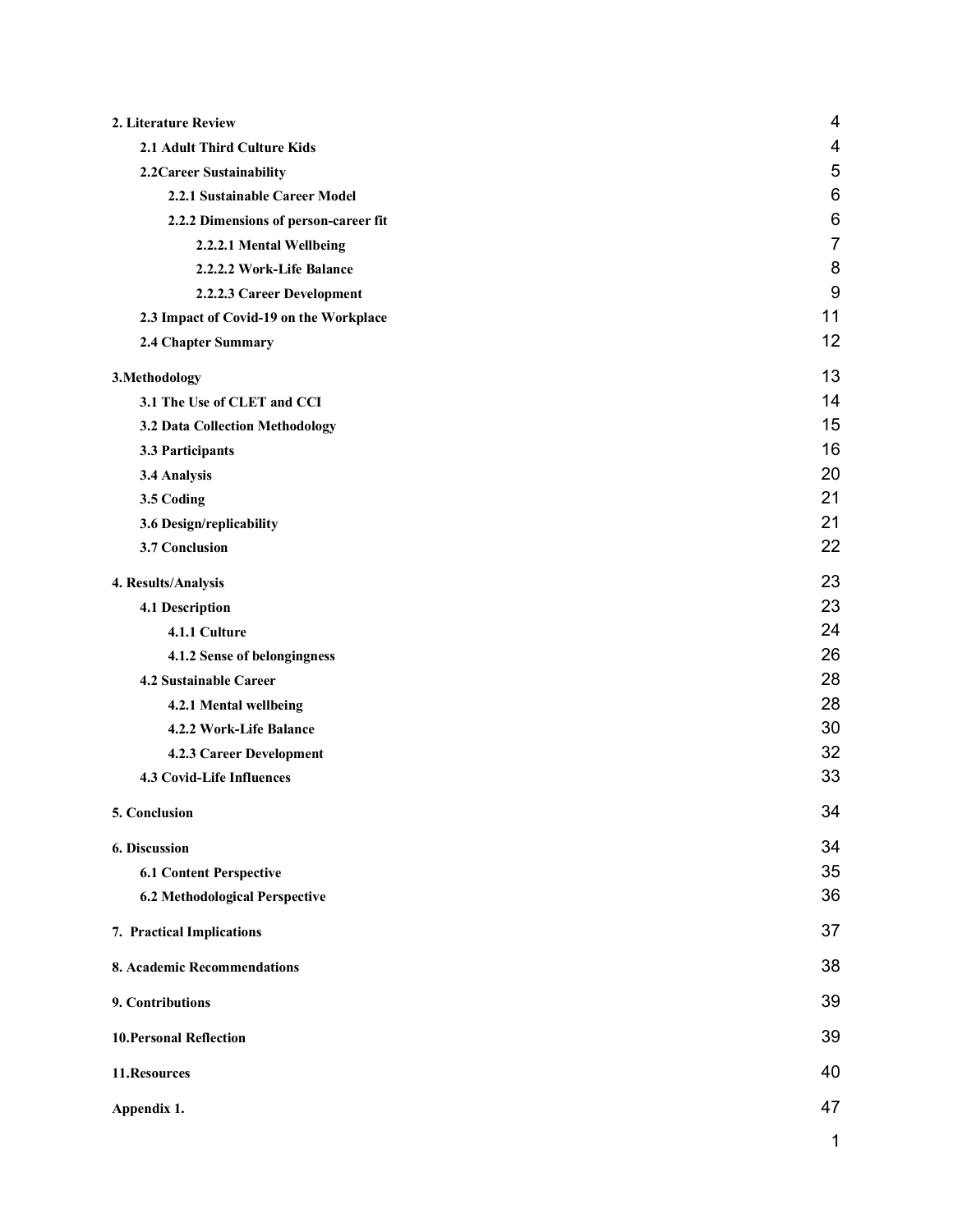**[Theoretical Codes](#page-47-1)** 47 **[B. Interview Codes](#page-48-0)** 48

<span id="page-2-0"></span>**[Appendix 2. Interview Questions](#page-50-0)** 50

# **1.Introduction**

Globalization is a driver for people to have cross-cultural interactions with each other. In the 21st century, there are more people who have experienced meaningful interactions with others from various countries because they work and live together (Pollock, van Reken, Pollock, 2017). Over the years, different trends and terms emerged to capture the diversity of individuals who have such experiences. Some of the common terms that researchers use in order to capture the diversity are global citizens, digital nomads, exchange students, expatriates, and cross-culture kids (CCKs). One particular group of individuals who experience such interactions during their developmental years are CCKs. They tend to have difficulty in answering questions, such as: "where are you from", "where is home", and "which country do you like best". This is attributed to the fact that they feel at home everywhere and nowhere, and that they do not per se have established a strong connection to a specific geographic place but rather to people (Pollock et al., 2017). However, the difficulty in answering these questions could also be attributed to the others refusing to acknowledge the CCK's connections to other cultures and places (Pollock et al.,2017).

A cross-culture kid is defined as an individual who has lived in or meaningfully interacted with at least two cultural environments for a significant part of their childhood or teenage years (Pollock et al., 2017). CCK can be thought of as an umbrella term that encompasses all the reasons why these individuals became CCKs. For example, missionary kids (MKs) became CCKs because their parents are Christian missionaries while military brats is a term used to describe CCKs who have at least one parent who works in the military (Pollock et al., 2017). However, the focus of this paper will be on third culture kids (TCKs) who are individuals who have spent a significant part of their childhood or teenage years outside their parents' culture (Pollock et al., 2017). It has been found that the TCK builds relationships to all cultures while not having full ownership in any (Pollock et al., 2017). The TCK assimilates elements from each culture and finds a sense of belonging in other people of similar background (Pollock et al., 2017). Adult cross-culture kid (ACCK) and adult third culture kid (ATCK) will be used throughout the paper to indicate that an adult was either a TCK or CCK when growing up. The term (A)TCK will be used to indicate individuals who spent a significant part of their developmental years outside their parents' cultures while (A)CCK will be used to indicate individuals who are from a mixed background.

Research states that ACCKs/ATCKs are the prototype of the future citizen and the ideal candidate for expatriate assignments (Selmer and Lam, 2004; Bonebright, 2010). Researchers attribute this to the soft skills ACCKs/ATCKs have developed during their developmental years, such as: multilingualism, cultural knowledge, flexibility, empathy, creativity, and the ability to navigate across clashing ideas and complex situations with ease (Hong, 2010; Saad,Damian, Benet-Martiznez, Moons, and Robbins, 2012; Brannen, Garcia, and Thomas, 2009; Chiu and Hong, 2005; Leung, Maddux, Galinsky, and Chiu, 2008). However, the mobile upbringing comes with its own challenges, such as: feelings of loneliness, isolation, grief, nostalgia, disorientation, rootlessness, and lack of belonging (Hill 2006; Pollock and Van Reken, 2001; Choi and Luke, 2011; Lijadi and Van Schalkwyk, 2014). It has been stated that if the ACCK/ATCK does not deal with these negative experiences properly, these issues will be carried into adulthood and have a negative impact on their lives (Pollock et al., 2017). These negative experiences caused by their crosscultural lifestyle stem from the traditional idea that one should be from one country/one culture, and have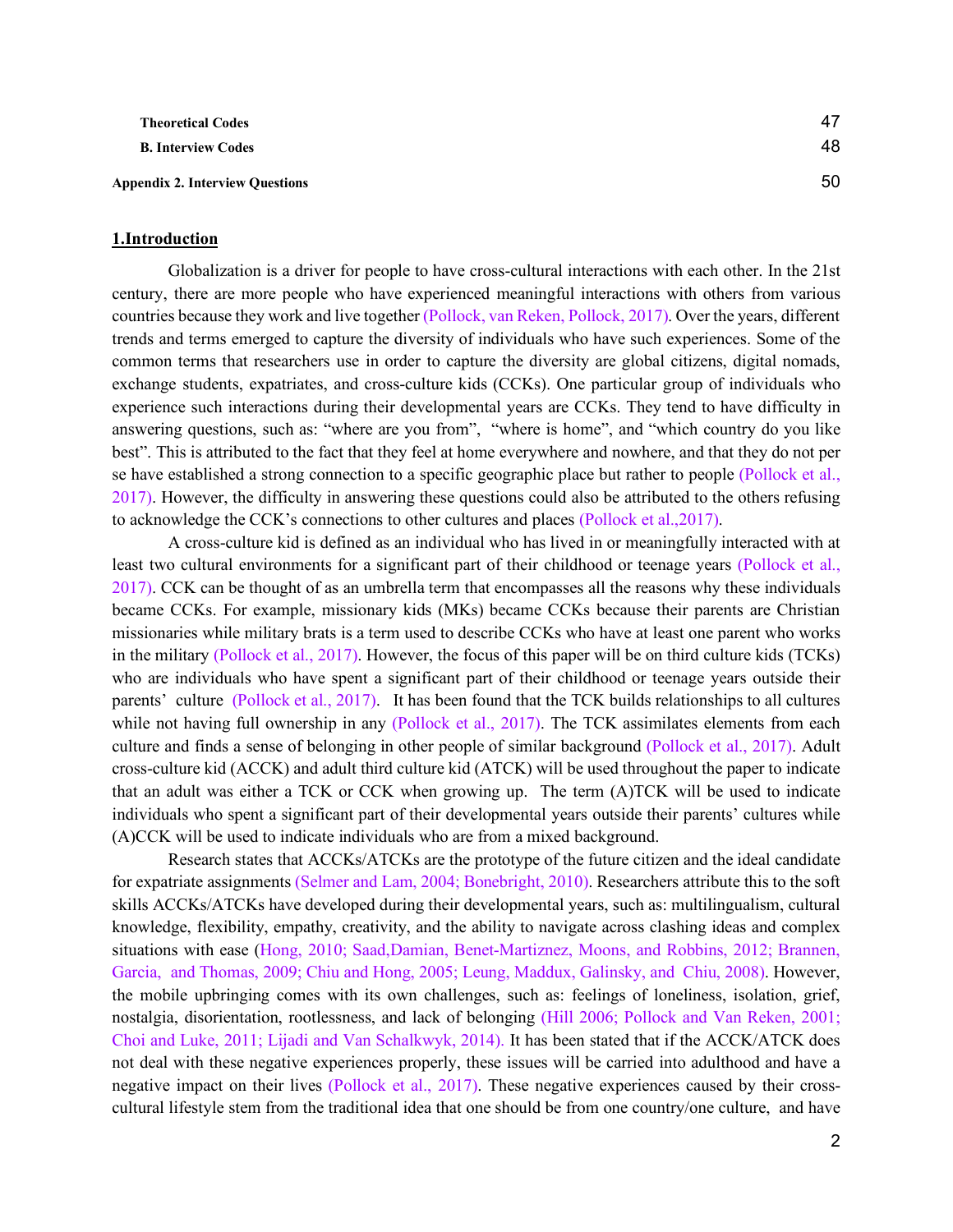one mother language, but cannot mix multiple cultures and languages together. They can also be amplified by a rejection from those around them to try and understand the ACCK's/ATCK's perception of making sense of the world through an ethnorelativism view as opposed to ethnocentric (Hammer, Bennet, and Wiseman, 2003). It is possible that these negative feelings may have been amplified for the ATCKs and ACCKs because of the lockdown policies and the restrictions on international travel.

Throughout 2020 and 2021, Covid-19 had a tremendous impact on the world's population's health, work opportunities, the way work has changed, and the way people experienced lockdown policies. We witnessed remote working becoming the norm, massive lay-offs, volatile country situations, organizations struggling to stay afloat, and all events becoming online rather than physical (Tandell, 2020). By holding events online, I had the opportunity to talk to various Human Resource (HR) professionals in the past year. The HR professionals have mentioned that organizations are looking for people who have cross-cultural competencies and can navigate through uncertain times, including being inclusive leaders at the workplace. I have found that they have concerns regarding employees struggling with work-life balance, mental wellbeing, and keeping a growth mindset during the crisis. This means that the career sustainability of employees has been affected during Covid-19. Career sustainability is a HR model which aims to allow an individual to reflect on his or her experiences and to provide the possibility to change his or her course of action (van der Heijden and de Vos, 2015).

ATCKs/ACCKs have cross-cultural competencies, the ability to navigate through uncertain times, and to be inclusive leaders because they have internalized those skills during their developmental years. This is because they had to learn to remain calm during volatile, uncertain, complex, ambiguous (VUCA) situations which makes them even more essential to organizations during crises (Pollock et al.,2017). As mentioned earlier, they have accumulated multicultural experience which helps them bridge the gap between the differences of different stakeholder groups which is an essential skill in the internationalization of organizations (Pollock et al., 2017). In order to understand the needs of ACCK/ATCK talent, the following research question is formed: How has the ACCK's/ATCK's sustainable career been affected during Covid-19?

The goal is to study the effect of Covid-19 on the sustainable career of ACCKs/ATCKs. The focus is examining mental wellbeing, work-life balance, and career development as important elements for sustainable careers (van der Heijden and De Vos, 2015; De Vos, van der Heijde, and Ackerman, 2018). This is because mental wellbeing and work-life balance can affect other aspects of people's lives, such as: their happiness, productivity, and health (van der Heiden and de Vos, 2015; de Vos et al, 2018). Because ATCKs/ACCKs prefer jobs that require them to use their intercultural skillset, they are more likely to work for various employers than their monocultural peers (Pollock et al., 2017; Tarique and Weisbord, 2013; Lauring, Guttorsom, Mc Nulty, 2019). This means that examining their career development is essential because employability ensures their ability to progress in their careers. The contribution of this paper seeks to connect the expatriate stream of HR literature to the TCK literature by studying career sustainability of ACCKs/ATCKs during Covid-19. On the practical side, the study aims to provide a better understanding to HR professionals of the attitudes and tendencies of ACCKs and ATCKs as well as to help them come up with suggestions on how to retain individuals who have had multicultural upbringing. For the ACCK/ATCKs, this research aims to provide them with suggestions on which aspect(s) to pay attention to in order to achieve career sustainability.

 A gap in literature also exists. The HR literature has dedicated a stream to expatriation but has not studied the effects of mobility experience on the trailing child. The TCK literature attempts to close this gap, but it has not studied the effects of mobility experience during developmental years on the adult. So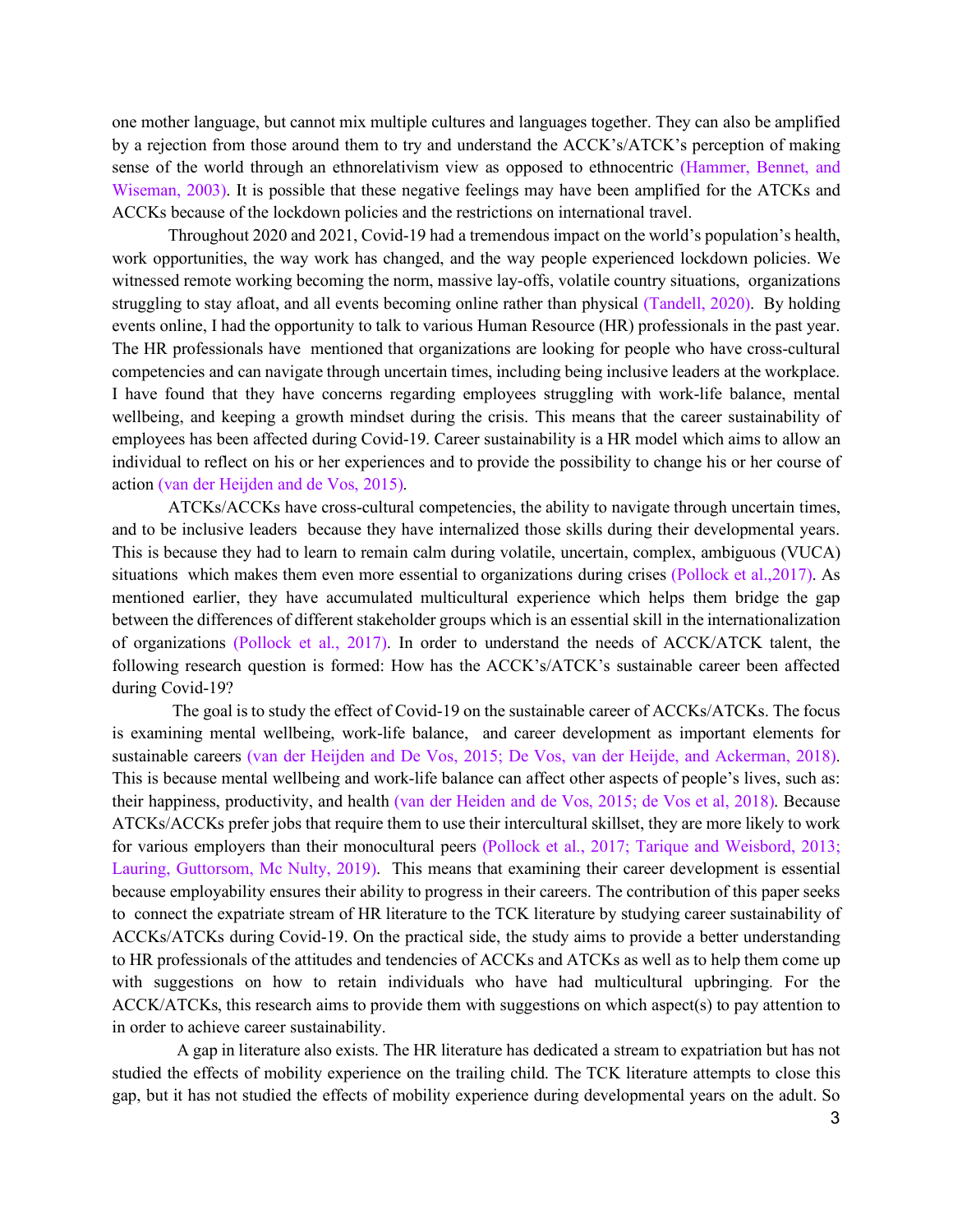far, the ACCK/TCK literature has provided insight toward the TCK's attitude with regards to university and the majors they choose to study, how they build relationships with their colleagues while attending university, and some research on how they build their identity during childhood and teenage years (Pollock and van Reken, 2001; Choi, Luke, Bernard, 2015;Westropp, Cathro, Everett,2016; Lijadi and Van Schalkwyk, 2014; Kopela, 2016; Kwon,2018). While studying the ATCK literature, it has been suggested that ACCKs/ATCKs are more likely to change employers but it has not been suggested why (Pollock et al, 2017; Pollock and van Reken, 2001). The research I managed to find on mental wellbeing, work-life balance, and career development was based on mono-cultural adults. I think this thesis lays down the foundation on which further research could be conducted in order to examine ACCKs/ATCKs and their career sustainability.

The next sections provide a literature review on ACCK/ATCK, career sustainability, and Covid-19's impact on the workplace, followed by methodology, analysis, conclusion, and discussion. The analysis is done from an ethnorelativism perspective as the experiences of the interviewees are included in which they compare cultures. There are some elements of the emic perspective as the researcher has some commonalities with the interviewees- being an ATCK and living in similar or the same cultural environments.

# <span id="page-4-0"></span>**2. Literature Review**

In order to provide a theoretical answer to the research question "how has the ACCK/ATCK's sustainable career been affected during Covid-19?", a literature review is presented. The review indicates that the sustainable careers of ACCKs/ATCKs is affected by their earlier experiences: namely that skills such as resilience, flexibility, open-mindedness, curiosity, and proactivity help them in their career sustainability while factors such as relationships with parents and belongingness determine the extent to which they will develop their career sustainability in a positive manner. In order to get a better understanding, the literature review is divided into three sections. The first section is focused on ACCKs/ATCKs, the second one- on career sustainability, and the third section is focused on the impact of Covid-19 on work life. The section on ATCK/ACCK aims to provide a better understanding about multicultural individuals which the reader may not per se be familiar with while the section on career sustainability explains which elements of the career sustainability are important. The section on Covid-19 aims to contextualize the situation that has occurred by describing the working life during this crisis.

#### <span id="page-4-1"></span>**2.1 Adult Third Culture Kids**

Prior research has found that children who grew up dealing with at least two cultures are more prone to certain behaviors than their monocultural peers which is reflected in their adult lives (Pollock et al., 2017). On one hand, CCKs/TCKs are more prone to being curious, open-minded, and have the ability to navigate through seemingly complex, contradictory contexts; these skills have been found to result in greater creativity, flexibility, higher tolerance and acceptance of differences between people (Catalano, 2016; Hayden, 2012; Bonebright, 2010; Tarique and Weisbord, 2013; Haslberger, Brewster, Hippler, 2013; Caliguri, 2006; Abe, 2018; Lauring, Guttormsen, and McNulty,2019; Dewaele & Van Oudenhoven, 2009; Hervey, 2009). On the other hand, the multicultural lifestyle may lead to negative feelings, such as: isolation, rootlessness, disorientation, grief, and difficulty in building relationships (Pollock et al., 2017; Pollock and Van Reken, 2001; Choi and Luke, 2011; Lijadi and Van Schalkwyk, 2014; Limberg and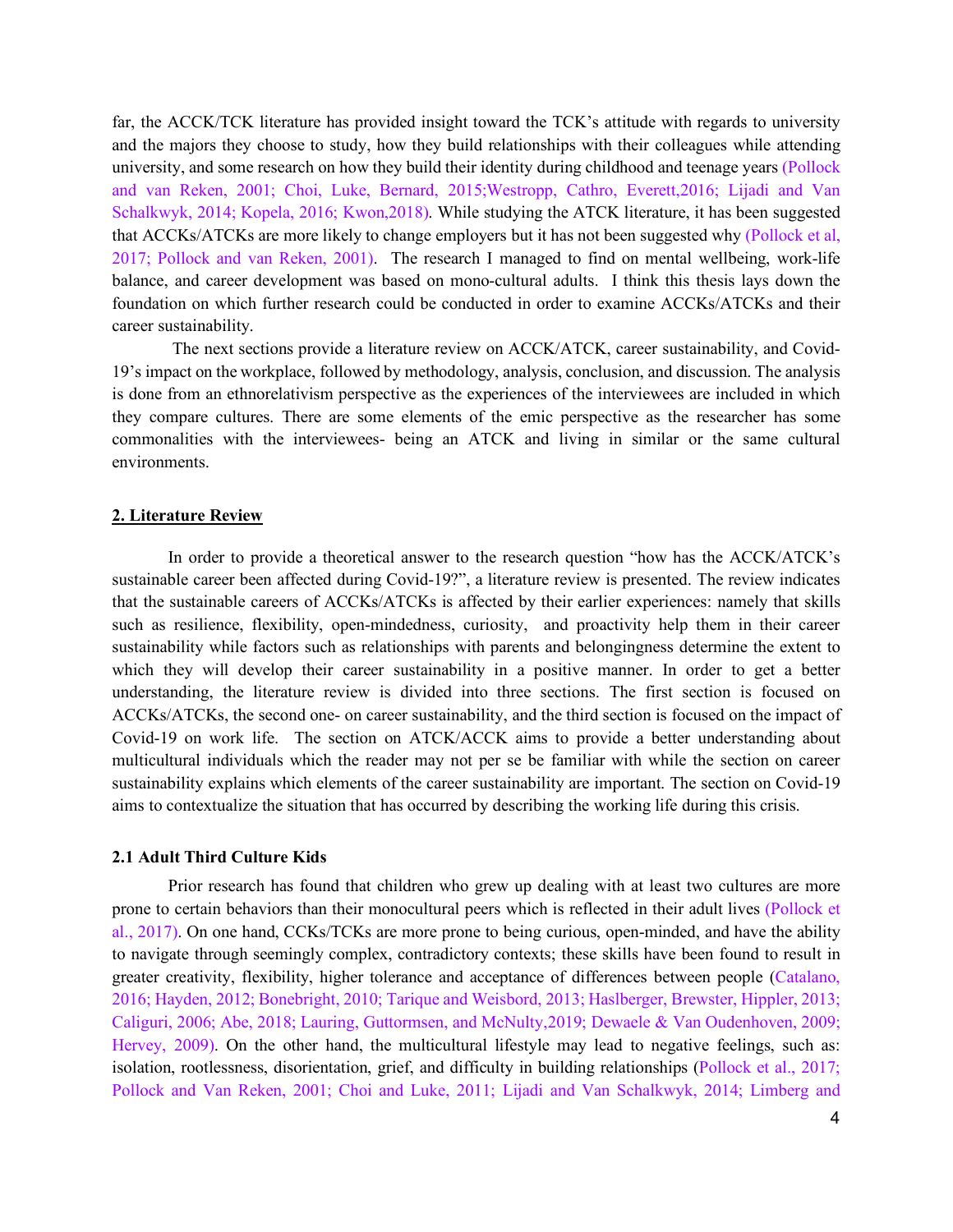Lambie, 2011; Melles and Frey, 2014). Their upbringing experiences shape up their identities which in turn determine their belongingness and relationships as adults (Hayden and Thompson, 1995; MacLachlan, 2007; Pollock et al., 2017).

For many CCKs/TCKs, their identities determine where they feel like they are at home (belongingness) and with whom they will focus on building relationships (Pollock et al, 2017). It has been found that CCKs/TCKs tend to fit in best with other individuals with multicultural upbringing as opposed to with their monocultural peers (Pollock et al., 2017). This is because their monocultural peers group people into one country, one language, one culture and refuse to accept that there are possibilities of combining several languages and cultures (Cockburn, 2002; Dawaele and van Oudenhoven, 2009; Fail et al., 2004; Pollock et al., 2017). Academically, an ethnocentric approach to examining CCKs/TCKs has been taken within research prior to 2010 (Cockburn, 2002; Dawaele and van Oudenhoven, 2009; Fail et al., 2004; Pollock et al., 2017). Research from 2010 onward tends to these issues from an ethnorelative perspective (Pollock et al.,2017). Post 2010, it has been concluded that CCKs/TCKs tend to appreciate their fragmented identities, value the connections they have made while being in a highly mobile society, and develop their sense of belonging with the relationships they have with other people and not through geographic boundaries (Kwon,2018; Lijadi and van Schalkwyk,2014; Korpela, 2016). All of these findings suggest that CCKs/TCKs prefer to build relationships with people who accept them and acknowledge the other parts of their life experiences, including the habits they have picked up from their cross-cultural interactions which may cause discrepancies between the two cultures (Downie, Koestner, El Geledi, and Cree 2004; Easthope, 2009; Liu, 2014; Lijadi and van Schalkwyk, 2017).

Upon becoming adults, these individuals face difficulties with repatriating back to monocultural environments and lose the tight connection they had with their parents' organization, school's community, and host country's community which shaped their experiences (Lijadi and van Schalkwyk, 2017; Pollock and van Reken, 2001; Korpela, 2016). This loss of connection has been cited as a result as to why ATCKs/ACCKs feel disconnected from their peers (Pollock et al., 2017). It has been suggested that in order for ACCKs/ATCKs to feel accepted, they need to accept the ethnocentric view of identity and find a way to deal with it while balancing their hidden aspects of their identity that their monocultural peers do not recognize (Pollock et al.,2017). This would mean that ACCKs/ATCKs may feel unaccepted at their workplace which may lead to quitting their jobs and moving to a different organization.

To summarize, multicultural upbringing has its advantages and disadvantages. ACCKs/ATCKs tend to be more flexible,curious, and open-minded than their monocultural peers but may sometimes have issues with belonging and relationships because people may not accept their identity which has been shaped by their multicultural interactions. Therefore, it is possible that ACCKs/ATCKs have problems with belonging at the workplace which could explain why these ACCKs/ATCKs are more likely to change employers more often than their monocultural peers (Pollock et al., 2017).

#### <span id="page-5-0"></span>**2.2Career Sustainability**

At the turn of the 21st century, our lives are defined by unpredictable, volatile, complex, ambiguous markets and high mobility. Therefore, career sustainability plays an important role in determining how successful we are with navigating the globalized world. Additionally, career sustainability is impacted by Covid-19 because employees will have to learn to be resilient to the unexpected shifts in their lives.

To understand career sustainability, this section is divided into two subsections. The first subsection describes the concept of sustainable careers while the second section describes three of the dimensions of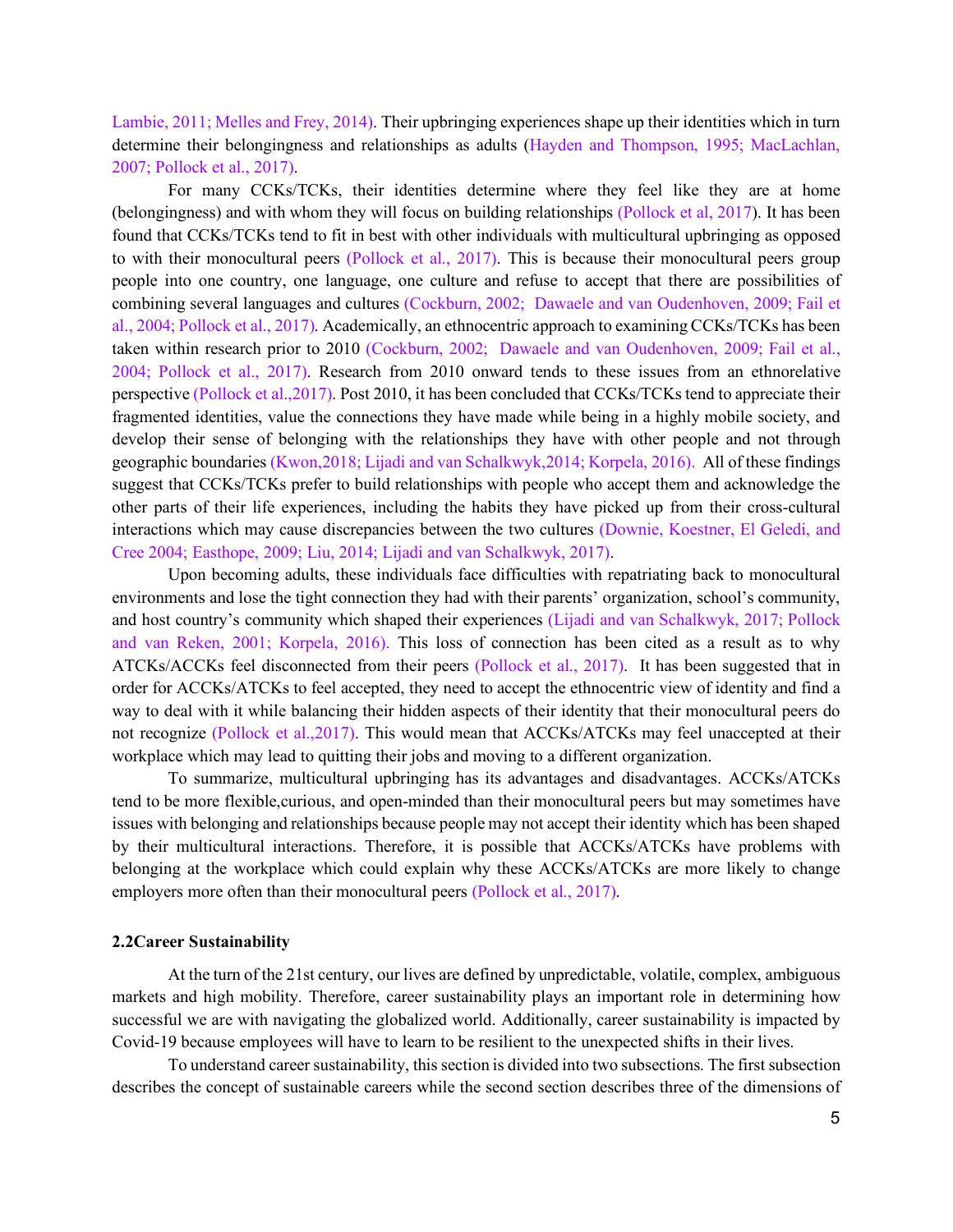the person-career fit. The concept of sustainable careers is a model that shows the relevant factors that affect one's long-term employability while connecting dynamic learning which is an activity ACCKs/ATCKs have been doing since they first had to interact with various cultures. Person-Career fit is related to career sustainability because it explains which aspects of a person makes them suitable for a particular career. Employees and employers alike should learn to take better care of their health, maintain a good work-life balance, and ensure they develop knowledge and skills that will help them stay employed despite the changes. In order to ensure one's employability in the VUCA world, the employee should focus on seeking out relevant experiences. For the researcher, it is important to understand career sustainability in order to see the elements that might affect one's employability.

#### <span id="page-6-0"></span>*2.2.1 Sustainable Career Model*

Sustainable career is defined as the accumulation of good and bad experiences and events the individual has, how (s)he and those around them perceive their experiences and events, and the knowledge gained from these situations which could lead to self-reflection and dynamic learning (Van der Heijden and de Vos, 2015; Lord and Maher, 1990; Parasuraman et al., 2000; De Vos, van der Heijden, and Ackerman, 2018). Through dynamic learning, individuals improve their understanding of themselves and their environment which allows them to refine their own perceptions of their person-career fit (De Vos et al., 2018). The sustainable careers model shows that contextual factors and time affect the person (De Vos et al., 2018). Contextual factors include nation, organization, institution, and private life while time includes changes and events (De Vos et al., 2018).

As already mentioned, CCKs/TCKs associate themselves strongly with their parents' organization, their school, and the host nationals (Pollock et al., 2017; Lijadi and van Schalkwyk, 2014; 2017). This would mean that for ACCKs/ATCKs contextual factors are expected to play a role in determining their sustainable careers. (A)CCKs/(A)TCKs tend to remember time through major changes and events because of the frequency they had to relocate or to change the culture they interact with throughout the day (Pollock et al., 2017). Such changes of time indicate that time also affects the person. When combining these two aspects, it can be said that ACCKs/ATCKs experience dynamic learning because they are constantly put in situations that require multicultural interaction. Their daily interactions of at least two different cultures allow them to compare, learn, and better understand the various behavioral nuances people display across cultures. Additionally, this allows them to learn that what may work in one context does not necessarily work in the other; therefore, they have to adjust their behavior and communication style in order to be understood by the surrounding people (Pollock et al., 2017). By the time they become adults, they understand that many of the decisions that were imposed on them were driven by contextual factors and time (Pollock et al., 2017). Therefore, ACCKs and ATCKs are likely to experience dynamic learning upon relocation or encountering something new in their host country. This is because they have to actively experiment in order to learn a new model of working. Consequently, to an organization, investing in policies and practices related to employees' needs is essential in ensuring that the employees are engaged within the organization. If ATCK/ACCK employee lacks the needed level of engagement, (s)he is far more likely to leave because (s)he is not defined by geographical boundaries.

Therefore, the concept of sustainable careers helps contextualize their (ACCKs'/ ATCKs') life experiences. This is because sustainable careers is a model that looks at the events that have occurred throughout a person's life and could affect aspects of their professional lives.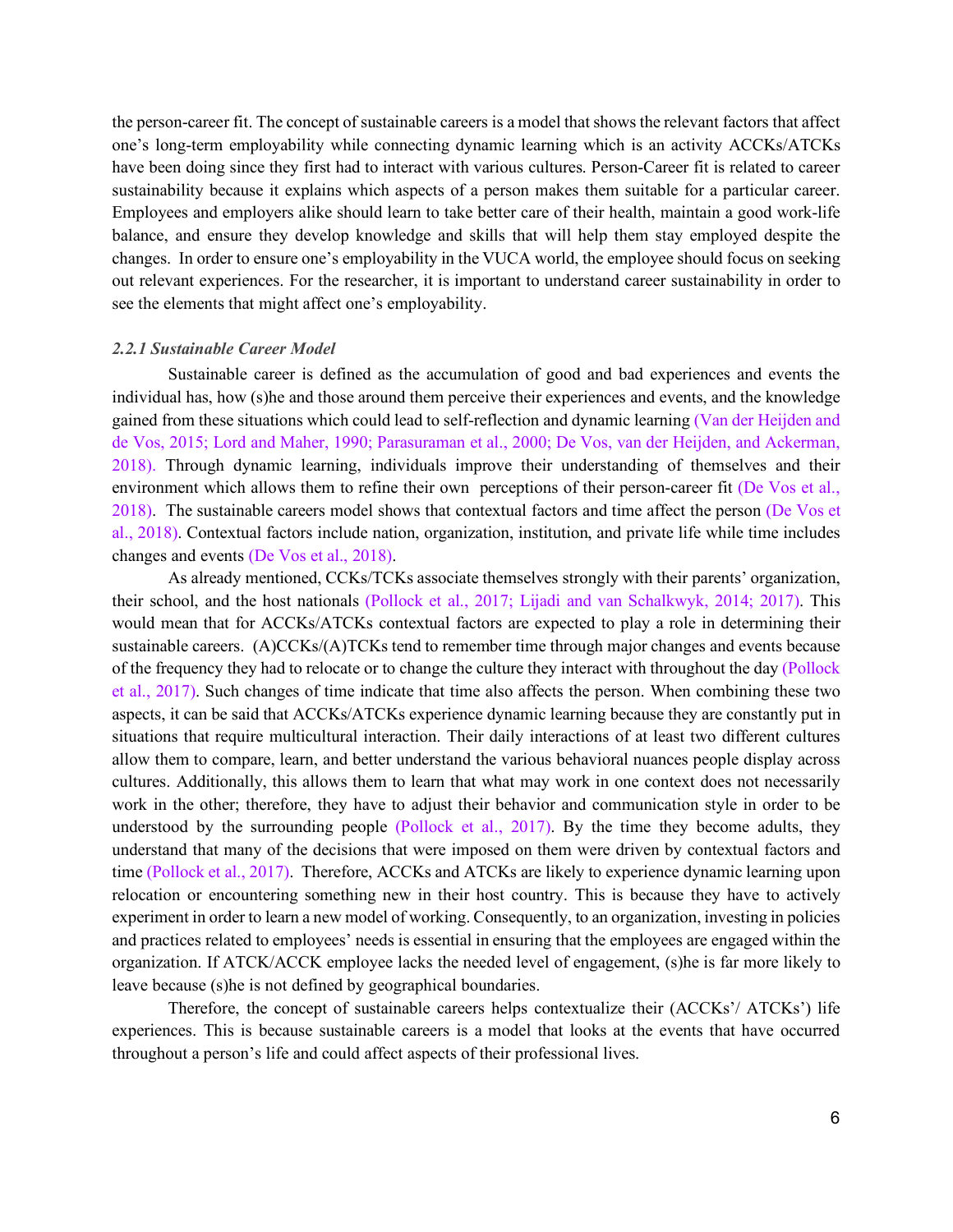# <span id="page-7-0"></span>*2.2.2 Dimensions of person-career fit*

Person-career fit is defined by the alignment of a person's core values and his or her career choices (De Vos et al, 2018). In order for a person to lead a sustainable career, (s)he must experience person-career fit which means that (s)he has to be happy, healthy, and productive (De Vos et al., 2018). Happiness is measured through satisfaction and career success; health is measured through wellbeing, stress, and physical health; productivity is measured through performance, organizational citizenship behavior, and employability (De Vos et al., 2018). The sustainable career model demonstrates that if one wants to have a sustainable, successful career and maintain his or her employability long-term, then one has to focus on one's own happiness, health, and productivity.

Within the context of the paper, mental wellbeing is chosen to represent health. This is because ACCKs/ATCKs tend to be affected mostly by their current state of mental wellbeing which affects their relationships and belongingness which is likely to have spillover effects to their careers (Pollock et al, 2017; Lijadi and van Schalkwyk, 2017; Korpela, 2016; Kwon, 2018). Within the context of the paper, work-life balance is used as a proxy measure to happiness.This is because work-life balance is associated with satisfaction of the employee with their personal and professional lives. For ACCKs/ATCKs, work-life balance is relevant because their friends and family are often in different countries than them so having sufficient time to meet their social needs is essential to them (Pollock et al.,2017; Lijadi and van Schalkwyk, 2017; Korpela, 2016; Kwon, 2018). In the original scale, productivity is measured through performance, OCB, and employability. In this paper, career development is used to re-label productivity because career development allows us to examine the career ambitions of the employees. The reason why career development is essential to ACCKs/ATCKs is because it allows them to work for various employers in different locations should they feel the need to relocate (Pollock et al., 2017). Therefore, the dimensions of person-career fit that are examined within the paper are mental wellbeing, work-life balance, and career development.

#### <span id="page-7-1"></span>*2.2.2.1 Mental Wellbeing*

The first aspect of the person-career fit that is examined is mental wellbeing. Mental wellbeing is defined as the person's ability to be versatile in stressful situations (Dana and Griffin, 1999). The literature examines mental wellbeing through life experiences, job-related experiences, and work-specific dimensions (Dana and Griffin,1999). Life experience is measured through life satisfaction and happiness; job related experiences are measured through job satisfaction and job attachment; work-specific dimensions are measured through satisfaction with pay and satisfaction with co-workers (Dana and Griffin, 1999). Since the end of the 20th century, mental wellbeing has become one of the most discussed topics in health, psychology, and more recently in business journals.

It has been found that poor mental wellbeing leads to negative job performance (Dana and Griffin, 1999). Moreover, it has been demonstrated that people who have jobs with high demands, little room for decision making, high role ambiguity, and long working hours experience poor mental wellbeing due to stress (King, 1995; Skov, Borg, and Orhede, 1996; Smith, Kaminstein, and Makadok, 1995). Additionally, it has been shown that relationships affect employee's wellbeing at work (Bowen and Ostroff, 2004; Ogbonnaya, 2019; Nishii, Lepak, and Schneider, 2008; Alfes, Veld, and Furstenberg, 2020; Arnetz, Ventimiglia, Beech, de Martins, Lokk, and Arnetz, 2013). Relationships associated with clear communication and trust lead to positive outcomes, such as: job satisfaction, organizational commitment, low turnover, high performance, and few health problems (Bowen and Ostroff, 2004; Ogbonnaya, 2019;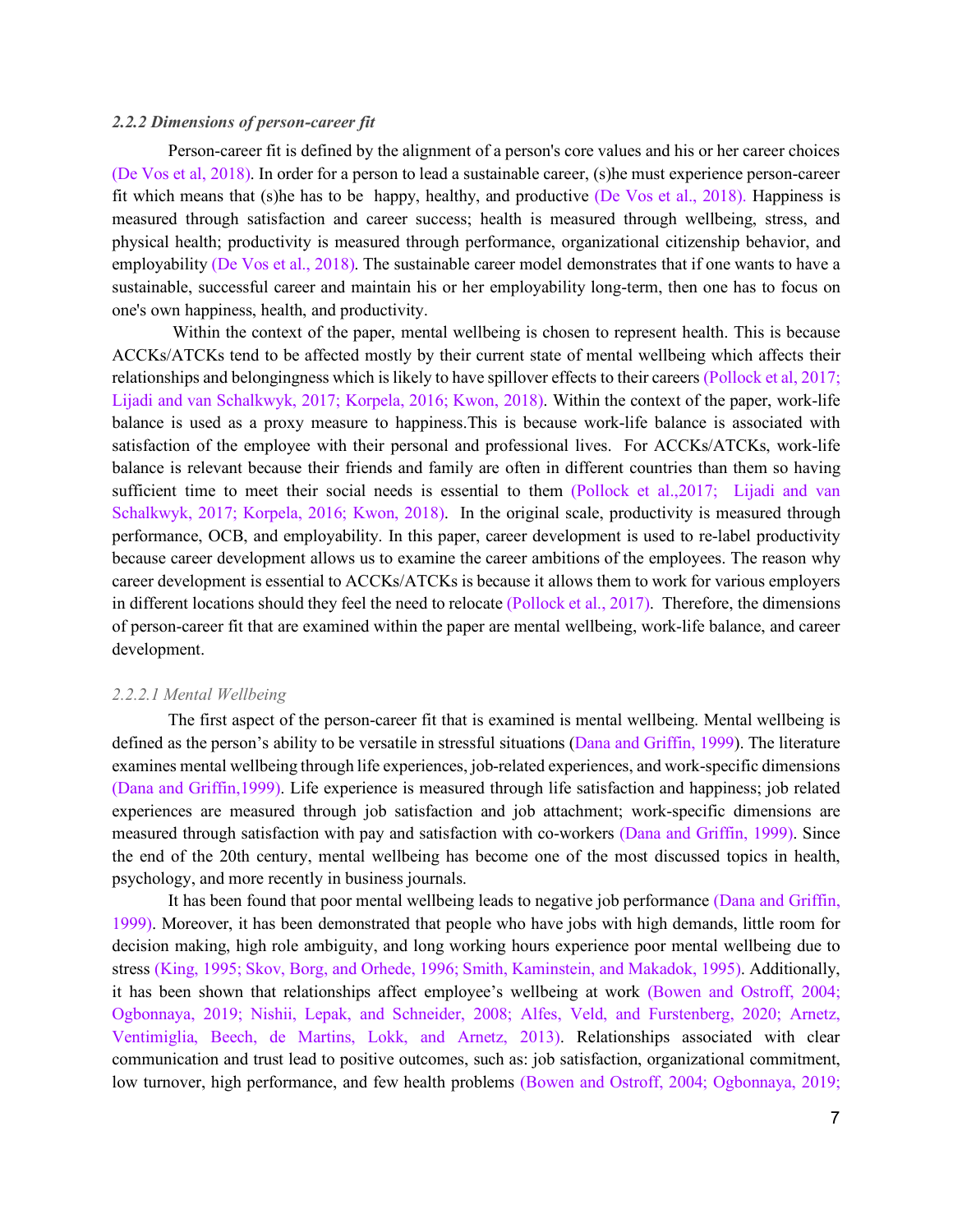Nishii et al., 2008; Alfes et al., 2020). It has also been found that work-related support is important to mental wellbeing as people feel less stressed (Arnetz et al., 2013). It is important to note that the studies did not take into consideration people's mobility experiences. The researchers seem to have assumed that these factors hold true across all situations and people. However, the reality might be slightly different for ACCKs/ATCKs as it has been reported that they experience higher levels of wellbeing (Abe, 2018).

The higher levels of wellbeing that ACCKs/ATCKs report could be attributed to the various experiences ACCKs/ATCKs had while growing up because they have become more resilient and used to VUCA situations as they had to navigate through conflicting situations (Pollock et al.,2017). Moreover, despite that they have trouble in building relationships, it has been suggested that the few relationships they have built are strong as they know that their support circle is composed of people who had supported them through turbulent times before and are likely to support them in the future (Pollock et al., 2017). By maintaining these few strong relationships, they feel that their needs for acceptance and belonging have been met (Pollock et al., 2017). Additionally, the higher levels of wellbeing could be explained by their cross-cultural experiences. The cross-cultural upbringing has forced them to build resilience which helps them survive in the long run as they are open to learning new ways of doing things which is necessary for feeling well (Westropp et al., 2016; Tarique and Weisbord, 2013; Pollock et al., 2017).

To summarize, employees who experience good mental wellbeing are more likely to meet organizational targets and be more committed to the organization (Bowen and Ostroff, 2004; Ogbonnaya, 2019; Nishii et al., 2008; Alfes et al., 2020). ACCKs/ATCKs tend to experience higher levels of wellbeing when they are accepted in their work environment. However, due to the fact that their family and friends are globally dispersed and travelling restrictions during Covid-19 make it difficult to meet people physically, it is possible that their mental wellbeing might have suffered.

#### <span id="page-8-0"></span>*2.2.2.2 Work-Life Balance*

The second aspect of person-career fit that is examined is work-life balance. Work-life balance is essential because employees experienced burnout during Covid-19 due to remote work. Work-life balance has the goal of integrating two naturally conflicting roles: the role of an employee and the role of a family member, and ensuring that people can meet their responsibilities in both roles. The most used definition of work-life balance states that work-life balance is the "lack of conflict or interference between work and family roles" (Frone, 2003, p 145; Abendroth and Dulk, 2011 ). It has been found that the employer and the family contribute to the employee's ability to successfully achieve work-life balance; when either the employer or the family does not help the employee to achieve work-life balance, teleworking can blur the lines between working from home and working from the office which results in negative wellbeing outcomes (Abendorth and Dulk, 2011; Jordan, 2009; Barber and Santuzzi, 2015; Mazmanian, Orlikowski, and Yates, 2013; Barber and Santuzzi, 2015; Santuzzi and Barber, 2018; Barber, Colin, and Santuzzi,2018).

Lack of work-life balance leads to: increased levels of stress and stress-related illness, lower life satisfaction, higher rates of family violence/ divorce, substance abuse, problems with parenting and supervision of children and teenagers including juvenile delinquency, absenteeism, turnover, reduced productivity, lack of job satisfaction, low organizational commitment, and organizational loyalty (Hobson, Delunas, and Kesic, 2001). On the other hand, it has been shown that good work-life balance leads to lower turnover, improved work engagement, organizational citizenship behavior, in-role performances, higher firm productivity, job satisfaction, and organizational commitment, and improve the life satisfaction and wellbeing of employees (Wang and Walumbwa,2007; Fritz, Yankelevich, Zarubin, Barger,2010; Sonnentag and Fritz, 2015; Wepfer, Allen, Brauchli, Jenny, Bauer, 2018). Research seems to suggest that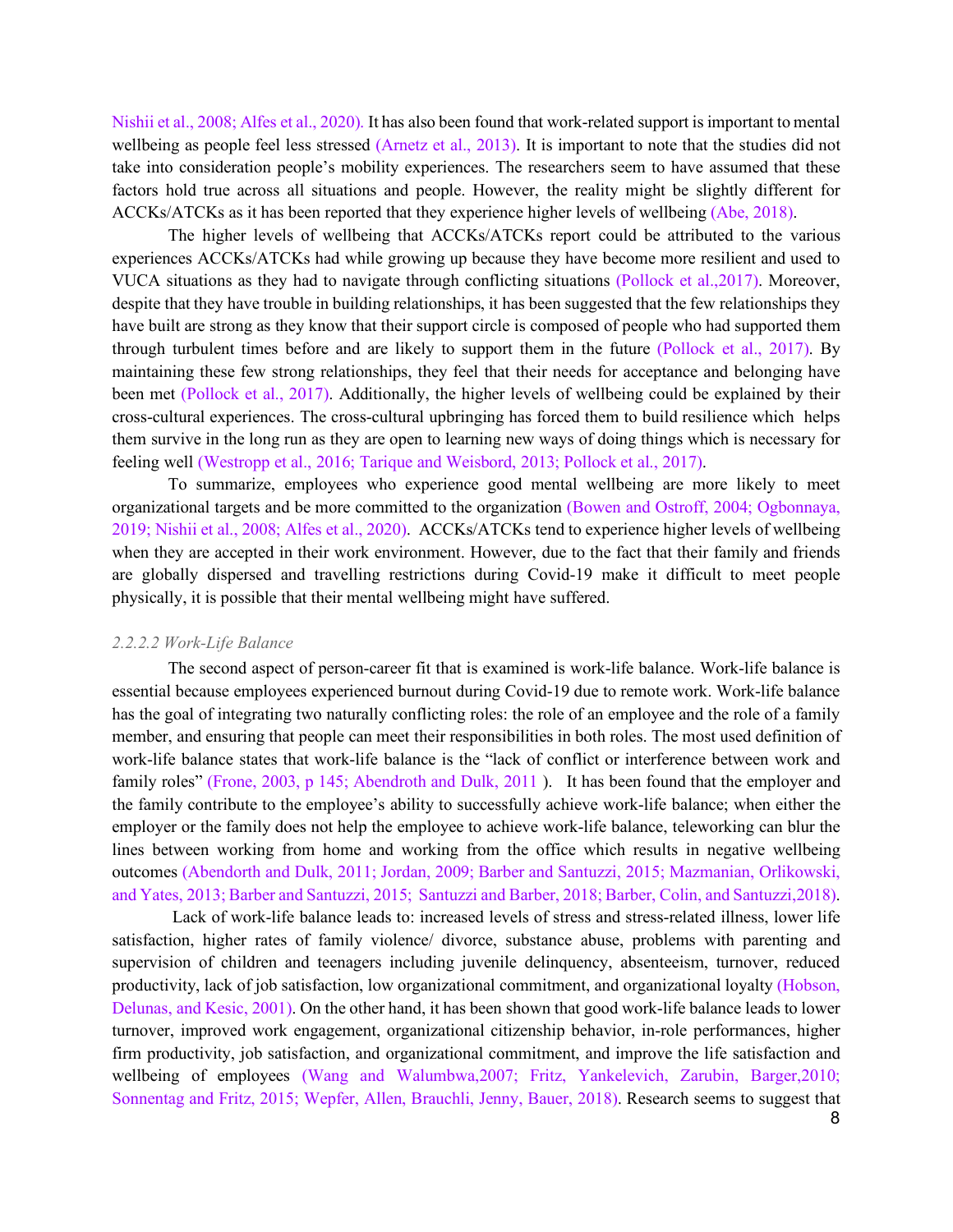for ACCKs/ATCKs, the quality of work-life balance is related to their relationships and feelings of belongingness with their colleagues, the host country, and maintaining good relationships with the people from their support circle ( Lijadi and Van Schalkwyk, 2014; 2017; Pollock et al., 2017; Korpela, 2016; Lauring et al., 2019).

Work-life balance is related to the ACCK's/ATCK's relationships, belonging, and acceptance. In order to enjoy a good work-life balance, ACCKs/ATCKs must be able to maintain their relationships both at work and outside work, feel accepted by their colleagues, and find their 'belonging' within the company whether that is achieved by finding it through people who appreciate their work or through their diverse experiences. Next to feeling accepted by their colleagues, it is possible that for ACCK/ATCK to fully enjoy their work environment, they need to fit into their host country's culture. In addition, work-life balance for ACCKs/ATCKs might be achieved through more frequent travel abroad than their colleagues. However, work-life balance might be difficult to achieve for ACCKs/ATCKs during Covid-19 because borders might be closed. This may intensify negative feelings such as loneliness and lack of relationship building due to limited contact with colleagues and friends who are in the same country as them. Therefore, it is possible for ACCK/ATCK to develop unhealthy coping mechanisms such as overworking or substance abuse (Pollock et al., 2017).Because ACCKs/ATCKs tend to have close relationships with their families, their families could really help them maintain a good work-life balance. Due to Covid-19 restrictions, it is possible that their relationships with their families have been affected and they may struggle with maintaining a good work-life balance. Therefore, it is possible for ACCKs/ATCKs to overwork during Covid-19 especially if they cannot visit their family and family members cannot visit them.

To summarize, ACCKs/ATCKs might achieve work-life balance when provided with enough opportunity to socialize with colleagues and would benefit from spending time with their families. Additionally, it is possible that ACCKs/ATCKs achieve work-life balance when their support circle, host culture, and colleagues allow them to do so. However, maintaining a good work-life balance is the same among both employee groups as it improves the engagement and the organizational commitment of employees, improves their job satisfaction, and wellbeing as well as the overall life satisfaction. Therefore, organizations should have an interest in ensuring that their members are maintaining a good work-life balance as this would ensure good organizational performance leading to long-term organizational viability and to differentiate between the needs of their employee groups whenever necessary (Wang and Walumbwa,2007; Fritz et al.,2010; Sonnentag and Fritz, 2015; Wepfer et al., 2018; Vriens and Achterberg, 2010; de Sitter, den Hertog, and Dankbaar, 1997, Lauche, 2015).

#### <span id="page-9-0"></span>*2.2.2.3 Career Development*

The third aspect of person-career fit that is examined is career development. This is because career development is related to people finding their purpose at work and making decisions that satisfy their workrelated needs (Vriens and Achterberg,2010; Sitter et al.,1997; Lauche, 2015). It has been found that employees with enough decision-making power are more likely to feel satisfied at work while employees who have found their purpose are more likely to stay committed to the organization (Vriens and Achterberg,2010; Sitter et al.,1997; Lauche, 2015). Therefore, it is important for management to help employees with their career development. Another aspect that affects career development is globalization. Globalization allowed us to have access to more information and the ability to relocate within hours. This has resulted in creating opportunities for people to relocate due to their work, increased labor market competition, and decreased job security (Hartung and Blustein, 2002; Conlon, 2004). Due to the rapid changes that occurred because of globalization, employees became responsible for their own (re)skilling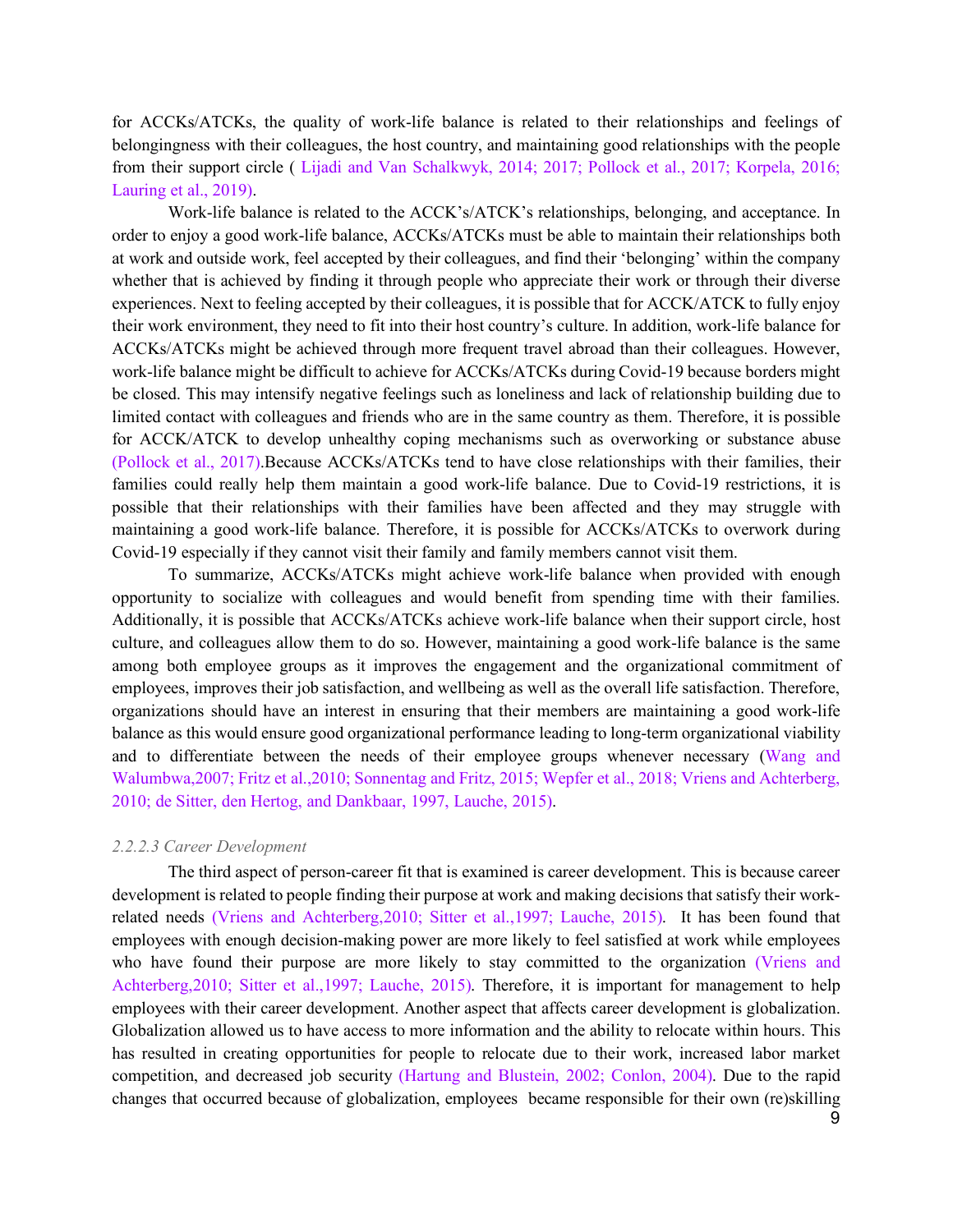and staying atop of developments while the employer is responsible for providing career management and career opportunities in hopes of retaining the employee (Conlon, 2004). However, due to the changes in the labor market, employees require different benefits and career development opportunities than in the past (Lent,2013; Blustein, 2006; Savickas,2011).

In the past career development was explained through a career program. Career program is composed of two features: career planning and career management (Ismail, Daud, Madrah, 2011). Career program allow organizations to better align employees' interests with organizational needs and to help employees advance in their careers (Appelbaum & Shapiro, 2002; Ismail et al., 2011; Mondy, Noe & Premeaux, 2002; Puah & Ananthram, 2006; Andekola, 2011; Greenhaus, Callanan, Godschalk, 2000; Ismail et al., 2011; Martin, Romero, Valle, Dolan, 2001). It has been found that career program that reinforces job satisfaction and career commitment, enhances performance and career growth, and reduces workplace behavior deviance (Ismail, Adnan, and Baker, 2014; Ismail, Madrah, Arninudin, Ismail, 2013; Shan, 2016; Nwuche and Eketu, 2015). Nowadays, organizations tend to encourage employees to be responsible for their career development through lifelong learning which ensures their lifelong employability. This may take place through mentorship programs, training programs, or discounts on certain courses although some organizations may overemphasize learning. Career development may improve employee's satisfaction with regards to their professional and individual growth. When the concept of career development is related to the ACCK/ATCK group of employees, it can be said ACCKs/ATCKs tend to be proactive due to their natural curiosity, vast network of contacts globally, and always searching for learning opportunities (Pollock et al., 2017).

The vast network of people that ACCKs/ATCKs develop allows them to access better work and learning opportunities much quicker than their monocultural colleagues (Pollock et al., 2017). Their tendency to be curious and open-minded allows them to be open to new learning experiences (Pollock et al., 2017). Their proactivity is expressed in that they actively search for challenging opportunities that align with their interests(Pollock et al., 2017). This means that they are likely to be responsible for their own career development. Additionally, ACCKs/ATCKs tend to be intrinsically motivated to work as opposed to extrinsically motivated because of their multicultural upbringing (Pollock et al., 2017). This is because intrinsically motivated people are driven by internal motivation factors, such as: personal interests, curiosity, learning opportunity, experience as opposed to money which is considered as an extrinsically motivational factor. As seen throughout the introduction and the section on ACCKs/ATCKs, these individuals are said to be curious and open minded which may indicate that they are intrinsically motivated. It is possible that the ACCK/ATCK lose his or her intrinsic motivation during Covid-19 because of not receiving the necessary level of challenge and support. If this is the case, it is likely that the individual would quit the job. In order to avoid this, organizations might be required to pay more attention to this group of individuals, otherwise they run the risk of losing a rather diverse group of individuals who can bring in multiple business opportunities to the organization.

To summarize, organizations are moving toward a model in which employees are responsible for their own career development. This would mean that proactivity, curiosity, and open-mindedness are becoming necessary skills for employees to have. These skills allow ACCKs/ATCKs to be intrinsically motivated and to seek out their own learning opportunities ensuring their lifelong employability. This indicates that ACCKs/ATCKs are proactive when it comes to their career development while their curiosity and open-mindedness allow them to search for their own learning opportunities.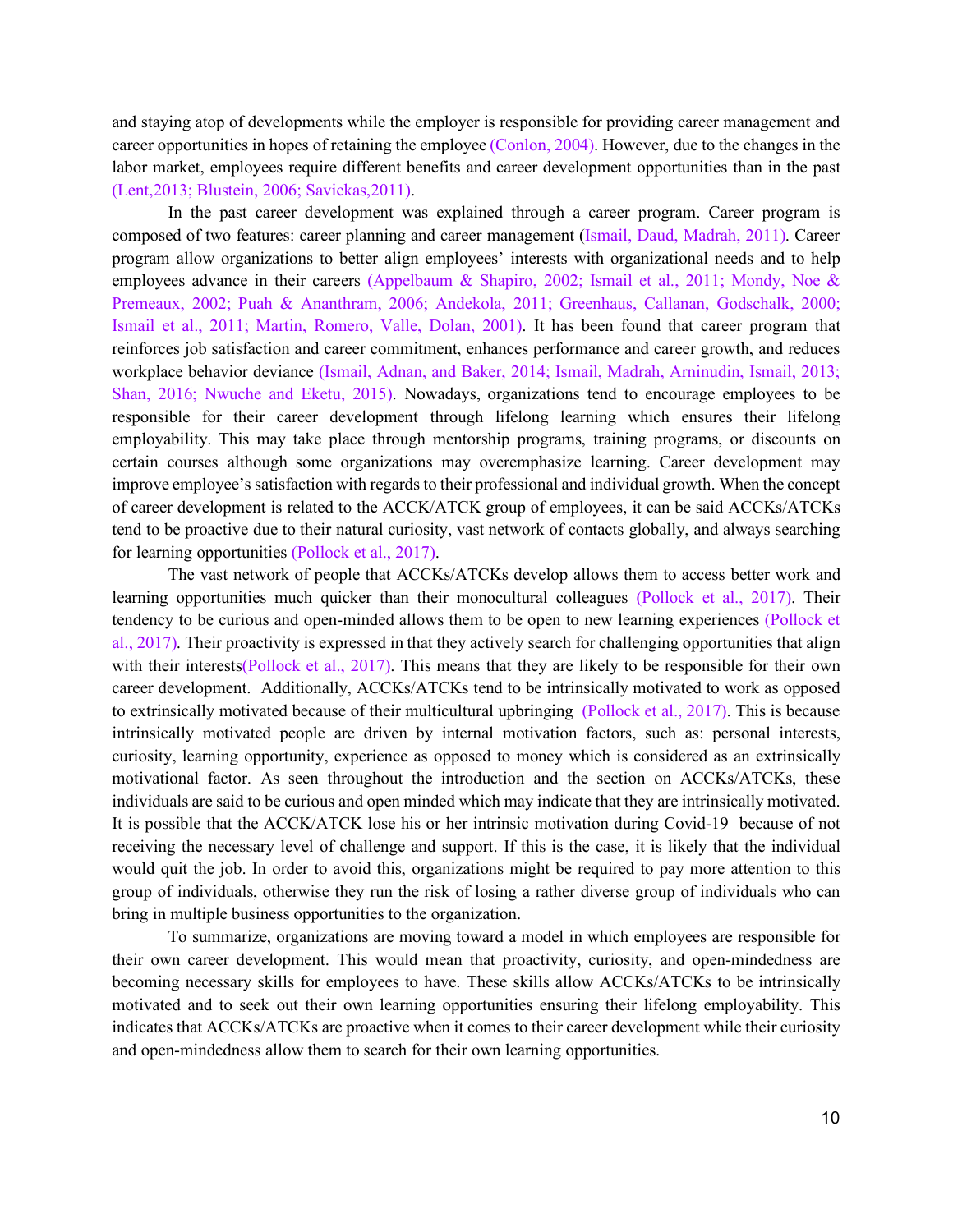#### <span id="page-11-0"></span>**2.3 Impact of Covid-19 on the Workplace**

The Covid-19 crisis has brought many changes to the workplace but the most notable one is that it has enabled remote work to become normal (Reuschke and Feldstead,2020; Kaushik and Guleria,2020; Hamouche, 2020). In the past, working from home was frowned upon because it meant fewer promotion opportunities and less visibility (Kirton and Greene, 2015). Today, we see that the future is in home offices as long as employees receive the necessary support: extra income to cover the costs of faster and stable wifi, be provided with the necessary equipment if necessary, HR policies that encourage mental wellbeing are among the essentials to make work from home possible (Reuschke and Feldstead,2020; Kaushik and Guleria,2020; Hamouche, 2020). However, it has been shown that working from home is not always possible as some issues related to the country's economy, employee's family situation, industry rules, and financial situation might play a role (Reuschke and Feldstead,2020; Ollo-Lopez and Goni-Legaz, 2020; Zhang, Moeckel, Moreno, Shuai, and Gao, 2020; Angelucci, Angrissanni, Bennett, Kapetyn, and Schaner, 2020).

Working from home has its advantages and disadvantages. The positive consequences of working from home are: improved employee morale, reduced travel time which could be used for either home related activities or toward physical sports, learning new skills-getting upskilled and reskilled, and reduction of overhead costs (Kaushik and Guleria, 2020). For the positive effects to be achieved, people should be trained to manage their time, become more agile, establish weekly goals and milestones, clear communication between stakeholders, and have space for employees to be seen and heard (Kaushik and Guleria, 2020). The negative consequences are: disengagement from stakeholders, lack of self-motivation, lack of commitment, lack of proactivity, lack of resilience, lack of communication, low reliability and retention of employees (Kaushik and Guleria, 2020). During Covid-19, it has been shown that employees are more likely to experience depression, sadness, loss of interest, anxiety, and emotional suffering (Hamouche, 2020). This could be attributed to the fact that teleworking increases isolation as people are forced to reduce their human interactions and intensified by the government imposed social isolation rules (Hamouche, 2020). All of these findings are based on teleworkers. ACCKs/ATCKs are often more aware of their skills and change their communication and behavioral styles to successfully interact with the people around them (Pollock et al., 2017).

ACCKs/ATCKs may need time to get used to the new working environment but once used to it, they can easily bounce back because they tend to approach all unexpected situations in a similar way as in their childhoods: first observe and get used to the new way of doing things and then just try, fail, reflect, and learn (Pollock et al., 2017). This would mean that as long as ACCKs/ATCKs are staying in a place with stable internet connection and have the necessary access to internal files, they should be able to perform well when it comes to their work. It is possible that the negative effects that Hamouche (2020) found that employees are suffering during Covid-19 may only hold true for the ACCKs/ATCKs who do not have a good relationship or an easy access to their parents. This is because the parents play a supporting role in many of the CCK's/TCK's adventures so by the time they (CCKs/TCKs) become adults, they have developed a strong relationship with their parents (Pollock et al., 2017).

ACCKs/ATCKs who have good relationships with their parents are likely to come out as leaders during crisis situations, such as Covid. On the one hand, the ACCK/ATCK does not have to worry about their parents during Covd-19 because (s)he knows that his or her parents will do fine if they have been doing fine in far worse situations in the past. Lack of a good relationship with their parents might manifest itself by lack of self-motivation, lack of proactivity, and work disengagement. On the other hand, research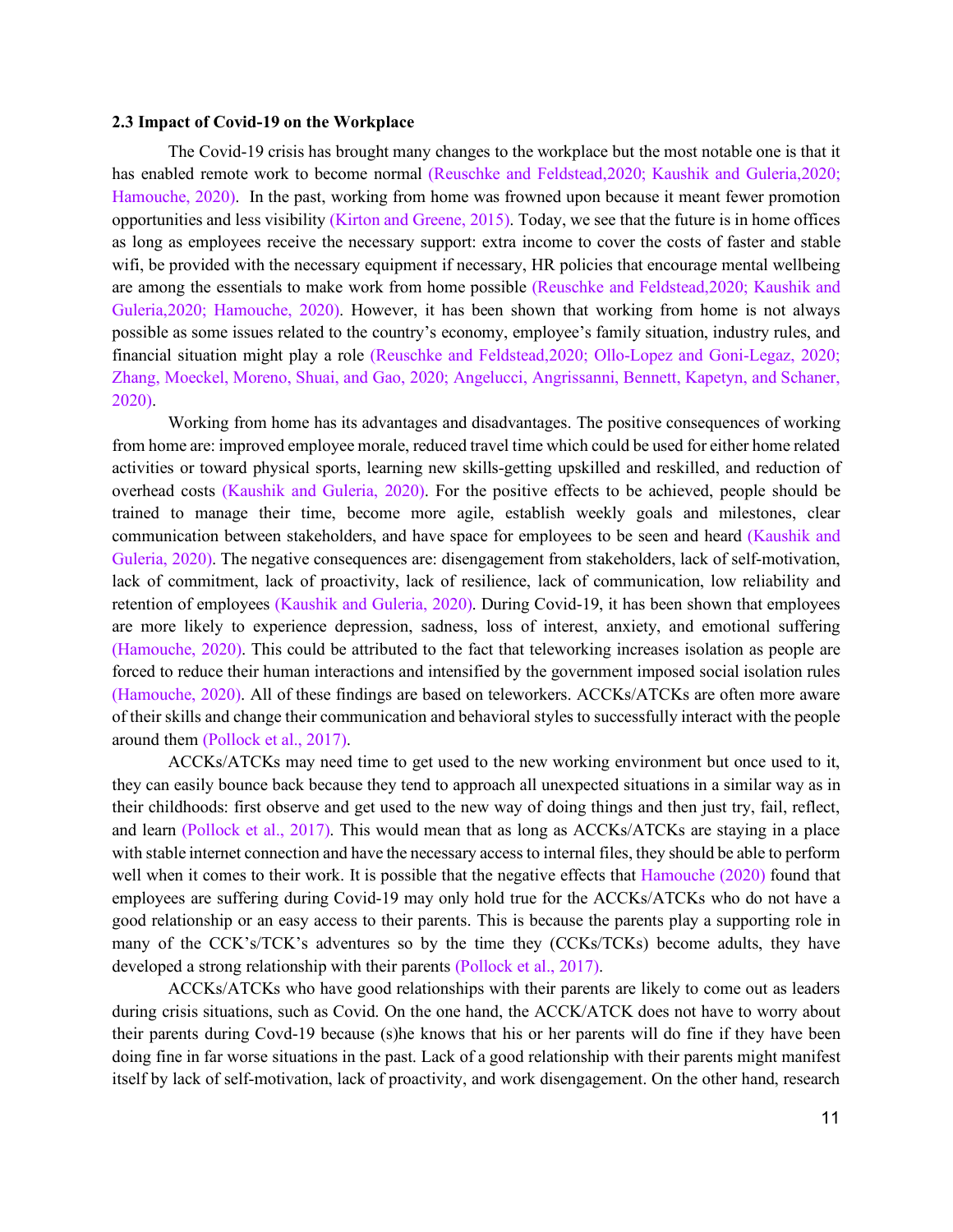shows that because of their past experience in difficult situations (bomb threats, military regimes, natural disasters, etc.) during their developmental years, they had learned to handle critical situations (Pollock et al., 2017). Therefore, ACCKs/ATCKs could potentially emerge as leaders and as spokespeople for organizations because they have observed or helped in calming others down during their developmental years (Pollock et al., 2017; Pollock and Van Reken, 2001).

It could be argued that if career sustainability during Covid-19 is not well managed, employees are more likely to experience the associated negative consequences, such as: lack of motivation, lack of engagement, and depression. In essence, having a good relationship with their parents is necessary for ACCKs/ATCKs because it will result in work engagement, proactivity, and self-motivation (Pollock et al, 2017). This would mean that for ACCKs/ATCKs who have managed to maintain good relationships are more likely to be proactive and self-motivated which would lead to experiencing better career sustainability during Covid-19 as they will be more willing to learn and will be less worried about their loved ones.

#### <span id="page-12-0"></span>**2.4 Chapter Summary**

The literature chapter presents research essential to the understanding how the TCK/CCK experience shapes the career sustainability of individuals with multicultural upbringing. Its goal was to present a theoretical answer to the following research question: How has the ACCK's/ATCK's sustainable career been affected during Covid-19?. To answer the question, the literature review was divided into three sections: one explaining the ACCK/ATCK lifestyle, one on career sustainability, and one on the influences Covid-19 had on work life. The question and the literature review hint that information on the personal and professional backgrounds ( including current state of their relationships with family and friends and career ambitions), career sustainability, and life pre-Covid-19 and during Covid-19 should be gathered. To give a direct answer to the research question, the theory suggests that ACCKs/ATCKs may not be negatively impacted during the present crisis, Covid-19, as long as they have managed to maintain good relationships with other people and feel accepted by the people in their surroundings.

The answer is based on the idea that the flexible, curious, and open-minded nature of the ACCKs/ATCKs allow them to be willing to learn and adapt to new settings quicker when compared to their monocultural colleagues. Next to learning these skills during their developmental years, their upbringing required them to constantly reflect, learn, and experiment in new settings which makes them aware of the situations in which they find themselves. This awareness is likely to have shaped their perceptions of their careers. To contextualize their personal experiences better and how they shape their decisions with regards to their careers, three aspects have been investigated: mental wellbeing, work-life balance, and career development.

By looking at the mental wellbeing, organizations could predict an ACCK's /ATCK's ability to meet organizational targets and their organizational commitment. It has been reported that ACCK/ATCK report higher scores of mental wellbeing than their monocultural peers(Abe, 2018). An explanation for this is based on their good relationships with their parents and possibly other people who they see as part of their support circle. By examining the work-life balance of ACCKs/ATCKs, one can predict the satisfaction they receive from their current employer and their current living environment (host country). For the ACCK/ATCK, these two factors are important to be met because the organization can benefit immensely by having ACCKs and ATCKs who are satisfied with their quality of work opportunities and life opportunities. Additionally, a side benefit of employees having a satisfactory work-life balance means that the employees are unlikely to accept jobs elsewhere so organizations could continue benefiting from the skills, knowledge, and competencies of their current employees. By investigating career development, one would be able to determine proactivity and openness to learn of their employees. For ACCKs/ATCKs, it is expected that they are proactive and constantly looking for ways to expand their knowledge and skill sets. It is expected that they have an intrinsic interest to do so because they would like to know that they could relocate if necessary and be able to find a job quickly. It is expected that for those ACCKs/ATCKs who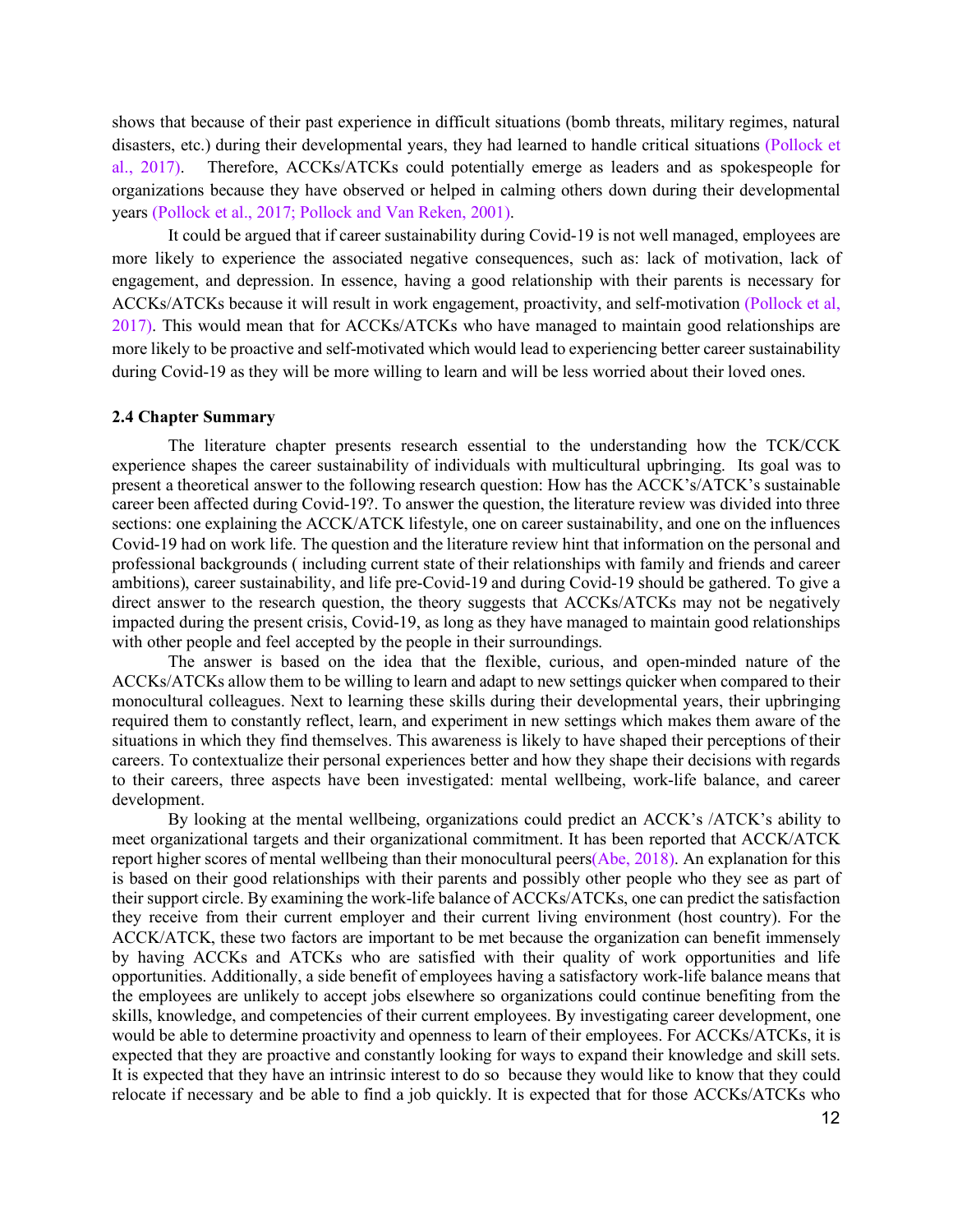find themselves in a good overall situation with their relationships and access to their parents during Covid-19, are more likely to use the time of the lockdowns to improve themselves while those who are having troubles with their loved ones, are more likely to quit their jobs and detach themselves from their current environment. Therefore, if an ACCK/ATCK focuses on their development during Covid-19, it is likely because they have a good relationship with their parents and no reason to worry about their parents' wellbeing. However, this would be something the analysis would reveal.

In order to answer the research question, information on individual background of ACCK/ATCK, perception of their person-career fit, and a comparison of life pre-Covid and during Covid is needed. This is done through the use of Collage-Life Elicit Technique (CLET) and Career Construct Interview (CCI) in order to provide the researcher with a more holistic understanding of the personal situations and perceptions. The next chapter discusses methodology. It starts off by providing some general overview of the methods used (CLET/CCI), followed by discussing the use of the interview techniques used, data collection methodology, participants, analytical techniques, and the coding issues.

### <span id="page-13-0"></span>**3.Methodology**

The research question posed in the first chapter was: How has the ACCK's/ATCK's sustainable career been affected during Covid-19?. Abductive approach was used because work-life balance, mental wellbeing, and career development are well stipulated in the literature. However, there is a lack of studies of the impact of these dimensions on ATCKs/ACCKs. This resulted in creating interview questions with the aim to bridge the gap. Therefore, the abductive approach is best suited for the goal as it allows for emerging insights to shape the analysis rather smoothly (Symon and Casswell, 2012). The methodology incorporates the four criteria for qualitative research.

When working with qualitative methods, several criteria must be met: credibility, transferability, confirmability, and dependability (Symon and Casswell, 2012). In order to meet credibility, I analyzed the interviews from an emic perspective wherever necessary as I am already familiar with the ACCK/ATCK lifestyle being one myself. Moreover, I discussed issues that came up with my friends and colleagues who are not ACCKs/ATCKs as they pointed out unclarities, shortcomings, possible wrong assumptions made from non-ACCK/ATCK perspective. To ensure transferability, I added a description of the interviewees and their specific situations (see table 1). Dependability is met by intertwining my own personal experiences as student assistant/volunteer/ ATCK with those of my interviewees whenever required. Keeping a diary, which is the recommended technique, was used in which observations, reflections, and thoughts were recorded (Symon and Casswell, 2012). To prove confirmability, the interview transcripts are provided in the appendix. The analysis is divided into several parts. The analysis starts off by contextualizing the ATCK/ACCK experience by looking at culture and sense of belongingness. Then, the dimensions of sustainable careers are examined: mental wellbeing, work-life balance, and career development. Finally, life under Covid-19 is examined.

The information I examined focuses on the three factors I have decided to use to measure career sustainability (mental wellbeing, work-life balance, and career development) and how it relates to Covid-19. This decision to measure career sustainability through three aspects of person-career fit is based on the literature findings which indicate that one's career sustainability is determined by one's ability to be happy, healthy, and productive. To provide an even bigger picture, I tried to identify the role that their upbringing plays in their career sustainability, more specifically, questions revolving around their identity and belonging were asked and also values, and life experiences. When dealing with ATCKs/ACCKs, it is important to look at identity, belonging, values, and life experiences because the researcher can gain a better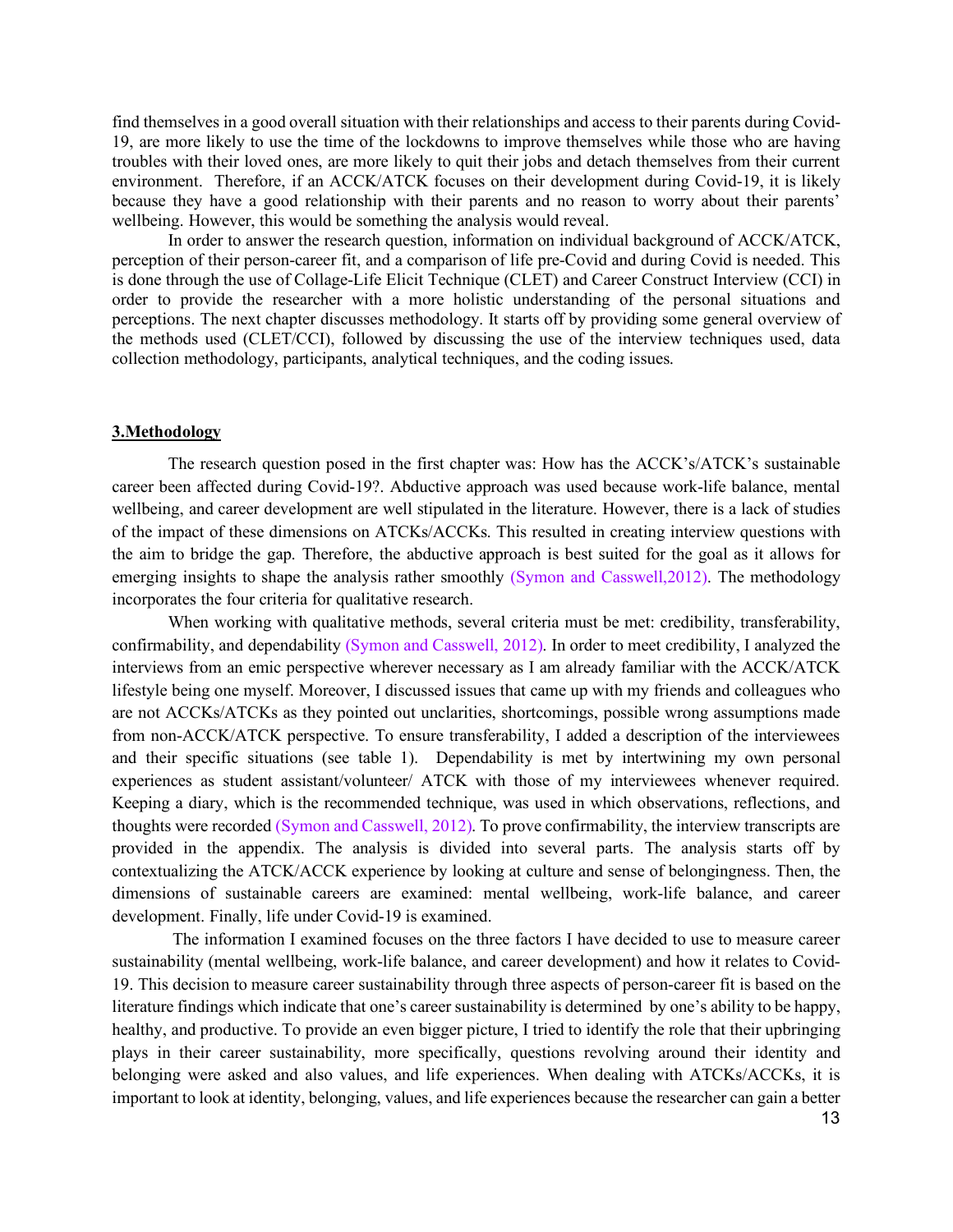understanding of the ATCK/ACCK perspective, behavior, and attitude in a certain situation. The term culture is used because culture is defined as beliefs, values, attitudes, and behaviors that we display in our social interactions (Schein, 1985). This helped to contextualize the personal experiences of ATCKs/ACCKs at a deeper level because researchers are able to explain experiences through individual perceptions contributing to a better understanding. Through the interview questions, ACCKs and ATCKs were evoked to relate their experiences of cross-cultural upbringing to the choices they make with regards to their career sustainability. This was achieved through the use of two interview techniques popular in psychology: Collage-Life Elicit Technique (CLET) and Career Construct Interview (CCI).

# <span id="page-14-0"></span>**3.1 The Use of CLET and CCI**

The goal of the paper is to provide a better understanding of the impact of Covid-19 on the sustainable careers of ACCKs/ATCKs. In order to achieve this goal, two psychology methods are combined in order to create the questions: Collage-Life Elicit Technique (CLET) and Career Construct Interview (CCI). Both methods give the opportunity to understand the interviewee's perspective better and to help contextualize the impact of their experiences on their professional choices.

Through the use of CLET, the psychologist gains a better understanding of the events in a participant's life, their likes and dislikes, their life story, and how various events have impacted him or her, motivations, but most importantly the technique stimulates remembering situations and forces participants to reflect on their stories and emotions (Lijadi and Van Schalwyk, 2015). The reason for using CLET is that it provides a better understanding of the interviewee which allows for a more personal approach when asking the interview questions and allows for building rapport quickly. In addition, CLET allows for deeper understanding of the interviewee's situation and why they act the way they do. While CLET aims to understand the major events that impact the person's journey to becoming who they are, CCI aims to understand how a person's identity contributes to making the career choices they make.

Career Construct Interview (CCI) is a technique best employed in situations when the individual needs help with (re)defining their career (Savickas, 2013; 2015). The technique is focused on finding out about the identity of the person and how the identity is related to the professional identity (Savickas, 2013; 2015; Van Schalkwyk, 2010). CCI is a good tool to ask questions about one's identity and to relate their self-perception to that of their career-related choices. The CCI technique asks the interviewee to reflect on their values, motivations, the kind of person they are, and provokes them to think how they will achieve their goals.

Therefore, CLET and CCI are two complementary techniques. On the one hand, CLET allows for a better understanding of how earlier experiences affect the ACCKs/ATCKs in their choices later in life. On the other hand, the CCI provides a better understanding of how the 'core' identity of the ACCK/ATCK affects their identity as professionals. This is achieved by gathering information on the interviewee's professional and personal backgrounds, motivations, and reasons for implementing changes in their careers. This data collection helped in contextualizing the pre-set questions by tailoring the pre-set questions on mental wellbeing, work-life balance, career development, the impact of Covid-19 on their personal and professional lives to fit their specific situations. In addition, CLET and CCI techniques helped in providing a holistic overview of the situation to the researcher as the analysis is done according to the individuals' perceptions.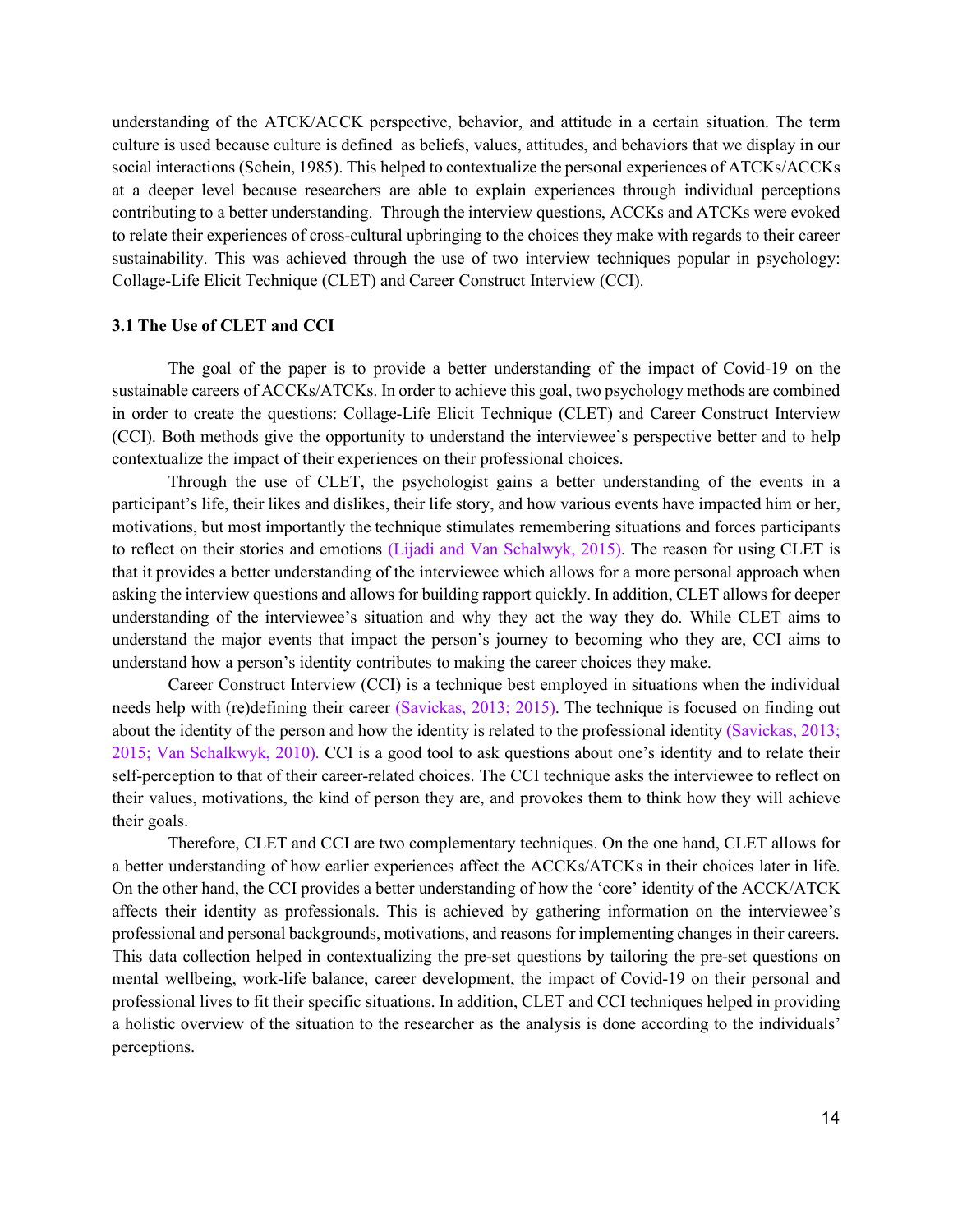# <span id="page-15-0"></span>**3.2 Data Collection Methodology**

Originally, CLET was conducted through visual storytelling while the CCI method is based on asking five very broad questions and then asking follow-up questions dependent on the response. The CCI method was usually completed between two to three meetings. The original goal of both methods was to help participants to better understand themselves and create a better understanding of their choices. While preparing the research proposal, I was already contacting ACCKs/ ATCKs I knew to see if they would be willing to participate. I quickly found out that no one wanted to be interviewed for longer than 90 minutes nor would like to prepare any visuals. At the beginning of the interviews, I found out that participants could spare only between 30 to 90 minutes, depending on their other commitments. Therefore, semi-structured interviews were conducted.

Therefore, the CCI and CLET methods were used to create interview questions that would take about 90 minutes. The CLET questions asked during the interview aimed to gather background information on the interviewee. Primarily, questions with regards to their upbringing and cultures were asked. The CCI inspired questions revolved around the interviewee's career goals, motivation, and changes they would like to make to their careers. The rest of the questions asked were grouped into work-life balance, mental wellbeing, career development, and life pre-Corona vs life during Corona (see Appendix 2). This structure allowed me to ensure that all interviewees will be asked the essential questions regardless of the limited time I would have for conducting the interviews.

The disadvantage of conducting semi-structured interviews was that I could not ask the same questions to all interviews. This resulted in some deviations in the information gathered. For example, for some participants I could gather more information on their professional background while for others, I could gather more information about specific aspects of their career-sustainability. Sometimes, I could not ask questions which would have aided in a better explanation of the results. An advantage of conducting semi-structured interviews was that I could choose to ask more questions in order to emphasize on a specific topic that might be relevant to understanding the interviewee's perspective. Additionally, semi-structured interviews allow the researcher to rephrase questions to mirror

the interviewee's language, This action allows for a deeper insight into their experiences which permits the interviewer to understand the interviewee's perspective better.

The majority of the interviews were conducted via Skype, only one through face-to-face. The reason why one of the interviews was conducted face-to-face was because the interviewee and I had to be at the university during the same day and decided to meet on the premises. This was also the only interview that was solely voice recorded. The rest of the interviews were conducted via Skype and were voice recorded because the interviewees and I were based in different cities.

The advantages of conducting Skype interviews are various. The primary motivation for conducting the interviews via Skype and not Zoom is that Skype allows for video calls and saving the video recording is not dependent on the memory space on the computer unlike with Zoom. Recording Skype interviews means that after the interview has been stopped, it is saved on the Skype chat, and both, the interviewee and the interviewer have access to it. After 30 days, the interview is automatically deleted from the chat. Another advantage of video interviews is that it allows to build rapport with the interviewees. This is because both, the interviewee and the interviewer can see each other and therefore would allow the interviewee to open up to the interviewer. Additionally, video interviews allow the interviewer to look closely at the interviewee's facial expression in order to determine if certain questions make the interviewee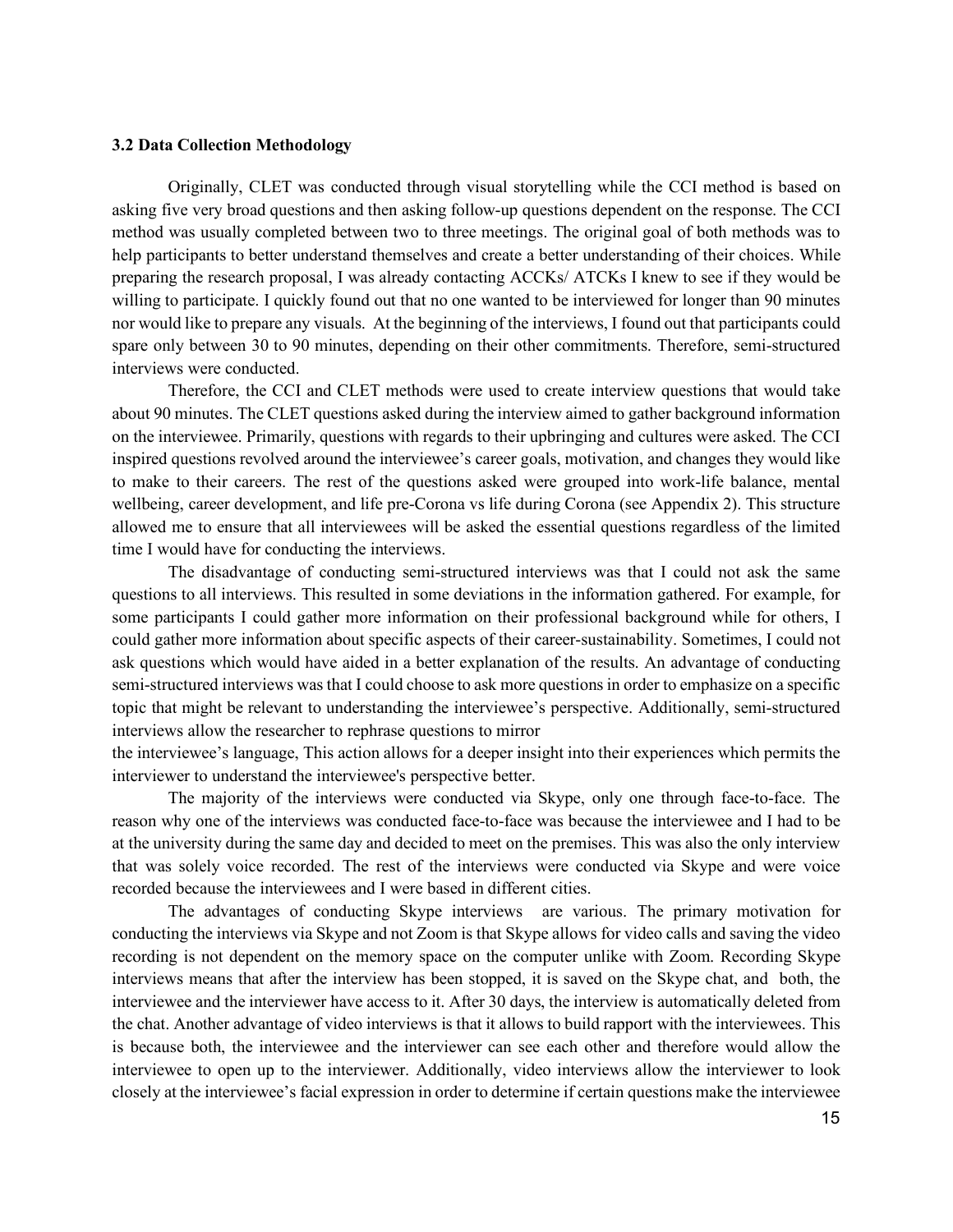uncomfortable. If that is the case, follow up questions were not asked. The disadvantage of video interviews was that sometimes the internet connection was poor which resulted in speech being lost and having to repeat either questions or answers. This also resulted sometimes in being unable to transcribe the interviews fully from one recording.

To ensure against loss of recording, all the Skype interviews were both voice recorded and video recorded (as is the function on Skype). Having two recordings of the interviews allowed me to transcribe the interviews almost in full, losing minimal to no information. After handing in the research paper, both the video and the voice recording were deleted. To ensure that the interviewees knew their rights (namely that the interviews are voluntary, they could request modifications to the transcriptions, and that they may ask not to be video recorded,etc), they were all sent a consent form. Then, they were asked to sign it. Two of the interviewees did not sign the consent form. Instead, one of them gave me written permission through Facebook's messenger while the other one was video recorded consenting to the form. To ensure that sensitive information is not used in the analysis, all interviewees received a copy of their interview transcript and could ask to remove some information. Only one of the interviewees asked to do so because of their sensitive work. The information was generalized as much as possible so that there are no future repercussions toward the employee in case the paper is read by the employer.

# <span id="page-16-0"></span>**3.3 Participants**

The participants were reached out through the TCK Global Creatives Instagram group, TCKs in EU Whatsapp group, TCK Global Slack channel, TCK Global Discord channel, and through the personal network of the interviewer. The two eldest interviewees contacted me through the TCK Global Creatives Instagram group; one contacted me through Slack, and one through Discord. The other eleven interviewees were my ex-classmates from school, other university students, or recent graduates. The interviews took place between 22nd of April and sixth of May. A total of 15 ACCKs/ATCKs were interviewed.

Two selection criteria were used. The first criterion used is that ATCK/ACCK must have either worked, volunteered, or interned pre-Covid and during Covid. The second one is that the ATCK/ACCK must have experienced at least two different cultural environments. Relocation, being made redundant, length of working for the current employer were not treated as selection criteria but were reported if it contributed to a better understanding of the interviewee's situation.

 The interviews lasted approximately 45 minutes on average. However, the shortest interview lasted for 26 minutes while the longest for 65 minutes. These differences are attributed to the pace the interviewees' talked, the depth of their answers, their willingness to share their experiences in more details, their other commitments, and time zone differences.

Nine of the interviewees were females while six were males. The youngest one was 20 years old while the oldest was 38 years old at the time of the interviews. Two of the female interviewees are currently doing their bachelor degrees; two of the male interviewees are completing their master degrees while three of the interviewees are thinking of doing a master degree. All interviews had either work experience or volunteering experience prior to and during Covid-19. Not all interviews discussed their (full) working history. This is attributed to the fact that the interviewee and the interviewer knew each other and neither thought it was important to make explicit the working history prior to Covid-19 during the interview. If this was the case, it is indicated that working history is off-record. The real names of the interviewees were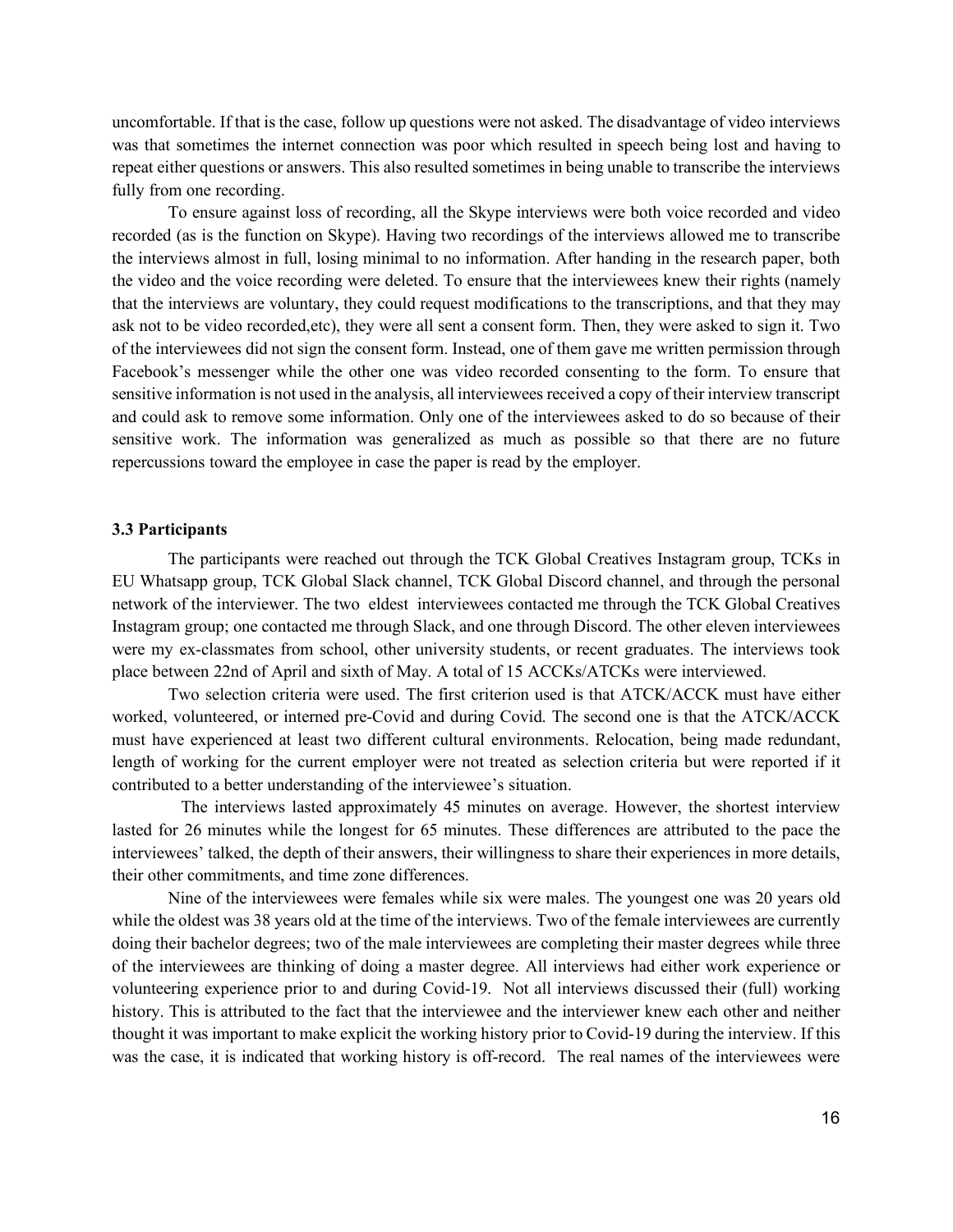changed to names that are popular in their countries of origins. The names of organizations were not used, instead a description of the industry or the job was used. A more detailed description is provided in table 1.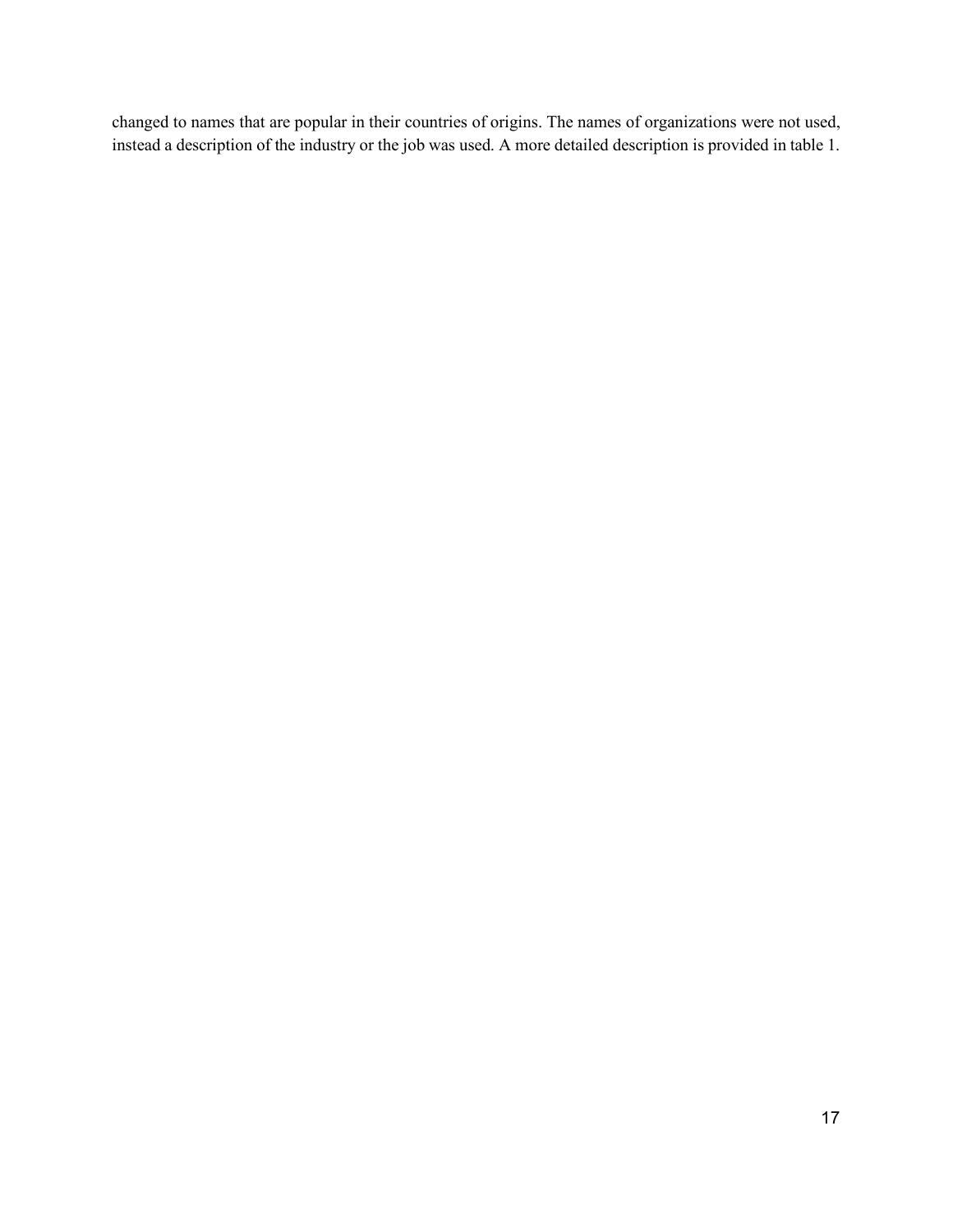| referred<br>Name<br>in<br>the<br>paper<br>(recruitment method) | <b>Personal background</b>                                                                                                                                                                                                                                                                                                                                                                            | <b>Professional background</b>                                                                                                                                                                                                                                                                                                |
|----------------------------------------------------------------|-------------------------------------------------------------------------------------------------------------------------------------------------------------------------------------------------------------------------------------------------------------------------------------------------------------------------------------------------------------------------------------------------------|-------------------------------------------------------------------------------------------------------------------------------------------------------------------------------------------------------------------------------------------------------------------------------------------------------------------------------|
| Amita (personal network)                                       | Born in India to Indian parents;once a<br>six-month baby, she moved to Bahrain<br>where she stayed until turning 18; then<br>did her bachelor and master in art in the<br>UK; currently in Canada because she got<br>married; parents are in South Africa                                                                                                                                             | She is working as a freelance artist<br>(Canada)                                                                                                                                                                                                                                                                              |
| Saba (personal network)                                        | Her parents met in Russia. Born to<br>Afghani parents in Pakistan while her<br>parents were fleeing the country. Moved<br>to the Netherlands when she was 14 days<br>old. Currently, a third year bachelor<br>student                                                                                                                                                                                 | Job she talked about was her student<br>assistant duties prior to and during<br>Covid-19. Otherwise, she was working<br>in a supermarket prior to starting as a<br>student assistant<br>(Netherlands)                                                                                                                         |
| Yordan (personal network)                                      | Bulgarian by birth and nationality; grew<br>up in the USA, Dubai, and Saudi Arabia.<br>Speaks at home Bulgarian, Spanish, and<br>English. Learned Arabic and French at<br>school;<br>graduated<br>mechanical<br>engineering                                                                                                                                                                           | He is currently a master student in<br>robotics working for an air space<br>company.<br>During his bachelor degree, he worked<br>as a music teacher.<br>(USA)                                                                                                                                                                 |
| Aysha/Aisha (personal network)                                 | Her mother's roots are Lebanese and<br>Egyptian. Her father's roots<br>are<br>Bahraini, Irani, and probably Emirati.<br>She never understood the full picture of<br>her family on her father's side. Has a<br>bachelor in accounting and finance;<br>studied in Bahrain and the UK.                                                                                                                   | obtained<br><b>ACCA</b><br>Has<br>just<br>her<br>certification. Worked for 7 months at an<br>audit consultancy and works for a<br>government entity.<br>(Bahrain)                                                                                                                                                             |
| Abigail (personal network)                                     | Born in Ghana; moved to Qatar aged 10;<br>did her bachelor degree in International<br>Business Administration in Nijmegen<br>and went on exchange to South Korea                                                                                                                                                                                                                                      | Worked for a small international<br>company dividing her time between<br>Switzerland and the Netherlands; in<br>2020, she started her own company in<br>Nijmegen (entrepreneur Netherlands)                                                                                                                                   |
| James (Discord)                                                | Born and raised in Hong Kong to<br>Chinese parents but went to an IB<br>international school; he identifies as a<br>TCK because he does not speak<br>Mandarin nor Cantonese and cannot<br>communicate with his grandparents; he<br>studied in English and spoke English to<br>his parents growing up; went to<br>university in Hawai'i to study mass<br>communications; his exchange was in<br>London | Currently, works as a communications<br>officer at his father's financial firm;<br>wants to work in digital marketing;<br>during his university years he was<br>involved in several student clubs<br>(including the school's newspaper) and<br>wants to do a master degree once Covid-<br>19 is over in the US<br>(Hong Kong) |
| Angela (Slack)                                                 | Born and briefly raised in Colorado,<br>followed by Virginia; moved to Italy<br>aged 11 and currently in North Carolina                                                                                                                                                                                                                                                                               | Babysitting and nanny work while<br>growing up; works as a project and social<br>media manager remotely prior to and<br>Covid-19<br>during<br>for<br>the<br>same<br>organization; was predetermined due to<br>her physical health condition (USA)                                                                             |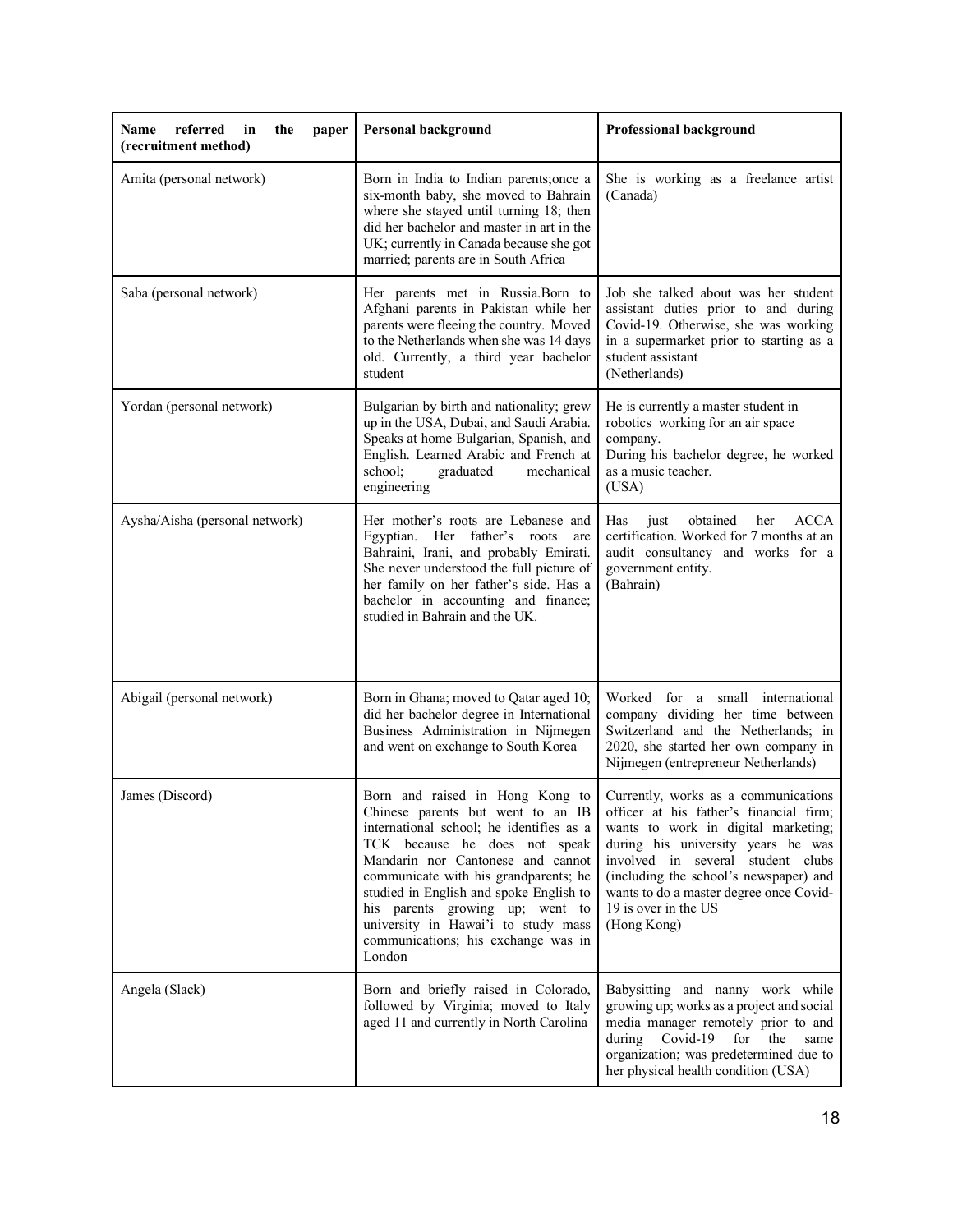| Djamila (TCK Global Creatives)     | Her parents met in Denmark; born to a<br>Finish mother and Egyptian father; born<br>in Dubai; lived there until the age of 13,<br>then moved to Finland. Moved to<br>Luxembourg while writing her master<br>thesis and stayed there since                                                                                                              | Worked at Helsinki Times while in<br>Finland; works as an English language<br>teacher (Luxembourg)                                                                                                                                                                                                                                                      |
|------------------------------------|--------------------------------------------------------------------------------------------------------------------------------------------------------------------------------------------------------------------------------------------------------------------------------------------------------------------------------------------------------|---------------------------------------------------------------------------------------------------------------------------------------------------------------------------------------------------------------------------------------------------------------------------------------------------------------------------------------------------------|
| Richard (personal network)         | Born to a British mother and an<br>American father; has dual citizenship;<br>studies in the Netherlands; might<br>consider taking Dutch citizenship                                                                                                                                                                                                    | Currently a master student of linguistics;<br>next to his studies, Richard works as a<br>voice<br>his university's<br>actor at<br>multimedia<br>organization<br>and<br>$\frac{1}{1}$<br>collaborating on a project with another<br>university; prior to Covid-19 he did an<br>internship in Austria and taught English<br>in South Korea; (Netherlands) |
| Alejandro (personal network)       | Venezuelan of Carribean, Venezuelan,<br>Scottish, and Spanish ancestry. Moved to<br>UAE at the age of 10; moved to Denmark<br>to obtain his bachelor degree in<br>architecture                                                                                                                                                                         | Works in architecture;<br>Other work experience is off-record<br>(Denmark)                                                                                                                                                                                                                                                                              |
| Christopher (TCK Global Creatives) | Born in the US to Viatnamese parents;<br>moved to Indonesia aged 4 studying at a<br>British school; moved to the US aged 18<br>university;<br>then moved<br>for<br>to<br>Switzerland where he got a degree                                                                                                                                             | Hotel night manager in Florida; English<br>teacher in Indonesia and Malaysia;<br>freelance tour guide and helping the<br>family's business in Switzerland;<br>worked as a caller and did some work<br>related to the hospitality sector in the US<br>while a student; currently teaching<br>English (Poland)                                            |
| Farah (personal network)           | Egyptian by blood; Bahraini by birth<br>(and passport); grew up in Bahrain; did<br>her bachelor degree in Egypt                                                                                                                                                                                                                                        | Works as a communication specialist at<br>a university in Bahrain; teaching<br>assistant while in Egypt<br>Other work experience is off-record<br>(Bahrain)                                                                                                                                                                                             |
| Sofia (personal network)           | Bulgarian born to Italian father and<br>Bulgarian mother; grew up in Bulgaria;                                                                                                                                                                                                                                                                         | Currently works as a delivery person in<br>the Netherlands; has worked at a food<br>production company prior to starting<br>her degree;<br>Other work experience is off-record<br>(Netherlands)                                                                                                                                                         |
| Dasha (personal network)           | Born to Ukrainian parents in Ukraine;<br>lived in USA during her early to mid<br>childhood years; in Ukraine until she<br>started high school (HS); HS in UK<br>where she did the A-levels; Netherlands<br>for bachelor degree; upon graduation did<br>an Erasmus project in Georgia and then<br>Covid-19 hit which made her move to<br>back to the UK | Taught music,<br>did<br>social<br>media<br>management, worked for her university,<br>did some writing jobs; worked as a<br>freelance photographer in Georgia;<br>currently, doing some writing jobs<br>remotely while in the UK and setting up<br>her photography business in the UK<br>(UK)                                                            |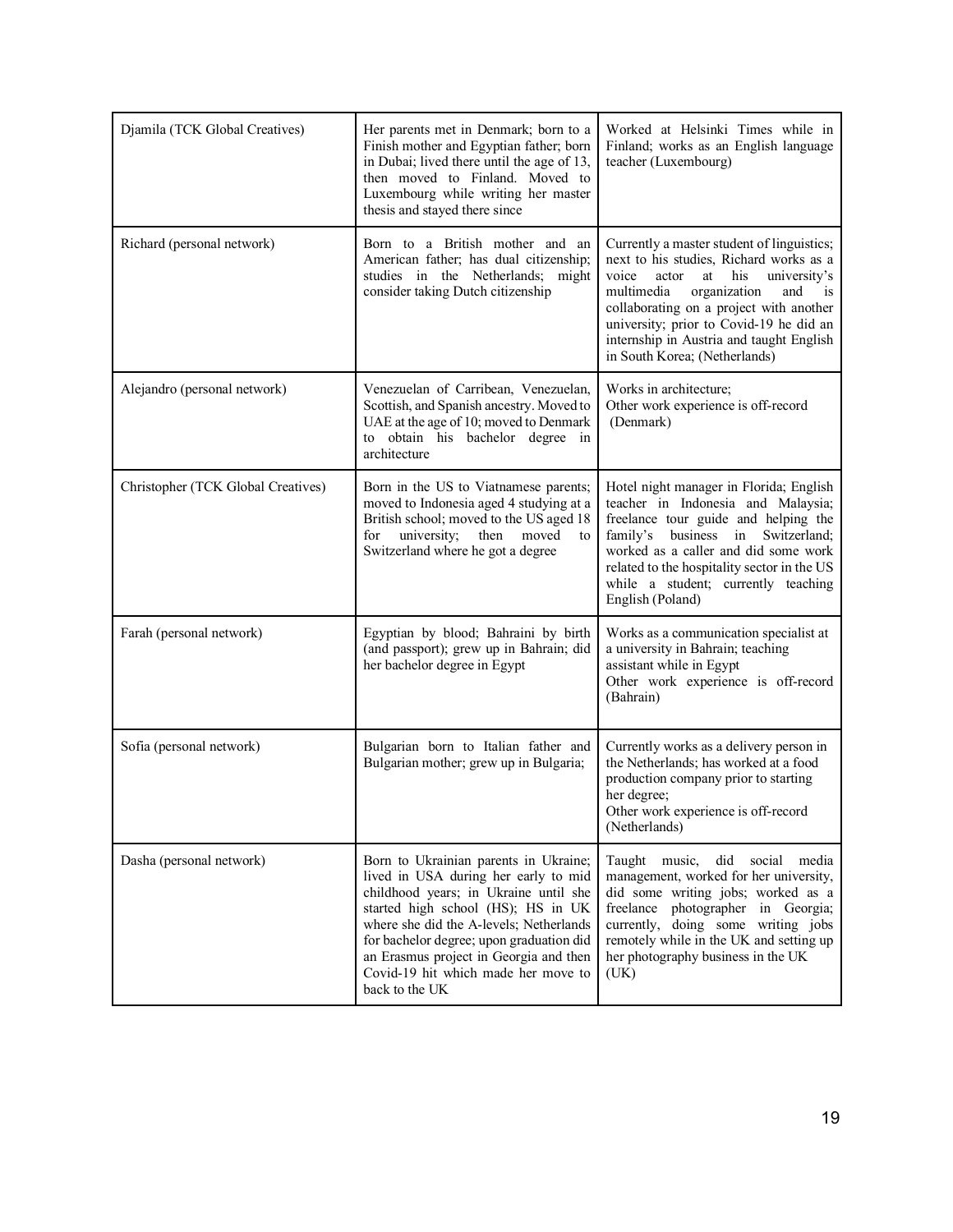| John (personal network) | Born in an English town across the<br>Welsch border to an English father and a<br>Welsch mother; moved to Switzerland<br>aged between 2-3 years. Speaks English<br>at home and Swiss German to friends:<br>did his bachelor degree at a university of<br>applied sciences; exchange in Hong<br>Kong | Worked for a Swiss-American<br>engineering company while a student<br>and three years after graduation; worked<br>as a bartender and quiz master during<br>his university years; worked for the<br>school newspaper; was a volunteer;<br>currently works at the international<br>office a Swiss university;<br>Will start a master in nonprofit and<br>public management<br>(Switzerland) |
|-------------------------|-----------------------------------------------------------------------------------------------------------------------------------------------------------------------------------------------------------------------------------------------------------------------------------------------------|-------------------------------------------------------------------------------------------------------------------------------------------------------------------------------------------------------------------------------------------------------------------------------------------------------------------------------------------------------------------------------------------|
|-------------------------|-----------------------------------------------------------------------------------------------------------------------------------------------------------------------------------------------------------------------------------------------------------------------------------------------------|-------------------------------------------------------------------------------------------------------------------------------------------------------------------------------------------------------------------------------------------------------------------------------------------------------------------------------------------------------------------------------------------|

<span id="page-20-0"></span>Table 1. Descriptive Information of the Interviewees

#### **3.4 Analysis**

Narrative analysis is the most suited methodology because it aligns with the CLET and CCI methods by providing a deep understanding of the interviewee's perception. Narrative analysis aims to describe and socially construct reality, establish a connection among events, feelings, thoughts, and actions which help to construct occupational identity; moreover, narrative analysis also uses a cultural lens which further helps to understand people's behaviors and motives as people use culture to construct, describe, and understand their experience (Symon and Cassell, 2012).

The analysis and the data collection are of explorative nature. This is because there is no documented professional experience of ACCKs/ATCKs during a crisis, such as the global pandemic. Moreover, the research available on career sustainability studies either only people who have grown up in the same culture or does not take culture into account at all.

Template analysis is used because it is possible that I, as a researcher and member of the group, might relate my own experiences as a TCK to that of the participant. Template analysis is an analytical technique that encourages the researcher to reflect on own experiences and how these experiences impact the way the researcher interprets the stories of the interviewees (Symon and Cassell, 2012). This came out in parts through my reactions during the interviews which lead to asking more questions, the brief discussions that were off-record (and not transcribed whilst recorded), or simply through a discussion during the debriefing process which was not recorded. Additionally, some short general remarks can be seen in the interview diary. I was also prompted to self-reflect when reading and analyzing the interviews which determined whether I was going to add literature reference in Chapter 4 (Results/Analysis) or whether I was going to rephrase the findings into a comparison between the interviewees. The overall selfreflection can also be observed in Chapter 10 (Personal Reflection).

Because I cannot separate my identity from myself as I can relate to my interviewees, I cannot entirely not interpret the stories from my own personal experiences. In addition, Template analysis acknowledges that there are multiple perspectives which means that each interviewee might experience mental wellbeing, work-life balance, and career development differently, and therefore, might construct their identity and self-belonging differently from the other interviewees. Template analysis is used when the researcher is attempting to find underlying causes for human behavior and phenomena in an attempt to provide a deeper understanding of these causes **(**Brooks, Mc Cluskey, Turley, and King 2015). Although the research is not focused on finding underlying causes for human behavior, the choice for using it is driven by the ability to develop theoretical and emergent codes which allow for discussing unexpected findings.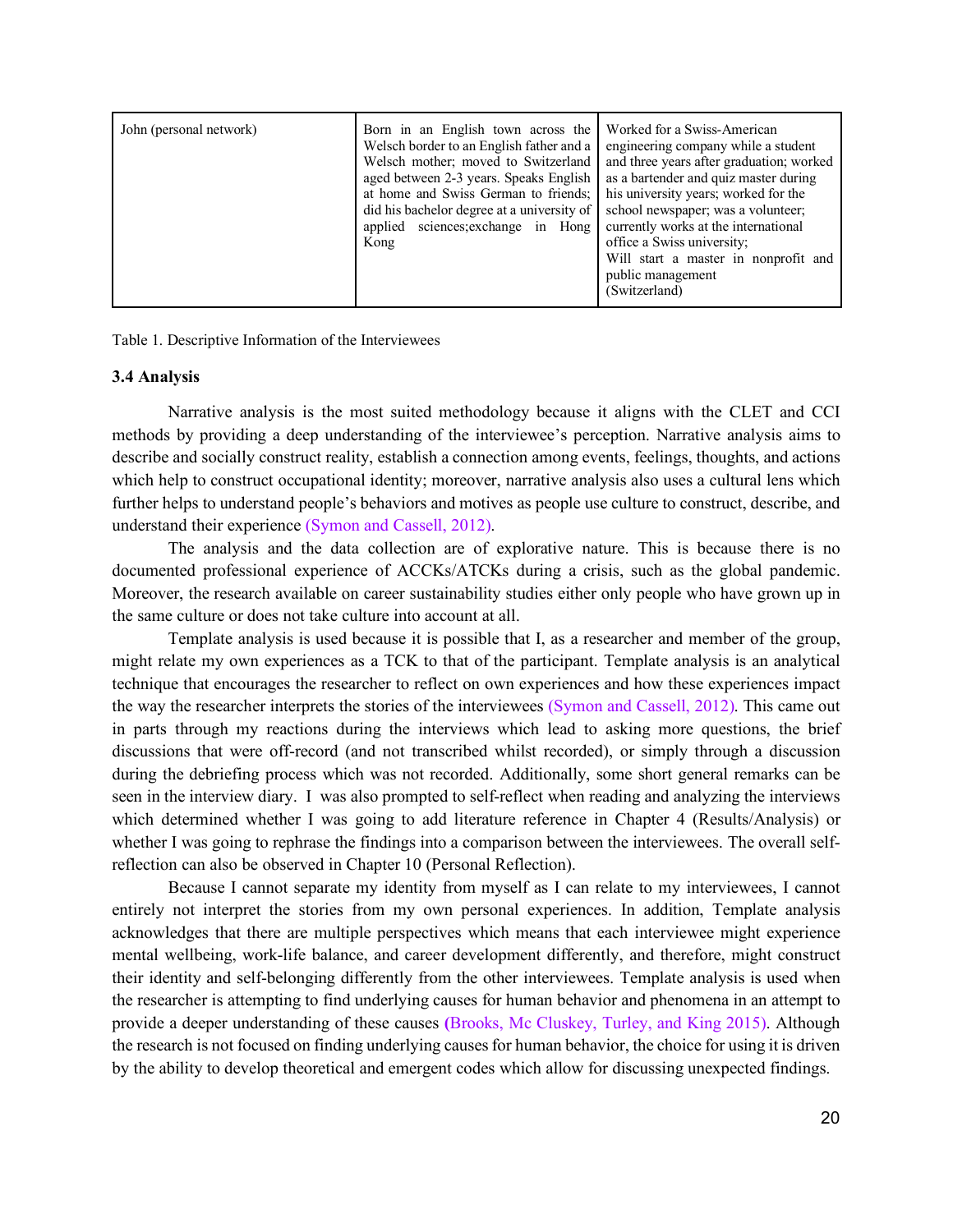When conducting template analysis, it has been argued that the number of interviews must be between 15 and 30 so that there is enough room for emerging codes to develop without overwhelming the researcher (Brooks et al., 2015; Symon and Cassell, 2012). Therefore, 15 interviews were conducted. Additional benefit of using template analysis is that I can use thematic codes that come directly from the literature review while at the same time create emerging codes that come from the interviews if needed (Symon and Cassell, 2012;Brooks et al., 2015). Appendix 1 shows the coding process while Appendix 2 shows the interview questions.

## <span id="page-21-0"></span>**3.5 Coding**

Appendix 1 provides an overview of the theoretical codes and the emergent codes. When it comes to the coding in Appendix 1, differences can be observed. Appendix 1A provides an overview of the theoretical codes while Appendix 1B provides an overview of the codes that emerged after analyzing the interviews. The observed differences come from the participant's interpretation of events and lead to a conclusion that several aspects can influence mental wellbeing, work-life balance, and career development unlike the literature chapter which stated that only relationships and belongingness influence sustainable career. More specifically, Culture and Sense of Belonging emerged as two different first-level codes. Culture emerged as a code in order to capture the fact that beliefs, values, behaviors, and personality play a role in shaping our understanding. Sense of Belonging emerged to capture the impact of the changes had on the interviewee's life.

A second level of coding was shared between work-life balance and mental wellbeing when it came to self-care practices. This occurred because many of the practices were used to help the interviewees maintain both work-life balance and mental wellbeing. Work-specific elements did not show up under mental wellbeing as the theory indicated (pay, colleague interactions, KSA/competencies) but rather these elements showed up under career development as career path, career growth, skills development, personal and professional growth. Pay did not show up clearly. Only Dasha, Amita, Yordan, and Alejandro joked about their need for money but made it clear that they are intrinsically motivated. Relationships showed up as second level code for work-life balance and mental wellbeing. This indicates that ATCKs/ACCKs see relationships as a valuable element to help them maintain their mental wellbeing and work-life balance. Learning clearly showed up as a second-level code for work-life balance and career development. However, it implicitly shows up under mental wellbeing if it is considered as a process to self-care.

#### <span id="page-21-1"></span>**3.6 Design/replicability**

To make the study replicable, researchers would need a better understanding of the design and the reasons behind the choices described above. Therefore, this section will focus on providing a better insight into the process.

Firstly, ACCKs/ATCKs are hard to reach despite the fact that there are Facebook groups, Slack channels, and Whatsapp groups. This means that for a non-ACCK/ATCK researcher, reaching out to this group of individuals would be even more time-consuming than to ACCK/ATCK researchers. At the beginning I did not get a sufficient number of responses. The postings got an initial response of 8 people but four of them cancelled because they were relocating or had just started a new job. Therefore, I contacted people from my personal network and within two days, I had scheduled all interviews.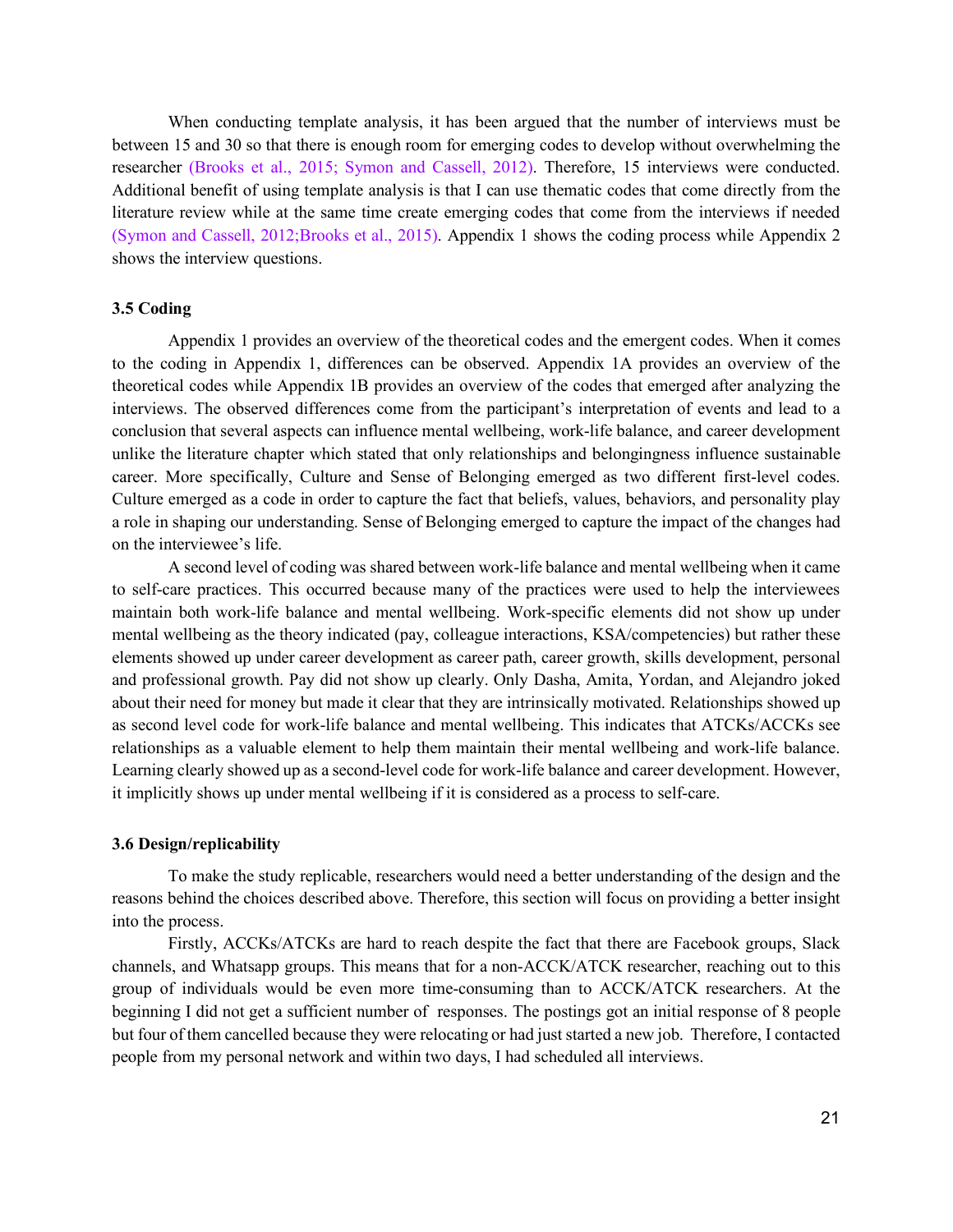Secondly, the reason why only two selection criteria were used is that ACCKs/ATCKs are hard to reach and even harder to arrange interviews with as seen above in as short a time as six months. So, I had to use my personal network. Additionally, time zone differences and time availability do play a role in determining whether someone would respond or not for an interview.

The reason why it is important for the interviewees to have had some kind of working or volunteering experience before Covid-19 and during it is because the one of the aims of the study is to examine the impact that Covid-19 had on career sustainability of ACCKs/ATCKs. The reason why the interviews must have had a meaningful interaction with at least two different cultural environments is because by definition one is an ACCK/ATCK when the person has had a meaningful interaction with the parent's culture and the host culture in their lives before they turned 18.

Semi-structured interviews were used to gather information on the ACCKs/ATCKs as such an interview structure allows for finding similarities but also provides enough room to ask questions if an interviewee states something that might be interesting to examine. CCI and CLET techniques were used to provide a holistic understanding of the ways in which prior experiences affect the career sustainability of ACCKs/ATCKs. Additionally, these techniques allow for a better understanding of individual perceptions which allows for better analysis.

The reason for conducting narrative analysis is because this technique provides the opportunity to put into context the experiences of the interviewees and to see them all as interrelated elements of their personal stories. Moreover, this technique examines the elements as told per interviewee's story rather than based on the researcher's point of view. Template analysis was used because it allows for codes to emerge from the data as told by the interviewee rather than by using predefined codes.

In order to make the study replicable, future researchers should focus on finding ACCKs/ATCKs who are willing to discuss their experiences and professional career intentions, conduct semi-structured interviews, use CLET and CCI during the interviews, and use narrative analysis and template analysis when conducting the analysis.

# <span id="page-22-0"></span>**3.7 Conclusion**

This chapter presented the use of the different techniques used in order to ensure compatibility of the research design with the analysis design.

In the research design side, 15 semi-structured interviews were conducted inspired by CCI and CLET interview techniques as well as asking questions related to aspects of sustainable careers and covidlife influences. These allowed for a deeper understanding of the situation and the ability to zoom in on certain topics if necessary.

In the analysis design, template analysis and narrative analysis were used. Template analysis was used because it is a technique that allows for codes to emerge from the data rather than to be guided strictly through predetermined codes. Narrative analysis was used in order to present the results by keeping the interviewees' stories intact as much as possible.

The next chapter presents the results of the analysis. It begins by providing descriptive information of the participants, followed by zooming in on each of the three aspects related to sustainable careers (mental wellbeing, work-life balance, and career development), followed by a section on discussing the impact that covid had on the interviewee's lives.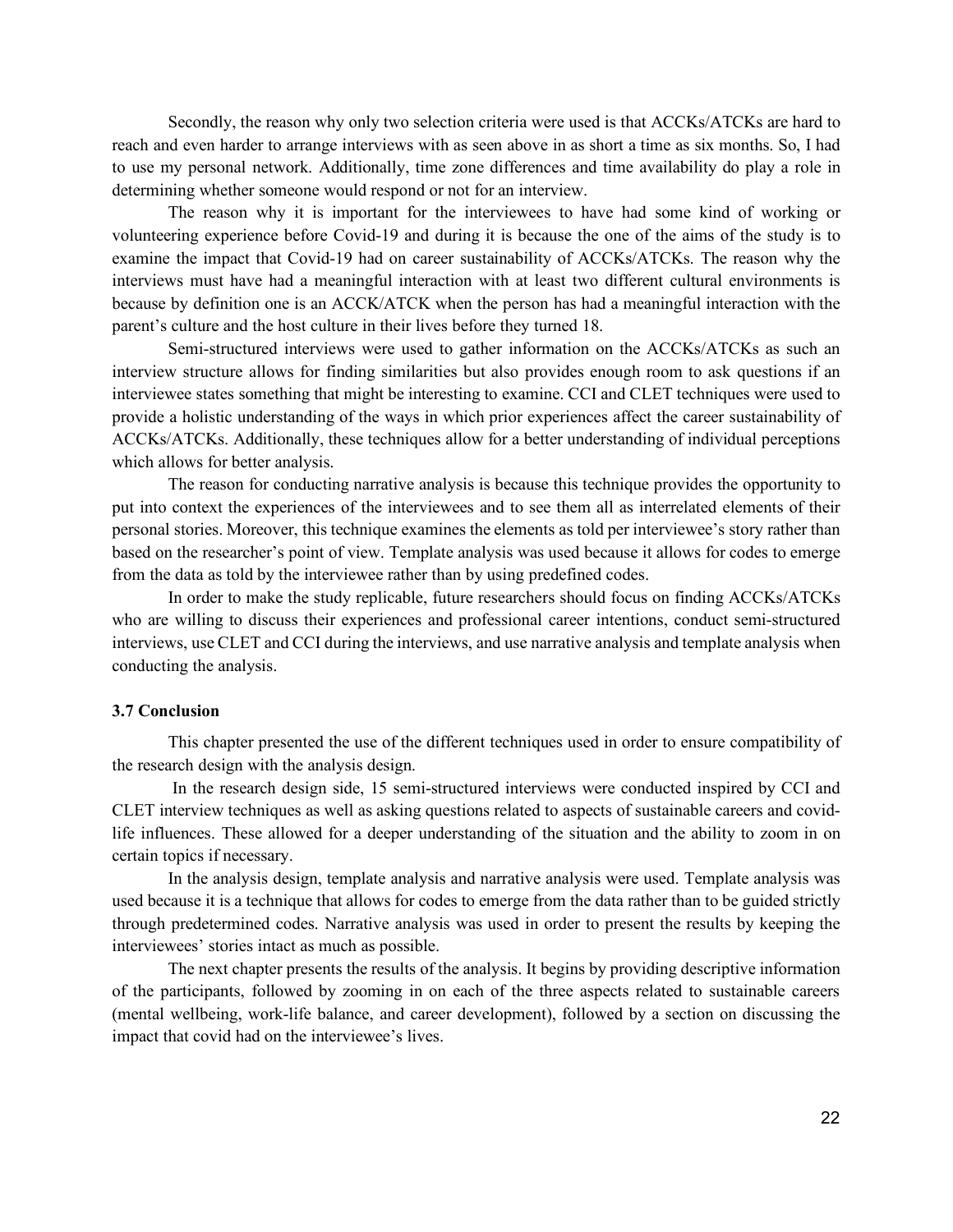#### <span id="page-23-0"></span>**4. Results/Analysis**

This section provides an overview of the interviews that were conducted. It is divided into description, sustainable career, and Covid-Life Influences. Within the description, information is stated with regards to background. When analyzing the results, it became clear that culture and sense of belongingness emerged as codes that were not anticipated at the beginning but are essential to providing an overview of the aspects that may influence mental wellbeing, work-life balance, and/or career development. Therefore, they were included in the description to provide a better overview. Then, the three aspects (mental wellbeing, work-life balance, and career development) with regards to sustainable careers demonstrate how they affect ACCKs/ATCKs when it comes to their career-related choices. Finally, there is a section that looks at the ways in which Covid-19 has influenced the lives of these individuals, both professionally and personally.

# <span id="page-23-1"></span>**4.1 Description**

All of the participants have had working or volunteering experience prior to the start of the Covid-19 pandemic. Most of the respondents discussed at least two working or volunteering experiences they had prior to their current work experience. Only Amita was a freelance artist prior to and during the pandemic. Two freelancers were interviewed- Amita and Dasha while one of the interviewees, Abigail, is an entrepreneur. Five of the interviewees work in the teaching industry- Djamila, Saba, Christiophers, Richard, and John. John is also a volunteer. Three of the interviewees (Djamila, Richard, and Christopher) started their own channels during the pandemic showing the cultural heritage of the world. Amita, Abigail, and Dasha have set their own channels in order to try and establish their brands in their respective markets. Two of the interviewees (Farah and James) are currently communication officers. Sofia works as a home delivery person. while Angela works in a globally dispersed team as a project manager and social media manager. Yordan works as an engineer while Alejandro works in an architecture company.

At the time of the interviews, only Sofia and Saba were bachelor students. All of the other interviewees have already obtained their bachelor degrees. Yordan and Richard are in the process of obtaining their master degrees, in the USA and the Netherlands respectively. Five of the interviewees (Saba, Aysha, Farah, John, and James) have explicitly mentioned that they would start a master degree in the future. Two of the participants (Djamila and Amita) had explicitly mentioned during the interview that they had obtained a master degree. It did not become clear during the interviews whether the rest of the participants have obtained or are planning to obtain a master degree.

All of the interviewees have either grown up in at least two different countries or with at least two different cultures in the same country. Sofia and Saba clearly demonstrated the latter during the interviews. Sofia considers herself to be Bulgarian but her family also honors her Italian roots by mixing in Buglarian and Italian traditions in their family. Saba and her family have mixed the Afghani and the Dutch cultures into their lifestyle by being very family orientated while at the same time being liberal in their attitudes, behaviors, and thinking. Yordan clearly demonstrated the benefits of his experiences around the world by stating that he had the opportunity to learn multiple languages and to try out different activities that he would normally not have had tried. Taking the full interviews into consideration, it can be said that all the interviewees have created their own culture by mixing at least two of the cultures that have influenced them the most as it will become clear in the next subsection.

Throughout the interviews it can be seen that most of the ACCKs/ATCKs either became closer to their parents or remained as close with them as they were prior to the pandemic. For those who live in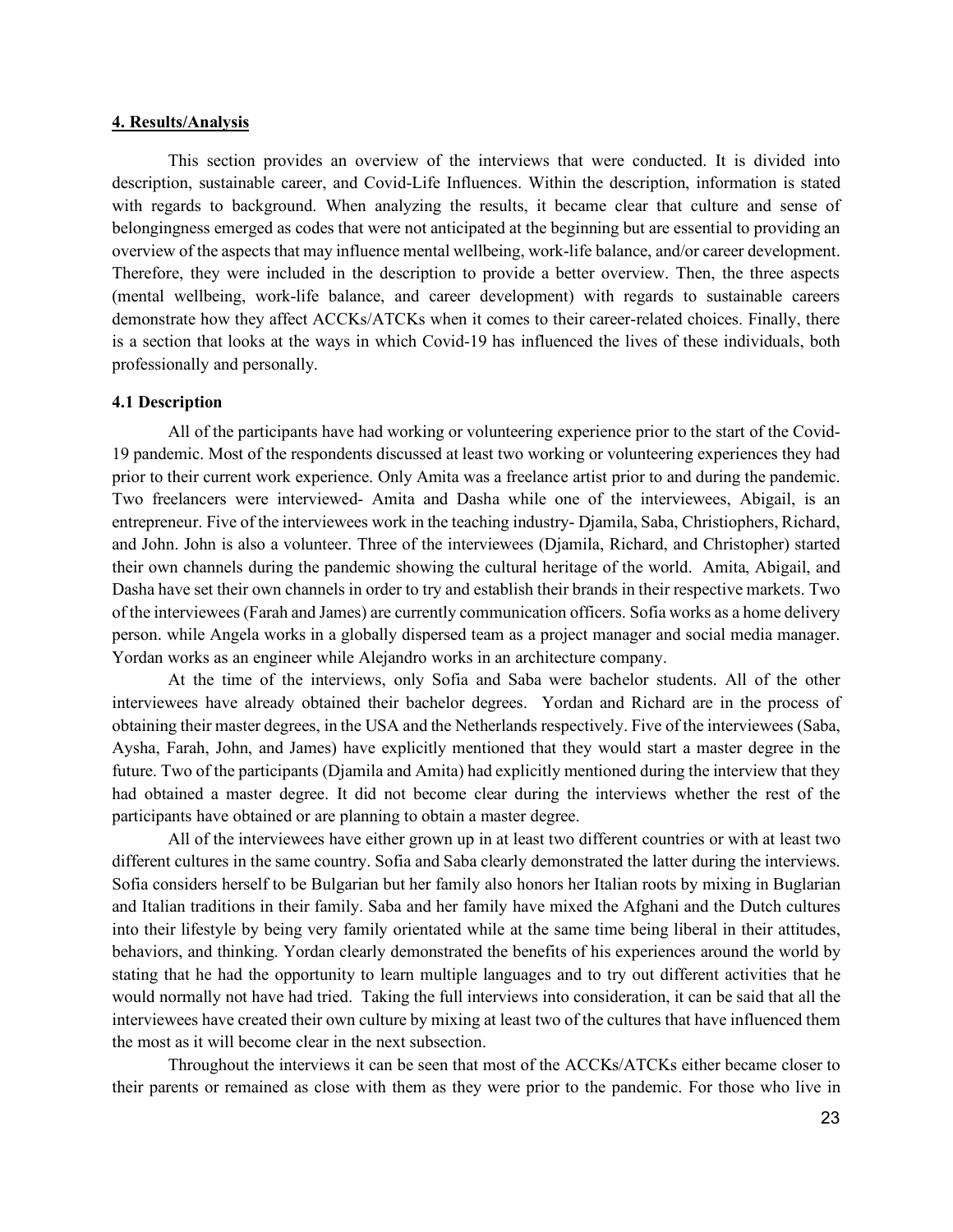different countries from their parents, they continued talking to them with more or less the same frequency as prior to the pandemic. Two of them felt they became distant from their parents but they explain it with the differences in lifestyles and inability to call them as frequently as they would have had if they lived in the same country/time zone. ACCKs/ATCKs who lived with or close to their parents felt like they became closer because they were interacting with them more frequently and in person than if they were in separate countries. This would mean that Covid-19 should not have impacted ACCKs/ATCKs career sustainability poorly but rather that the ACCKs/ATCKs would make choices to invest in their career sustainability.

#### <span id="page-24-0"></span>*4.1.1 Culture*

Using Schein's definition of culture (1985), culture is defined as beliefs, values, attitudes, and behaviors that we display in our social interactions- be they professional or personal. It appears that global upbringing influences a person's beliefs, values, attitudes, and behaviors. The ones displayed among ACCKs/ATCKs most frequently relate to international understanding, respect, kindness, friendliness, and equality. Taking into consideration the full interviews, it appeared that these values influenced the workplace behavior of ACCKs/ATCKs as well as their career choices.

The values and beliefs influenced by global upbringing were coded as international understanding because the interviewees try to educate others through their work. Respect, kindness, and friendliness can be seen as behaviors and attitudes that ACCKs/ATCKs use in order to improve the quality of their relationships. Equality, on the other hand, can be seen as a belief or a value that everyone should be treated equally in the society.

ACCKs/ATCKs tend to find ways to bring in seemingly different or insignificant things together to create a cultural dialogue that not only reflects their point of view but could also change the point of view of their audience. For example, Amita discusses throughout her interview how we are connected. Throughout her interview it becomes clear that color plays a significant role in how she creates meaning in the world, especially between eras and cultures in the art industry. She talks passionately about how color has been used throughout history and how it can bring different cultures together: *"Because I have a very strong cultural background and my work is very much about how history can connect different cultures[...]. Because you've got cave paintings, colors used to do cave paintings, and even my Indian background, a lot of colors used in the Western culture, is something used in Indian art today to make contemporary paintings from a historic standpoint.[...] I kind of understand culture through different materials. So, like a material research, I'd say.*"- Amita

Djamila demonstrates another way international upbringing influences work-behavior. In her case, she shares information about her cultural background with her students:

*"[...]the idea of the lessons is to always give examples and I always try to include examples that give information also about Finland,Egypt, the UAE [...] Ramadan started [...] almost three week ago, so I always talk about that, a little bit... In Finland, we celebrate the first of May, we call it Vappu. And I always tell my students about that and it's like some cultural aspects of my identity that I share with them."*- Djamila By bringing in her international upbringing into the lesson, she is able to educate adults on her experience. As seen throughout her interview, through her social media channels, she shares her experience with food from around the world and educates people on Luxembourgish culture. Such online activities can be seen as a way to engage with others in intercultural dialogue where people could learn more about each other and start respecting their differences and similarities. In line with the certain scholars point of view, intercultural dialogue allows people to reconstruct and renegotiate their identities, their positions, and to acknowledge the complexity in relationships and the diversity of people (Collier, 2003; Holmes, 2014).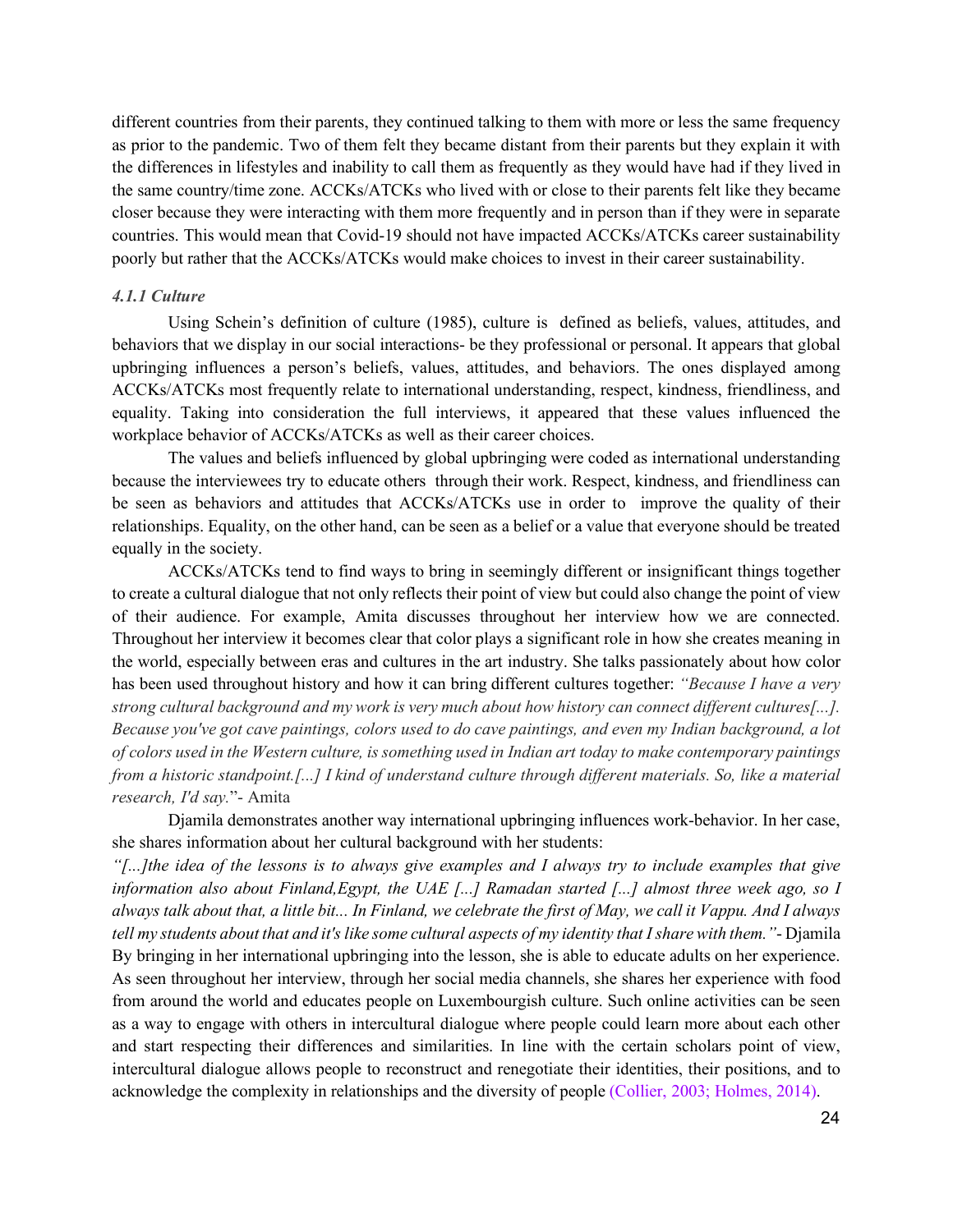Respect, kindness, friendliness, and equality were other values that were brought up. The interviewees who value respect, kindness, and friendliness have grown up either in UAE or Bahrain. The following excerpt shows the values of an ACCK who grew up in UAE but chose to reside in Denmark after graduating from university:

*I'd say it is the work ethic. So, I would always try to do my best but also my work has a lot of communication with other people [...] so I apply my values in the sense that I always speak respectfully. And being in Denmark,[ I call people "sir" and they don't like that. "Sir" and then they salut me as if I was in the military, "I'm not sir", and I'm like "sorry, sir". Because it is someone older than me,right? So, if it*  is someone my own age, I can call them by their name. If it is someone older than me especially significantly *older or not anymore but at least 10 years older, I'd call them sir. So, it is something that I respect that yeah... I guess it is hard for me to overcome. I guess it was okay to do that in Latin America and it was also okay to do that in the UAE, but then, here in Denmark, people find it odd that I call them 'sir' because it's too formal. So, I like a little bit of balance. Something I always do at work is that I always try to bring in a positive attitude. I always like to smile and say 'hi' to everyone though I don't get the same treatment back. Cause you see some people that when they walk in the morning they are just like (facial expression)... they look grumpy. They don't really smile, they don't say 'good morning' to anyone and they just sit and do their work and then go home. And sometimes when I come in, I'd be smiling, I'd say 'he, good morning, how are you'. I'd rather have that human approach as I like to call it because I do like the interaction. Coming to the workplace I like to be a bit more loose, friendly, like not so stiff. - Alejandro*

As seen above, addressing people with a title is seen as a sign of respect. According to him, such practices are accepted in UAE and Latin America but frowned upon in Denmark. This observation is aligned with [Hofstede's Country Comparison Tool](https://www.hofstede-insights.com/country-comparison/denmark,the-united-arab-emirates/) (accessed on 10th June, 2021) which explains that in Denmark people address each other on a first name basis.

Yordan deviated from the above mentioned values. He grew up in Bulgaria, USA, UAE, and Saudi Arabia. During his interview, he did not mentioned respect, kindness, nor friendliness while reflecting on the UAE, but mentioned about personal development and tied in his observations with regards to equality in the UAE: " *Dubai was great to grow up in because you had so many opportunities to explore your interests and hobbies and they're easily accessible. [...] It was so diverse both in terms of activities and people that can help you to perform these hobbies. It really helped me out personally and I think people that lived in the area would agree with that. [...]It was a great region for language development. We had to learn French, Arabic at school.[...] you had a very nice melange of languages that sort of encouraged language learning and practice which was nice. And also understanding different cultural aspects since you've had a very well defined strata of working class people, lower class people, and then the upper class people which was mostly locals and the expats were all invited into the lower and middle class so you had very well defined stratas so that was kind of a pretty big learning experience early on on how that works socially*."- Yordan

These two excerpts show that one could be fascinated by different aspects of the environment in which they find themselves in. Additionally, the difference in responses may be explained due to the context of when they were brought up during the interview. With Yordan's interview this was brought up in general. On the other hand, during Alejandro's interview culture was brought up when we started discussing work.

Equality was also brought up as a value by two of the ACCKs who are currently studying in the Netherlands- Sofia discussed gender equality with regards to the glass ceiling while Richard discussed equal opportunities to education. In the case of gender inequality, there is a significant body of literature that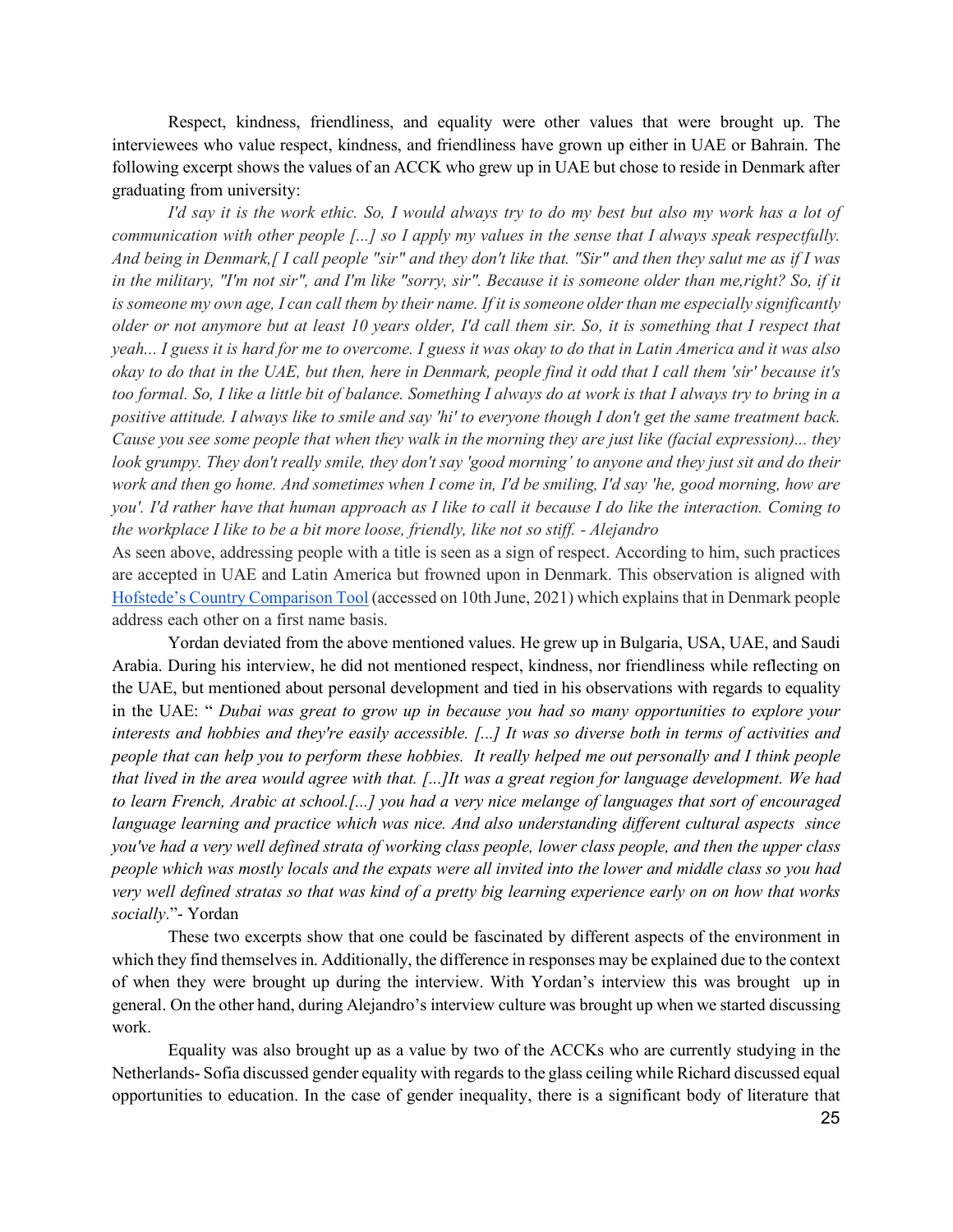shows that women are being discriminated against, not just in terms of equal pay but also in leadership positions (Kirton and Greene, 2015). With regards to equal opportunities for inclusive education, international students in the Netherlands tend to have less interaction to their Dutch peers as mentioned by Abigail and Richard which is in line with the Annual International Student Survey (ESN, Lendelijke Studentvakbond, ISO; April, 2021); in addition to the gap that already exists in the Netherlands between international and local people as Abigail mentioned:

"[...] *it was great that [association's name] was doing so much to help internationals integrate but also there was not that connection with the locals and the local organizations. So, after you're done with the association[s],it is like you go to church, go to parties, but where's the actual connection with locals. You just meet other internationals like you and that was great. But if we think about staying here, you need more than that*".-Abigail

As it can be seen, equality is something that ACCKs/ATCKs notice and try to fix existing issues if they stay in a given place long enough to feel empowered to do it like the entrepreneur.

Therefore, equality can be seen as an ideal toward which ACCKs/ATCKs strive to achieve. Each ACCK/ATCK has a cause to which they want to contribute but most of the interviewees want to contribute toward the educational cause as three of them have teaching experience while the others are distributing knowledge through their online presence.

 To summarize, ACCKs/ATCKs seem to try to bring about international understanding, respect, friendliness, kindness, and equality. Reading through the interviews and having similar experiences myself, it is likely that these things are valued because of growing up in an international context and constantly navigating at least two cultures and languages at once.

# <span id="page-26-0"></span>*4.1.2 Sense of belongingness*

The interview guide did not include the topic of belongingness. Nevertheless, it emerged naturally throughout the interviews, primarily when the ACCKs/ATCKs were giving examples of different situations they had experienced. Based on those who have discussed belongingness, they determine it through their perceptions of how well they fit in within the local culture, organizational culture, parent culture, and other ATCK's/ACCK's culture. Therefore, it appears that ATCKs/ACCKs measure their belongingness/fit to a certain place based on language, similar experiences, and equality.

It can be said that James and Yordan define their belonging through their knowledge of the language. Yordan reported that he was not comfortable using engineering vocabulary in English. James feels detached from Hong Kong because he only speaks English and barely has knowledge of Mandatrin or Cantonese, and therefore, has a hard time communicating with his extended family who do not necessarily speak English. This shows that the level of mastery of the language can play a role in whether ATCKs/ACCKs feel like they fit into their current cultural environment be it in their family or professional setting. On the other hand, some find their belonging through online communities.

Djamila and Christopher found their belonging through the TCK online communities. Djamila has had a hard time finding her middle ground with balancing her Finnish and Egyptian roots and being selfaccepting of her contradictionary cultures. As a way to deal with these differences, she ensures to teach her students about her cultures as well as creating content for her social media channels focused on educating others on various cultures around the world. Because she is based in Luxembourg, and Luxembourg is rather culturally diverse, it might be the norm to discuss cultures openly. Christopher, on the other hand, found his peace through a comedy club in one of his host countries while during the pandemic he connected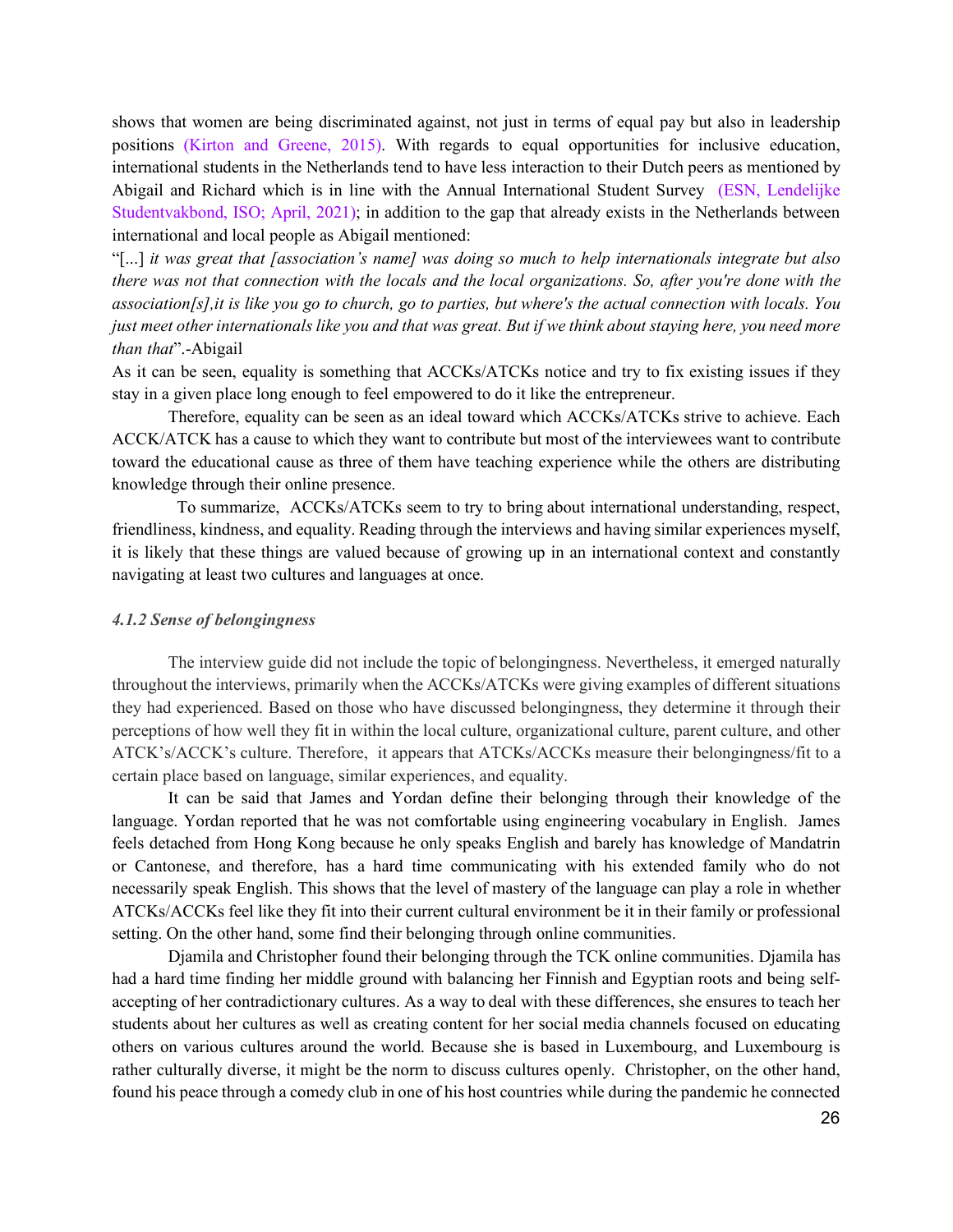to other (A)TCKs by creating a podcast in which he interviews other ACCKs and ATCKs. By doing these activities, he connects with like-minded individuals or people who share similar experiences, which is a great way to connect as shown through the change in his voice during the video call, and especially when we took the conversation off-record.

Unlike the previous participants who found their belonging through language and online communities, one of the participants found his belonging thanks to his university experience which directly prepared him for the labor market: *"[...]And then with my internship, it was literally exactly the same as I had been studying, working was almost exact same thing as I was doing in university, so it was very close*  to the real life and then I thought "this is easy". [...]it does get challenging as there are things that I don't *know but is never something that stresses me out. So, even if it is difficult and it might take a couple of hours to do it, I know that maybe there are people who have a more experience than I do and maybe they could just guide me in the right direction. So, for me, it's nice nurturing environment where I can glow, grow, and work, my skills, and abilities, and knowledge in the field. So, it still feels like university in a sense which is nice."- Alejandro*

This demonstrates that one could find a sense of belonging when (s)he is in a place that encourages professional development. However, it is possible that inequality can affect ACCKs/ATCKs negatively.

Inequality at work can cause tensions and can make one person leave an organization. Sofia, for example, states that she had to leave her workplace due to unfair treatment because (a) she was promised a better contract but it never came through, and (b) her colleagues never accepted her as her team leader. This shows that one has to feel respected and accepted by their colleagues if they are to stay with an employer. From an employer's perspective this will imply that they have to make sure that all of their colleagues are accepted, treated equally and respectfully by colleagues, supervisors, and subordinates if one is aiming to create a pleasant workplace as well as to respect the contract.

Dasha has spoken about the unfairness of the recruitment and selection processes:

*"Let's imagine a networking event abroad and in the country where your name comes from, abroad you're instantly interesting and then people tend to talk to you. When you're in a place where you kinda fit in, people aren't inherently more interested in you. You're more interesting than a lot of other people there but only if they start talking to you. Then, you have the whole homogenous society. Like in the Netherlands, it's like "are they even gonna ask you for an interview because of your name", you know. You might be very interesting in like an in-person thing, like in a networking event, but they have to invite you there first and they probably won't so."-*Dasha

In essence, Dasha feels that as an ATCK, her background is interesting to people when she is abroad but she is not given a chance to prove herself because she is not even invited to an interview while in the country "where [her] name fits", she is given a chance but because of people's assumptions about her looks, she doesn't necessarily feel like she fits it.

To conclude, belongingness determines the extent to which someone will feel welcomed in their work environment as well as in their host country. Self-acceptance also plays a role in finding one's belongingness. It can be said that belongingness is determined primarily by outside factors while selfacceptance is about the ATCK's /ACCK's ability to accept his or her fragmented identity which as seen in the full interviews helps ATCKs/ACCKs find their belongingness in their host cultures.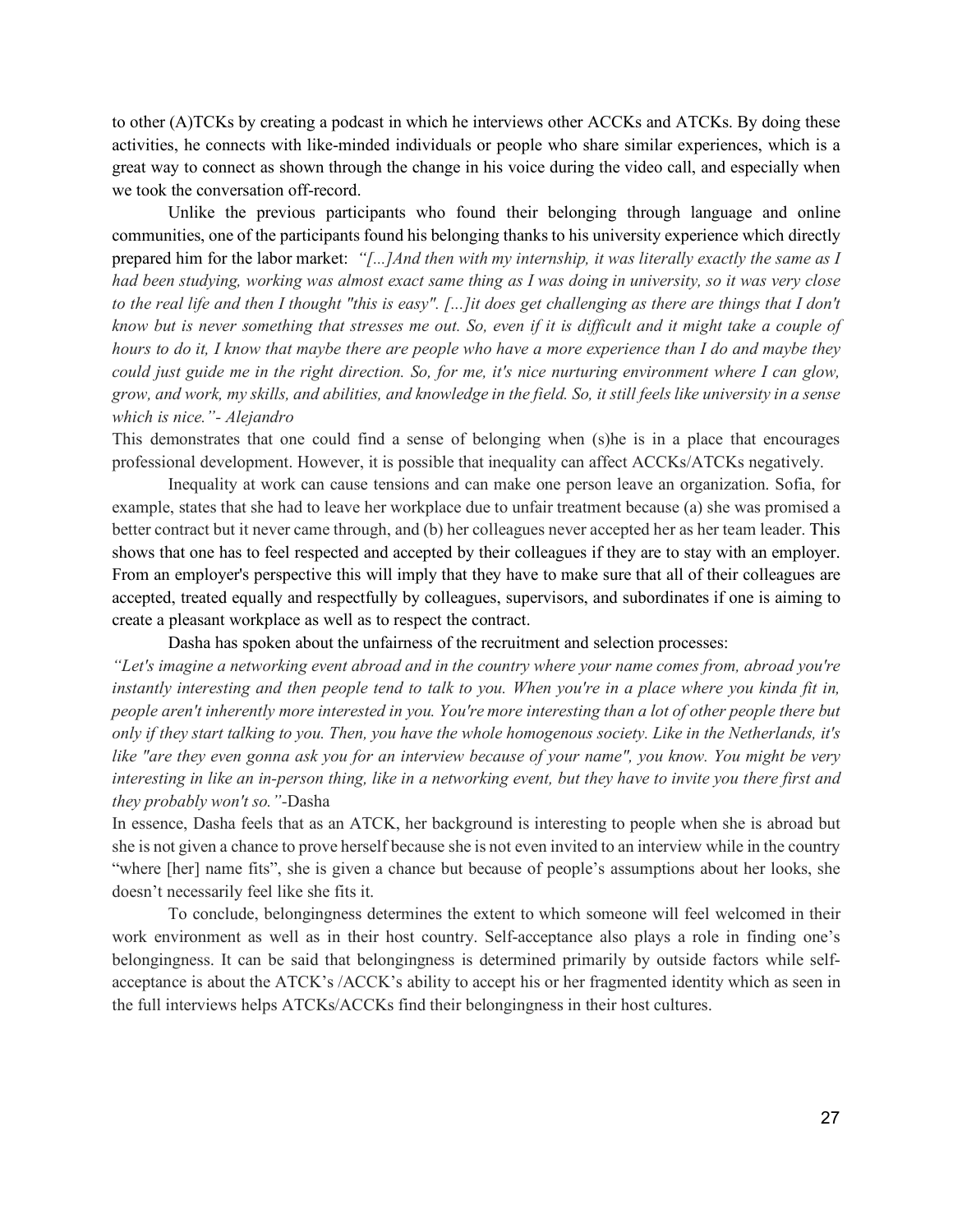#### <span id="page-28-0"></span>**4.2 Sustainable Career**

Sustainable career is a dynamic process based on learning and self-reflection through experiences and the meaning the person creates from these experiences (De Vos et al, 2018; van der Heijden and De Vos, 2015). Following the definition of sustainable career, the most suitable approach to assess how the ATCK/ACCK experience influences the sustainable career, the entire interviews were analyzed. This is done so that an overview is given where three aspects of career sustainability will be looked into in more detail: mental wellbeing, work-life balance, and career development.

All the interviewees reflected at least partially on how their upbringing influences their current careers or future career ambitions. Commonalities occurred such as: lack of anxiety and worries in the longrun, living in the present, learning new knowledge, trying new things, or simply creating a new routine. All the behaviors, although often reactive due to the lockdown laws in Europe, Bahrain, and USA, have made the ATCKs/ACCKs to be proactive in terms of learning or trying out a new challenge due to the lack of options to socialize. This behavior could be interpreted as opportunity-seeking.

Dasha and Abigail are trying to start their own enterprises; Amita, Djamila, Richard, and Christopher of the interviewees tried to take their artistic side to social media and engage virtually with people while the rest used the time they have to invest it in their self-education, be it through focusing on their university degrees, watching youtube videos, or experimenting with new tools. The common thing that they all have is learning: they learn through actually implementing the things they learn. The fact that they are learning new things or experimenting with new tools and social media makes me conclude that they tend to live in the present. In addition, most do not worry about the future nor the present.

Almost all of the interviewees lacked anxiety and worries. However, Djamila is worried about her family because her parents are quite old and are located in Finland. This was caused because Luxembourg closed its borders for travelling so she could not leave the city if something potentially happened to her parents. Amita's worries and anxiety were caused primarily due to the lack of physical art events as networking and opportunities are found in such a way in the industry. Abigail is worried about her startup because if it is deemed unsuccessful by the Dutch authorities, she would have to leave the Netherlands. The rest of the interviewees did not have issues that were tied to Covid disruptions per se but are rather tied to existing health problems pre-Covid. The way they discussed the issues during the interview, left me with the impression that they are either dealing with them professionally or have already overcome them. For example, John was suffering from panic attacks but by working with a therapist, his panic attacks stopped years ago; while Dasha is just getting diagnosed with ADHD next to her recently diagnosed spinal disk hernia and she deals with her problems through therapy and self-reflection.

The following subsections discuss mental wellbeing, work-life balance, and career development.

#### <span id="page-28-1"></span>*4.2.1 Mental wellbeing*

Mental wellbeing was initially composed of purpose, motivation, relationships, happiness, selfconfidence, job satisfaction, job demands, pay, colleague interaction and the development of new knowledge, skills, and abilities (KSA) (Dana and Griffin's 1999). The interviewees' definitions of mental wellbeing was aligned to that of the academic literature, however, they had diverse ideas on how to achieve it. Because of these diverse ideas, coding was rather difficult. For example, Saba and Farah view spending time with their family as therapeutic and something much needed for their happiness; Alejandro and Aysha find it important to spend time with their friends, colleagues, and family as it helps them to be motivated and satisfied with their careers, while the rest view time spent with family, friends, and colleagues as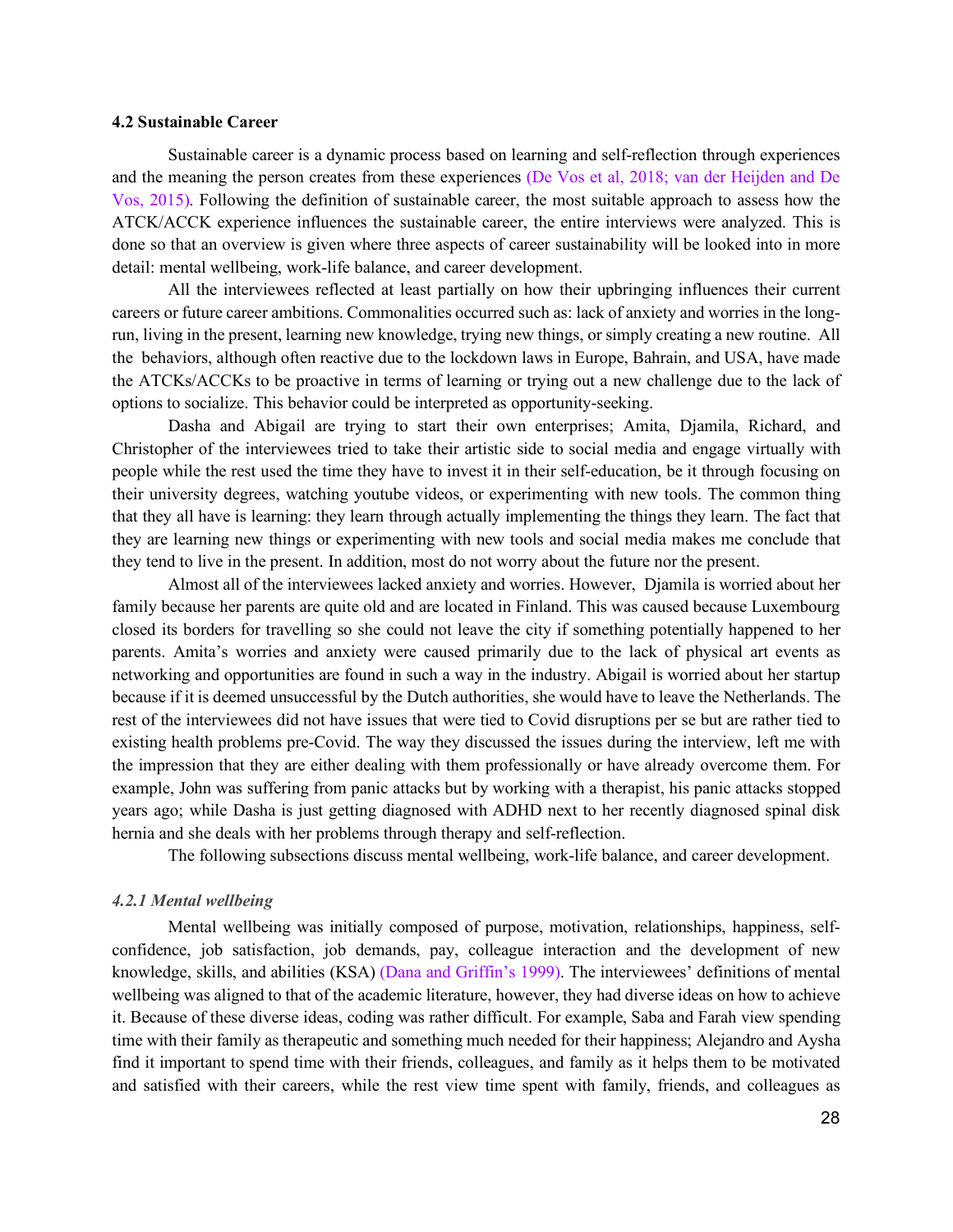essential relationship building but do not articulate a clear reason. Upon analyzing the interviews, I noticed that the interviewees often intertwined motivation, purpose, and societal contributions. This is due to a number of reasons: lack of clearly drawing the definition between the three terms, activities related to the three terms, and it could be that life is messy so spillovers from one area can occur to the next.

The interviewed ATCKs/ACCKs turned are intrinsically motivated. This means that their motivation is due to personal interests, learning opportunities, or improving society. Their personal interests are connected to the opportunities to learn they seek, enjoyment, making a personal impact on the business, and opportunities to be creative. For example, James is motivated by the idea of bringing in his point of view with that of the organization to tell a story and in this way to help entrepreneurs grow. Djamila and Christopher, for example, are creative in their lesson plans as well as in their social media channels. Only two of the interviewees are partially extrinsically motivated by either (a) money or (b) achievements and production. Alejandro is motivated partially by money because of the high taxes while Aysha is motivated partially by achievements and production because she likes being appreciated. Learning, on the other hand, is understood by the participants as learning coping strategies to combat their anxiety, Farah says here: *"When I begin to feel anxious about something, I can ask myself "what am I anxious about", "what's actually bothering me", and then, if I can pinpoint it, I start rationalizing "how valid is this fear, how valid is this thing that I'm assuming will happen in the future" and I feel like part of mental wellbeing is being able to talk to friends, to talk to people that are close to you about what you're feeling, it's about trying to stay calm, it's about challenging your thoughts, like challenging your assumptions we say. I mean when you achieve your mental wellbeing, "* - Farah

In addition, learning can also happen as a personal need for career advancement or change as seen in Yordan's interview: *"That's why I sought out a research and development job because it's not a fixed environment that I'd find in a bigger company where you would be really zoned onto one specific topic so say in engineering you'd be very focused on designing some specific system and you wouldn't really get to branch out and actually physically you do work in a lab environment while I can do both because R&D we're doing things that nobody has done.[...] I mean most of my worktime is either spent writing proposals or performing the experiments for those proposals. So, it's like being a grad student but getting a salary to be a grad student which is pretty great. So, that's what I enjoy, that's what keeps me in this field in particular is the fact that we have the opportunity to do any kind of research [...] I'm happy with it, because I get to explore new fields and I get to learn new areas of studying and paid for it which I think is a pretty great deal."-* Yordan

It can be said that learning as motivation happens for two reasons: either the ATCK/ACCK wants to deal with a mental health issue or it is related to their professional career plans (as illustrated by Farah and Yordan; can also be observed in the interviews with Dasha and John). However, for Amita and Abigail, solving a problem is their driving force. Amita is trying to encourage people to look at life from a more creative perspective where different factors come together such as various cultural and historical influences while Abigail is trying to actively integrate the international students in Nijmegen into the Dutch society and in this way encourage international students to find jobs in the Netherlands after graduation.

When we discussed contribution, it turned out that ACCKs/ATCKs understand it as an activity that yields visible immediate results. Most of them feel like contributing to society when they disseminate information and see their audience engaged. For example, Saba feels she contributes when her first-year students are actively engaged in class while for Djamila, it is when she sees her students' progress in their English competencies. Christopher felt he contributed most when he worked as a tour guide and tourists would ask him questions about the local history. In addition, Angela feels like contributing to society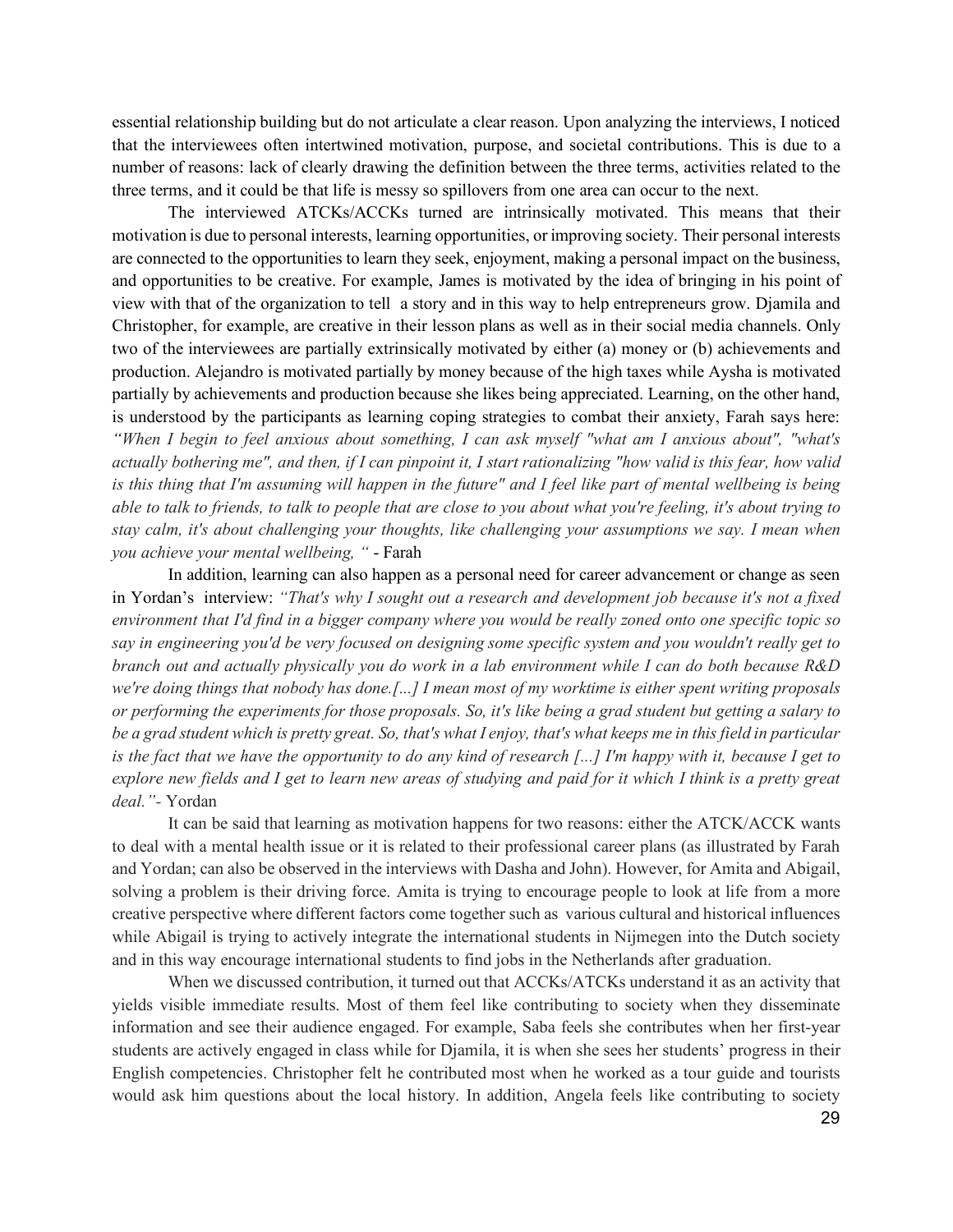because her organization never turns down a small/medium- sized business owner who has asked for their assistance.

For many ATCKs/ACCKs, self-care activities include building and maintaining valuable relationships,time management, sleep, reading/learning, journaling, listening to music or the Qura'an, and watching videos. Sleep is an important self-care method to them because they use it as a way to feel good about themselves as it allows them to be productive at work and keep a good performance (Yordan and Aysha). Building and maintaining valuable relationships allows them to hang out with their family and friends during the pandemic which enables them to schedule something so they have a bit of structure (Saba,Angela,Alejandro,Farah, Sofia, Amita, Richard, John,Abigail,Aysha,Dasha). Reading and learning, although activities that are done prior to the crisis have been done more frequently and they also allow them to create tasks within their schedules so they have some structure (Yordan, Sofia). Journaling, listening to music, engaging in religious activities, and watching movies allows them to relax (Farah, Angela,Sofia,Saba). The most frequently repeated form of self-care during the pandemic was establishing structure through experimentation and self-reflection. Many of the participants mentioned that they were trying to experiment with creating a stable structure that works for them and then reflect on it. For example, Dasha is learning to be more structured as seen in this excerpt:

"*[...] to reevaluate what it means to set realistic goals, how to delegate tasks, how to divide them better because I've always tried to do everything, because I felt unfulfilled that I need to prove something [....]*."- Dasha

Farah, who uses journaling as a therapeutic method:

*"Sometimes I like to journal because when I get out and put it onto paper, [...], it just helps me to process the emotions or thoughts that I have. Sometimes like when I'm very overwhelmed, writing it out, or even when I don't feel like writing, I just record my thoughts because it helps to just like empty my brain*".- Farah Or for Alejandro, who emphasizes the importance of relationships in our lives:

"*I think feeling a sense of community in the sense of a deeper relationship with the people around you is the one of the most powerful, positive influence on mental health. And I think we are losing that not just with covid but long before covid we were going that direction. I think that's why we have such mental health prices because people feel alone more than ever*".- Alejandro

Reading through the interviews, it appears that the ATCKs/ACCKs are driven by making meaningful contributions to society, regardless of how small they may be. The reason for making such contributions is due to their personal experiences and willingness to spread knowledge to other people in the world. They tend to find themselves in positions in which they can feel the impact of their work which seems to be further motivating them to do whatever it is they are doing. They also understand the importance of self-care and actively search for the ultimate combination that would allow them to contribute to society without creating health problems.

#### <span id="page-30-0"></span>*4.2.2 Work-Life Balance*

Work-life balance should be measured through overall job satisfaction, purpose, family, and personal roles (Dana and Griffin, 1999; Abendorth and Dulk, 2011; Barber et al., 2018; De Vos et al., 2018). However, when doing the analysis different codes emerged such as: self-care, relationships, and work satisfaction. Self-care relates to activities that contribute to maintaining work-life balance, relationships refers to the social interactions the interviewees have during the pandemic and work satisfaction refers to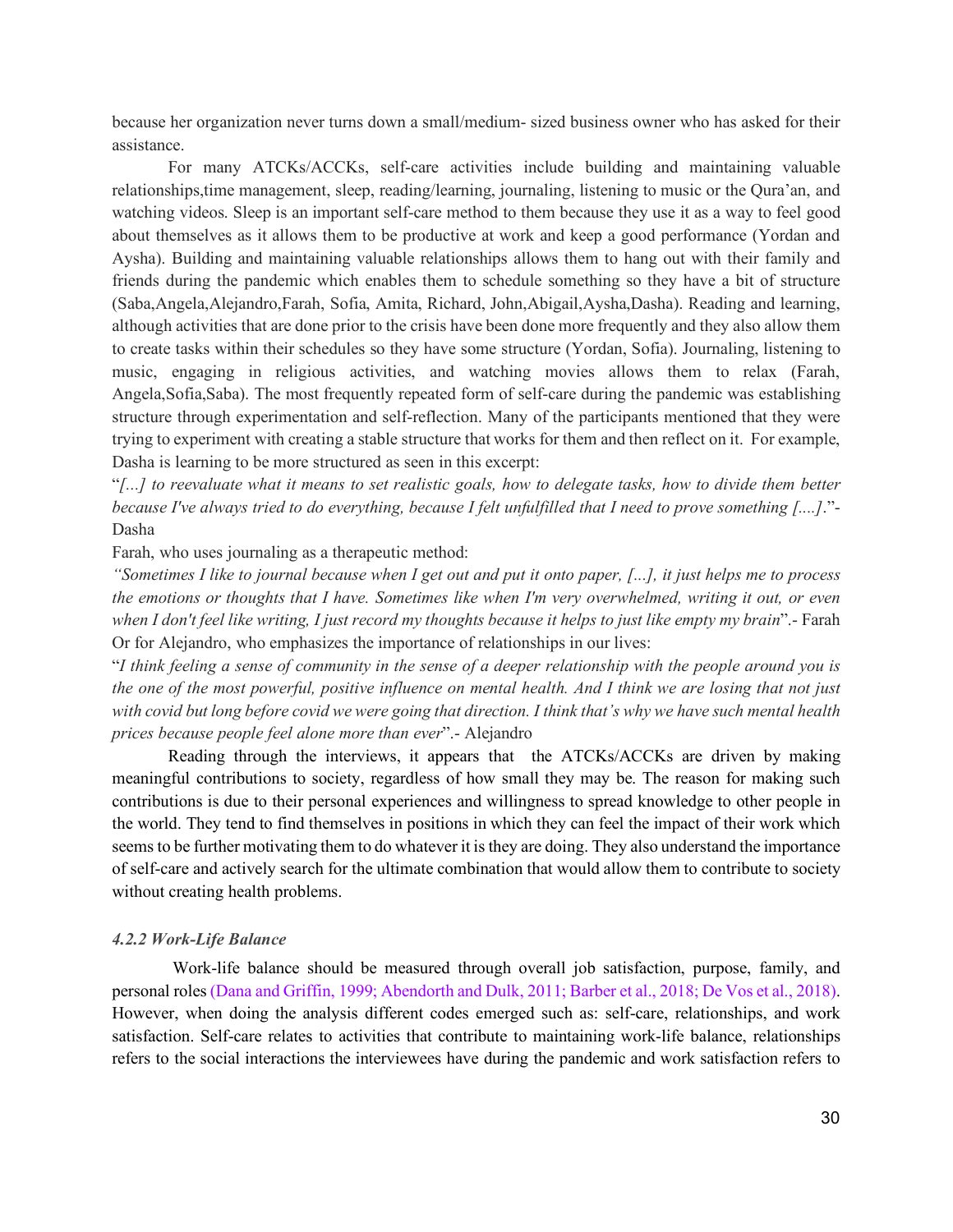how they feel about their work. However, work satisfaction was not always possible to distinguish as it got blurred with either self-care or relationships.

As seen in the interviews, one of the most frequently repeated self-care activities was having a strict schedule which ultimately allows ATCKs/ACCKs to manage their time or to set clear boundaries so work and recreation do not mix. Most have a strict schedule because it helps them keep organized and know when to do what. Clear boundaries that they have set include: not answering after work hours, not looking at work-related emails, and in some cases, trying to keep their work-related activities away from them past working hours. Richard is the only interviewee who does not have clear boundaries set because his philosophy is that one needs to keep job and personal life separated only if one hates their job. Or as he elaborated: "*It needs to be something you are insanely passionate about and it needs to be something you want to promote to others because academics whether they like or not, many of them have teaching obligations and I would love that. I love teaching. I think it's a great opportunity to further own ideas if you want but not in some kind of weird way but testing them out. You don't read the same things I do as a student so what do you think of that?Fresh minds and ….things like that and that's part of work-life balance because it makes it exciting. And you should always be excited all day and whether that's within working hours or not, it doesn't matter much. After work you can go to a pub with colleagues and just talk about ideas. I'm a bit less concerned about spreadsheets and such when I'm … behind which is the real joy. My identity as..intellectual...art, science is one enterprise. Different sides of the same coin. So, I...in both I see myself as a thinker, as a creator. In both. I want to think and I want to create. So, to me work-life balance...as I said it is more necessary when you hate what you are doing and need to shut if off at 5pm."- Richard*

This shows that to him, it is important to be inspired throughout the day in everything he does because he sees it as part of the thinking processes necessary for his passions.

ATCKs/ACCKs tend to enjoy friendly environments and develop relationships. In line with literature suggestions, I was left with the impression that ATCKs/ACCKs enjoy meaningful interactions with others, regardless whether they are family, friends, or colleagues (Pollock et al., 2017; Lijadi and van Schalkwyk, 2014; Kwon, 2018; Korpela, 2016). However, there were changes in their relationships during the Covid-19 crisis. All of them felt like they became closer to their immediate families (parents and siblings). Most stated they had reduced contact with their colleagues because of the remote work arrangements. Only Alejandro was rather negatively affected by the reduction in contact from colleagues but this is because he loves talking to people as it became clear during the interview. When it comes to friendships, Yordan indicated that he lost some friends due to conflicts while the rest felt that their friendships with their closest people deepened while some of the more surface friendships were ruined. Amita's and Abigail's networks expanded because they are trying to position themselves in their respective markets.

Only the US-based ATCKs and the Bahrain-based ACCK discussed job satisfaction. Yordan is satisfied with his job because it provides him the freedom he needs to perform as well as the opportunity to learn and experiment. Angela enjoys her job because the company does not turn down clients and the possibility to learn new things from her colleagues who are spread around the world. Aysha is satisfied with her job because in the public sector, she works satisfying hours and if she stays past working hours, it is because she wants to learn, and not because she should as was her previous experience in the private sector. Based on the three interviewees, it can be said that job satisfaction is very individualistic and that it depends on the person how they feel about their job.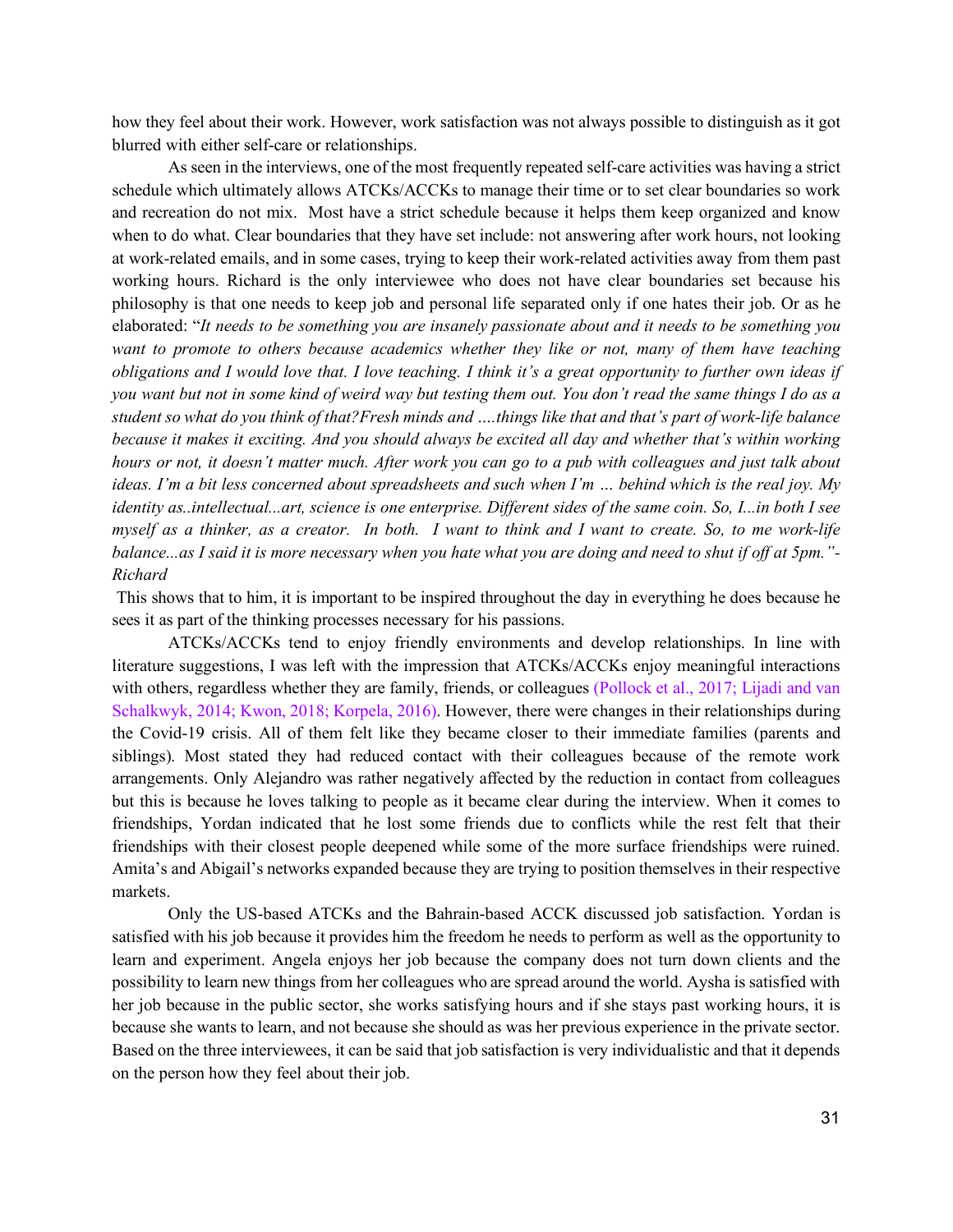As seen in the interviews, scheduling, setting boundaries, and good relationships are the most common factors that influence work-life balance while job satisfaction is highly individualistic. Scheduling and setting boundaries helps maintain a separation between work and personal life activities. Maintaining good relationships can be central to expanding one's own knowledge while job satisfaction has to do with the alignment of personal goals, situations, and beliefs as it can be seen from the interviews if analyzed in their entirety.

## <span id="page-32-0"></span>*4.2.3 Career Development*

Based on the literature review, I thought that career development relates to career options, interests and capabilities matched to opportunities, possibility to advance in career, and satisfactory performance appraisals (Vriens and Achterberg, 2010; Lauche, 2015; Ismail et al,. 2013, Ismail et al., 2014, Greenhaus et al,, 2000, Shan, 2016; Nwuche and Eketu, 2015). In line with the literature, the following codes emerged during the analysis: skills development and career growth which can be related to career options and possibilities to advance in current career. Performance appraisals were not mentioned. Instead, potential career paths appeared consistently throughout the interviews. Potential career paths emerged as an option because almost all of the ATCKs/ACCKs plan on changing their career in the near future. With regards to skills development, most chose to invest in learning a new skill or trying something new because they plan to change their careers. They seem to view potential career paths as their ability to change their careers while career growth is seen as the potential to grow in their current career.

All the participants developed their KSA through watching Youtube tutorials, online courses, and experience either on the job or personal life. Most often the skills that they learned on the job revolved around management and communication, followed by technical skills that are needed to do their jobs properly or that would potentially lead to career growth (i.e Yordan, Alejandro). The knowledge they gained through youtube tutorials and online courses is primarily focused on learning a particular software or specific skills they would need in order to establish their businesses. The creatives and the entrepreneurs learned mostly through youtube tutorials and online courses (i.e Amita, Abigail). Yordan learned mostly by searching through academic publications to keep himself updated in his research field as well as to potentially move to another part of engineering. All of the ATCKs/ACCKs learned through work experience because they try to implement the content they consumed online and learn from there. Christopher had a personal experience during Covid because he did not have a large safety net to get him through his unemployment period so during the interview he emphasized that it is important to save money, both on-record and off-record.

Only two of the participants plan on staying in their current organizations and aim to grow there. Alejandro hopes to become a manager one day and is currently sharing some technical tasks with his supervisor. He is aiming to gain the needed knowledge and training from his colleagues to grow in the industry. Angela is currently taking a Google course on project management and hopes to become a project manager in her company. Part of the reason why she enjoys working at her current company is that it provides her the needed flexibility to manage her multiple sclerosis. The reason why two of the interviewees are planning on growing in their current organizations is because they enjoy their work environment and suits their current needs.

The rest of the interviewees are considering changing their careers. For example, Abigail, Amita, and Dasha shared their ambitions to have full time jobs and grow their businesses. Christopher and Djamila are planning on doing something related to their social media presence and cultures but they are still not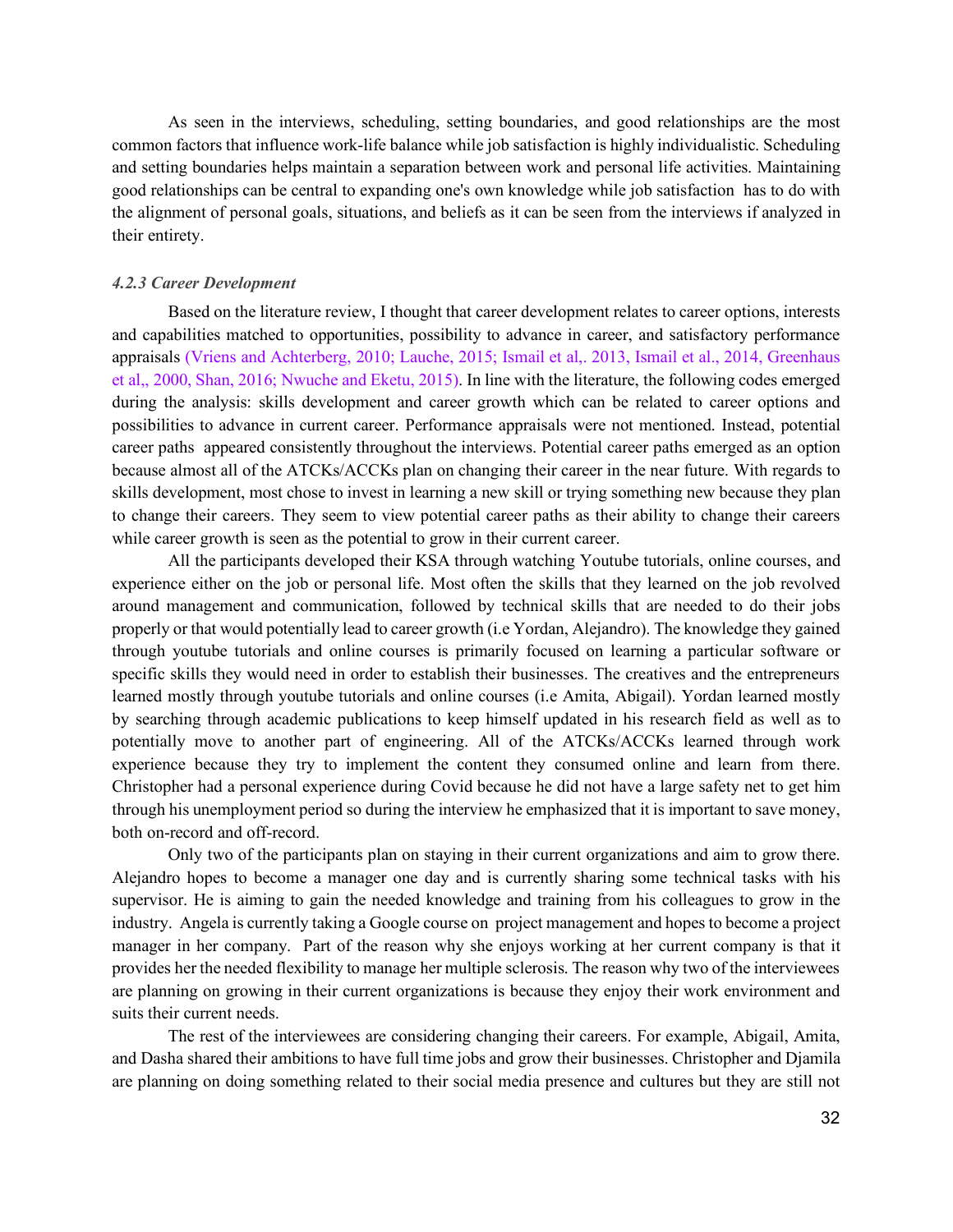sure what exactly. Sofia and Saba are looking forward to moving on in their careers- Sofia to become a student assistant while Saba to do a master's degree and then start working at an international organization.

As it can be seen, the interviewed ATCKs/ACCKs independently make decisions about their career development based on their interests, ambitions, opportunities, and on their personal situations. All interviewees decided to follow their passions and personal interests because it provides them the opportunity to learn more about their interests and perhaps to grow their passions into a business. In addition, the interviewees seem to be intrinsically motivated to learn rather than motivated to learn by their organizations. This proactive behavior of ACCKs/ATCKs to manage their own career development seems to indicate that organizations can only benefit because these individuals appear to be willing to expand their knowledge and gain new experiences. Therefore, organizations could support them.

#### <span id="page-33-0"></span>**4.3 Covid-Life Influences**

Covid has influenced all of the three examined aspects of the sustainable careers of ACCKs/ATCKs. Socially, most felt unhappy as their work flow was disrupted but were satisfied because it gave them the opportunity to improve themselves as well as to give them the push they needed to start working toward their ambitions. Some were not so much impacted by Covid but rather than by their decision to relocate.

Most of the ATCKs/ACCKs struggled at the beginning of the pandemic because they had to experiment quite a bit with what methods work best for them when it comes to work from home and primarily with how to establish work-life balance. At the very beginning, it was common for them to work past working hours or during the weekend, but then they set boundaries and enjoyed working from home. Most of them found working from home satisfying because they could spend more time on themselves, their family, learn new knowledge, be more productive, relaxed, and appreciate the relationships in their lives.

The negative impact Covid had on the ACCKs/ATCKs came mostly from an organizational perspective. This was especially difficult for the teachers because they had to learn to teach onlinesomething they have never done prior to Covid. To them, the most frustrating part is when they have prepared the lesson to be physical but once in the classroom, they find out that their students all chose to be taught online so they have to very quickly adapt to online teaching or when they find out they have to teach blended for which they cannot do much worse than if it was all online or all offline. A negative impact Covid had was that the ATCKs/ACCKs could not interact with their colleagues in person so the opportunity to learn from their colleagues and exchange ideas were vastly reduced as was clearly articulated throughout the interviews with Alejandro and John. Amita felt demotivated due to the lack of physical social interactions because she needs the galleries in order to sell her art and to network with experts from the industry. However, after the initial struggles, she has managed to meet with professionals online and interact with colleagues she would normally not have met.

The pandemic did not have an impact on several people who changed their situations during the Covid-world. For example, Dasha relocated from Georgia to the UK and is currently dealing with emigration and pre-existing health issues. Abigail was dealing with the Dutch authorities who were slower than usual with issuing entrepreneurial visas and approving the organization. For Angela, nothing has changed because pre-Covid, she was working in a globally dispersed team. The only thing that has changed for all ATCKs/ACCKs is their ability to socialize with friends physically because of the restrictions.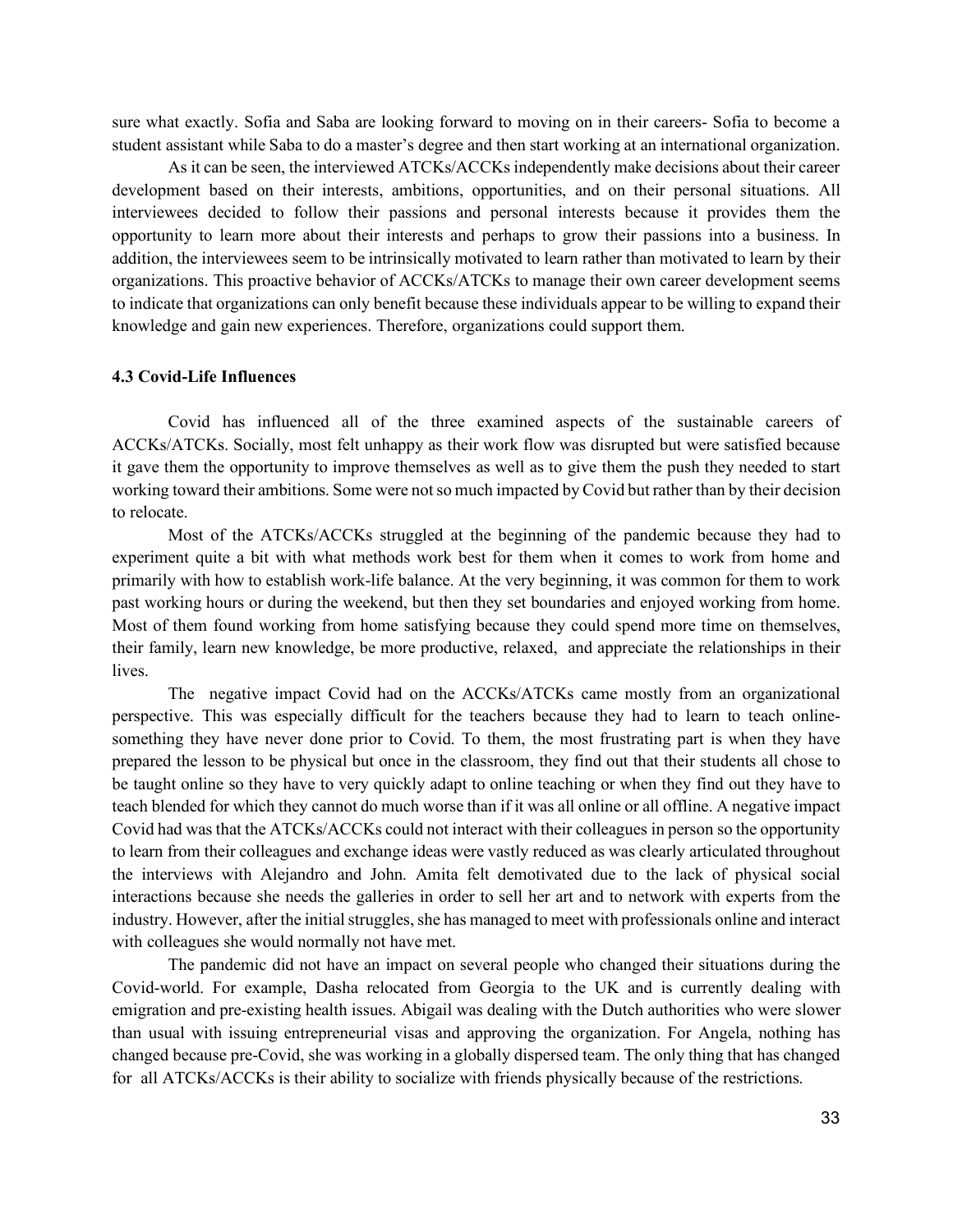Overall, the ATCKs/ACCKs appear to be affected positively or not affected by the pandemic. If they were not affected by the pandemic, they were affected by their choices to change their situations. All ATCKs/ACCKs enjoyed the flexibility they were provided during the pandemic as they had an opportunity to learn, experiment, and deepen their relationships with their families. However, they were frustrated because they are used to communicating with their colleagues in person at the workplace rather than online.

# <span id="page-34-0"></span>**5. Conclusion**

To conclude, learning and relationships are the most important aspects that ATCKs/ACCKs value and they define the quality of work-life balance, career development, and mental wellbeing using these two aspects. This finding is seen in the interviews and the fact that learning and relationships manifested themselves in one way or another in all three categories. It can be said that if they have a fight with their family, all aspects of their lives could suffer. They are also opportunity seekers. All of them made use of the pandemic to gain new knowledge and develop new skills without being reactive. They saw the opportunity to improve themselves and they took it.

It can also be said that ATCKs/ACCKs tend to follow protean career paths. They are likely to work various, seemingly different jobs but that have a common cause: spreading knowledge. It seems that ACCKs/ATCKs regardless of their age, background, and careers love learning and educating others. If one would read Djamila's and Christopher's career paths, one would see that they worked in various industries and plan on changing their industries once again. In addition, Saba and Sofia are moving between the organizational world and the academic world. Saba is moving from academia to the corporate world while Sofia is moving from her organizational job to a student assistant job. It appears that ACCKs/ATCKs would consider changing employers and relocations as long as it appeals to their life situation.

It appears that ACCKs/ATCKs have maintained good relationships with their families throughout the pandemic as seen in the interviews. This has resulted in them doing relatively well as none of them quitted their jobs but rather looked for new opportunities. Some started growing their customer base while others seeked out different ways to connect with others online.

As seen in the interviews, it can be stated that all of the ATCKs/ACCKs are intrinsically motivated to learn and to engage in their career development. This can be explained by their personal interests, goals, and self-reflection activities which all lead to their career development. However, situational factors might play a role such as relocating, dissatisfaction with growth opportunities, or the fact that they could not find a full-time job.

The research question "How has the ATCK's /ACCK's sustainable career been affected during covid-19?" was posed in the first chapter. Using chapter 4 and the full interviews to answer the research question directly, ATCK's/ACCK's sustainable career has been affected positively by the pandemic because ACCKs/ATCKs focused on learning and furthering their own personal and professional growth. The pandemic forced them to deal with their mental health problems by seeking out professional help or simply by finding their own coping techniques to face the stress they felt. Moreover, they learned that in order to maintain a good work-life balance, they need to set clear boundaries. In summary, Covid-19 had an overall positive impact on the sustainable careers of the ACCKs/ATCKs.

#### <span id="page-34-1"></span>**6. Discussion**

This section will be divided into two subsection. The first subsection discusses the paper from a content perspective. This means that it will elaborate on the conclusions (Chapter 5) by connecting the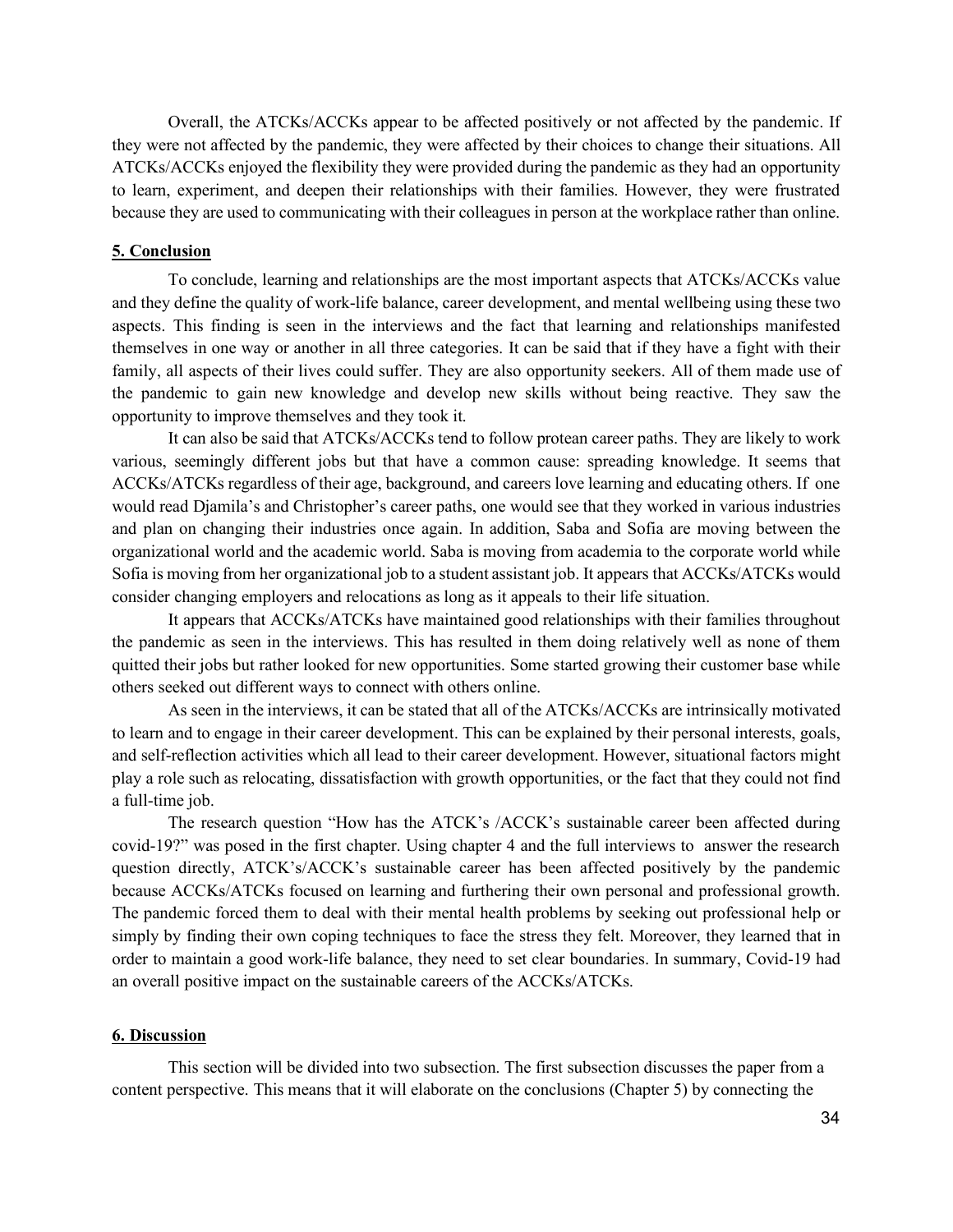interviews( Chapter 4) and the literature (Chapter 3). The second subsection discusses the paper from a methodological perspective. This means that limitations of the data gathering are presented. This division is done in order to improve the readability of the section.

#### <span id="page-35-0"></span>**6.1 Content Perspective**

The conclusion that ACCKs/ATCKs experienced an overall positive impact on their sustainable careers during Covid-19 does not come as a surprise. This is because ACCKs/ATCKs tend to be comfortable in VUCA situations and have a tendency to have been in far worse situations than Covid-19 presented (Pollock et al.,2017; Pollock and van Reken, 2001). During their developmental years, they had first-hand experience with natural disasters, and man-caused life-threatening conditions such as bomb threats and civil unrest (Pollock et al., 2017).

The literature review (Chapter 2) stated that when ATCKs have good relationships with their families, they are more likely to experience good wellbeing and good work-life balance which would be translated to job satisfaction and life satisfaction which have spillover effects to the two domains as we seen in the interview analysis (Chapter 4). The findings within the domain of career development were also aligned with the literature on the topic. The literature stated that when ACCKs/ATCKs are intrinsically motivated, they are more likely to seek out learning opportunities and challenge themselves which is seen throughout the interviews.

Based on the interviews, ATCKs/ACCKs can be said to be entrepreneurial and opportunity-seekers. They seem to find the positive in crisis and to take the opportunity to fill a market or knowledge gap if they find one. They also share knowledge and enjoy physical interactions as it can be drawn from the interviews.ATCKs/ACCK's love for learning influences them to seek out and, where possible, to create opportunities for themselves to gain experience and improve themselves. This behavior can be seen as entrepreneurial (creating opportunities where none exists) or opportunity seeking (challenge themselves by doing something new). They also tend to create or pursue opportunities to share their knowledge because they realize that if people understood each other, they would be more tolerant and respectful of the differences as well as more willing to learn from each other and adapt to one another. As sections 2.1, 2.2.1, and 2.2.2.3 of the literature review demonstrated, ACCKs/ATCKs seek ways to gather knowledge. This is driven through their curiosity and open-mindedness. However, the biggest impact factor for ACCKs/ATCKs might be dynamic learning. This is because throughout their whole lives, they had to experiment and learn new ways of communicating and doing things. Therefore, it comes as no surprise that ACCKs/ATCKs will create opportunities or challenge themselves as this is in their nature.

Contrary to Kaushik and Gueliria's (2020) findings that individuals are demotivated, lack selfmotivation, lack proactivity, and are disengaged from their work during the pandemic, ATCKs/ACCKs experienced it only in the very beginning. However, once they started experimenting and finding out what practices exactly work for them, ATCKs/ACCKs became proactive, motivated, engaged with their work (and work-related opportunities). This is aligned with Pollock et al.'s (2017) findings that ATCKs/ACCKs are proactive and resilient even in VUCA situations.

An unexpected finding that appeared is that the ACCK/ATCK topic can be connected to bias-based studies as Dasha mentioned (Benschop and Verloo, 2006; Di Tomaso, 2015; Randell, Galvin, Shore, Ehrhart,Chung, Dean, and Kedharnath, 2018). She states that it is difficult to find a job as an ACCK/ATCK because the hiring manager would prefer to hire someone like himself or herself while the ACCK/ATCK may feel conflicted if hired solely because "their name fits the country". On the one hand, such a situation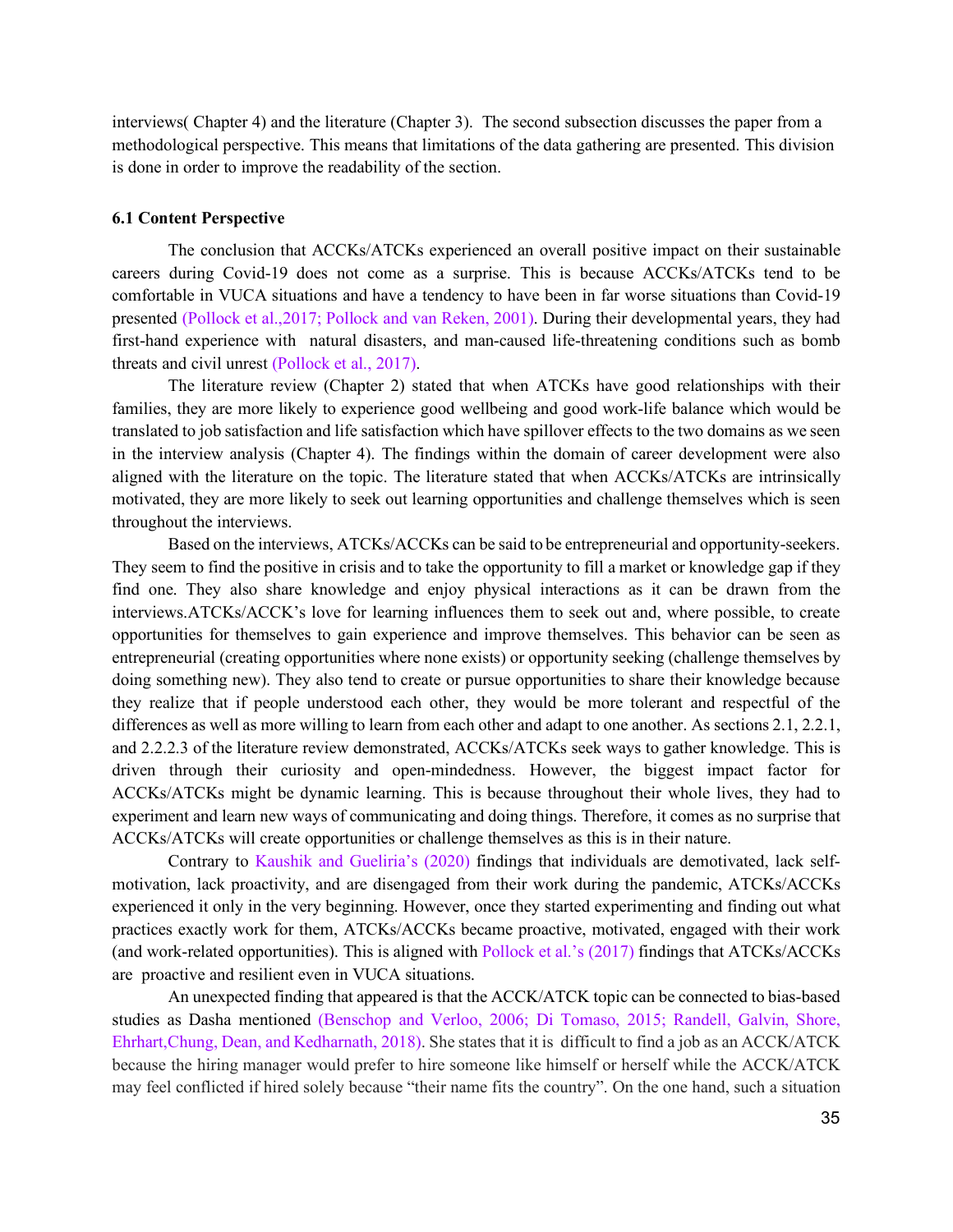may cause frustrations for the organizational members because they have to interact with someone who does not fit the national culture even if their name sounds like they are from a particular country. On the other hand, the ACCK/ATCK is likely to be frustrated because (s)he does not feel like (s)he fits in there. It is also possible for the ACCK/ATCK to refuse to accept such a job after finding out that (s)he feels uncomfortable being there. However, it is perhaps better to investigate such issues in subsequent papers.

 It is unexpected because I, as a researcher, did not think that in the era of MeToo and Black Lives Matter movements, recruiters would still be biased for/against the people they hire. I thought that recruiters would be more keen to give a chance to everyone and if anything imposes problems, it would be legal restrictions of the country. When connecting Dasha's experience to Covid-19, it is possible that recruiters are biased against hiring people who have a different passport/citizenship than them and how the recruitee, in the case (s)he is an ACCK/ATCK feels at their new job/workplace. However, this would be another suggestion for future research.

#### <span id="page-36-0"></span>**6.2 Methodological Perspective**

While writing the thesis proposal, I have spoken to three ATCKs/ACCKs and found out that they do not want to share photos nor have the time to do more than a 90 minutes interview. Keeping these attitudes in mind, I have decided to adapt the CLET technique of storytelling through pictures to storytelling through asking the right questions that would lead me to gathering the information I need on career sustainability and their culture, sense of belongingness, and the impact that Covid had on their lives. The original CCI technique starts with 5 very broad questions and are discussed over several sessions. Due to the participants' unwillingness to have more than one interview and that no meeting should exceed 60 minutes, I decided to think about some reflective questions I could ask them that capture the CCI technique. In the semi-structured interviews, I asked a few questions thinking they were not reflective enough but many of the interviewees had to think about it for a bit before they answered or found it difficult to answer so I had to rephrase a few questions reflecting the language they used earlier. Moreover, I had to prioritize questions based on the available time they had so sometimes during the interviews, I felt like I was jumping around with the questions I had asked. Because of this prioritization, I tended to start with a few very general background questions (upbringing and professional history), then moved to the questions related to sustainable careers, the influences Covid-19 had on their personal and work lives, and then if there was still time left, I would choose a topic to ask a few more questions. Therefore, certain themes were discussed in some of the interviews while others were not, such as job satisfaction (mentioned in 4.2.2). Whenever such an issue arose, it made it difficult to make concrete conclusions so they were presented as additional results that came out unexpectedly.

Conducting Skype interviews was a bit unpleasant because of the unstable internet connection. The issues revolved around missing parts of the conversation and getting interrupted by people being at the door. We managed these issues by repeating the question or the answer. Luckily, the internet connection was stable enough to be caught almost fully on the recording. Therefore, the issue was during the interview but not with the recording. I experienced some difficulty in building rapport with two of the interviewees because we have never interacted with each other. The way I tackled it was by sticking as closely as possible to their time availability, the questionnaire guide, and maybe asking a few questions to uncover a theme if they were willing to discuss it. Interviewing my neighbor was difficult because we did it face-to-face but it turns out that he did not speak loudly and clearly enough for my phone recording to catch everything. In addition, he speaks quickly. Therefore, I had to replay the interview several times until I managed to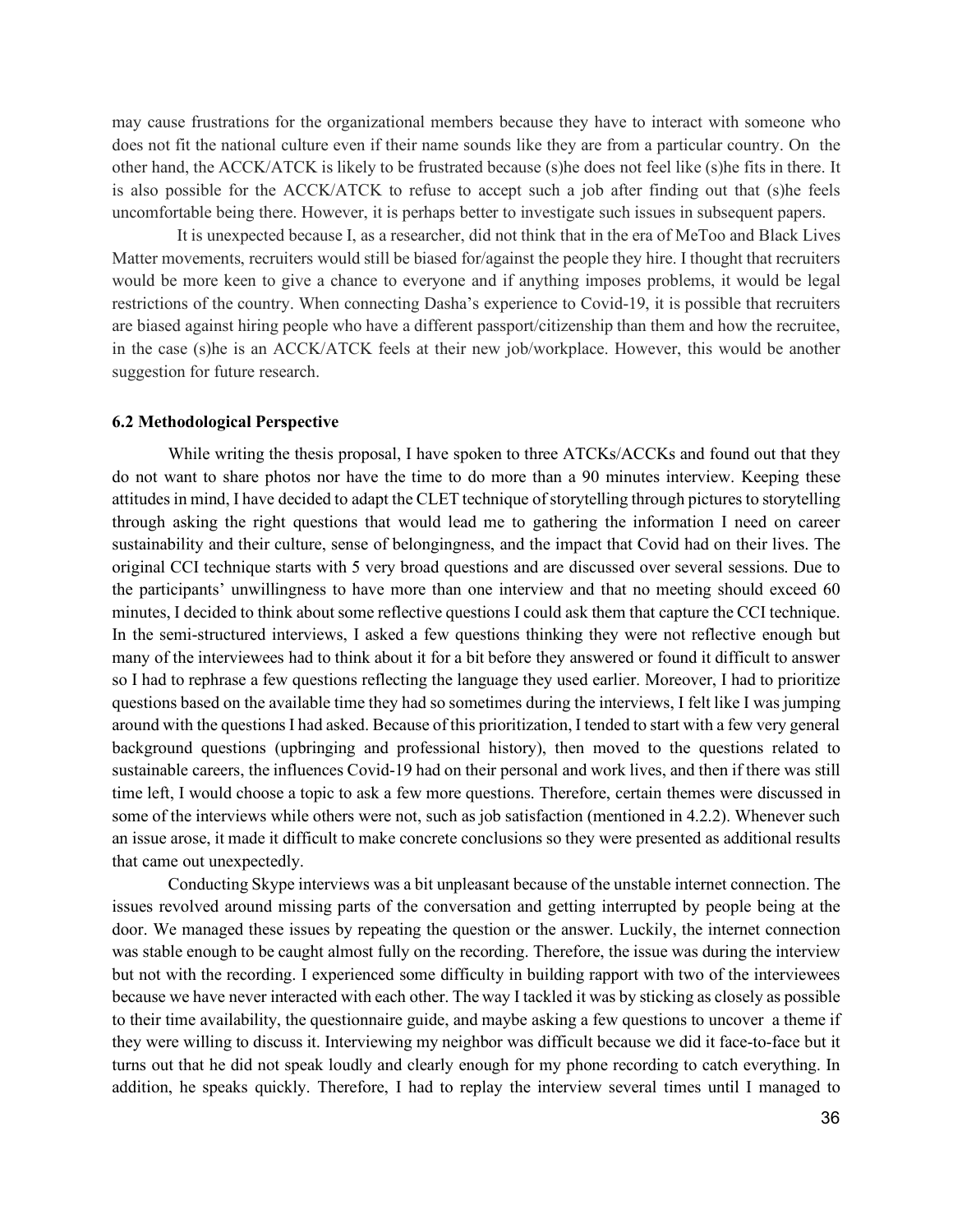transcribe the interview. I also discovered that OTranscribe is a good tool to transcribe the interviews as it allows the researcher to just add the recording and to start transcribing it without having to switch between screens to start/stop the recording and typing- everything is done on the same page.

Template Analysis allowed me to see that the ATCKs/ACCKs did not suffer from depression, anxiety, worries, disconnection, or burnout because they found their coping strategy after experimenting and learning what works for them and what does not. I think the reason why I concluded that ATCKs/ACCKs are opportunity seekers is because they had strong foundations set: they knew who they were, they have accepted themselves and appreciated their experiences, and they have established strong relationships with their parents. All of these factors combined might explain why they were learning focused. Moreover, all of the interviewees sounded determined to succeed in their respective fields or to follow a passion they engaged with during the pandemic which might be another condition as to why learning is so important to them.

The conclusion that ACCKs/ATCKs experienced an overall positive impact on their career sustainability during Covid-19 could be attributed to several factors: the timing of the interviews, the good relationship with their parents, and that the ACCKs/ATCKs were excited for the changes coming into their lives. Firstly, the interviews were conducted after slightly more than a year since the Covid-19 restrictions were introduced. This means that ACCKs/ATCKs had enough time to get used to the changes, to experiment, and to create a new routine. Secondly, their overall good relationship with their parents and the fact that their families are doing alright allowed them to focus on themselves and find ways to deal with their 'new normal<sup>[1](#page-37-1)</sup>'. Lastly, ACCKs/ATCKs are excited for changes because they are used to changes since their developmental years and were taught to always anticipate these (Pollock et al., 2017).

All of the interviewed ACCKs/ATCKs have graduated high school, and continued or are continuing their studies at university level. So, the conclusion of ACCKs/ATCKs looking for new opportunities to learn may be related to the fact that the sample is well-educated. The results may also be skewed due to the fact that the families of the interviewees are doing fine and have not given a reason to their children to worry about them. This may have influenced the decision of the interviewees to focus on themselves. Additionally, the fact that all of the interviewees are working during Covid-19 may have also contributed to the results. This may be based on the fact that ACCKs/ATCKs simply want to become better in their current jobs, learn new skills, expand their network reach, or to have an opportunity to share their knowledge. However, these are speculations and further research may be needed.

# <span id="page-37-0"></span>**7. Practical Implications**

As it was revealed in Chapter 4, ACCKs/ATCKs should maintain a schedule and set clear boundaries that would provide them with the needed structure to achieve a good state of overall mental wellbeing and work-life balance. The findings indicate that ACCKs/ATCKs, who have a purpose and are intrinsically motivated to achieve their goals, are likely to be proactively searching for new ways to improve: expand their KSAs and grow professionally. Therefore, if an ACCK/ATCKs wants to manage his or her career development better, (s)he will have to figure out what is his/her purpose and what motivates them to achieve the goal, and to invest in their learning. As the results revealed, ACCKs/ATCKs are very learning focused. However, this may be caused by the interviewee's wish to develop their careers further

<span id="page-37-1"></span><sup>&</sup>lt;sup>1</sup> Used in news outlets to indicate the routine and the life that people have creating during and post-Covid period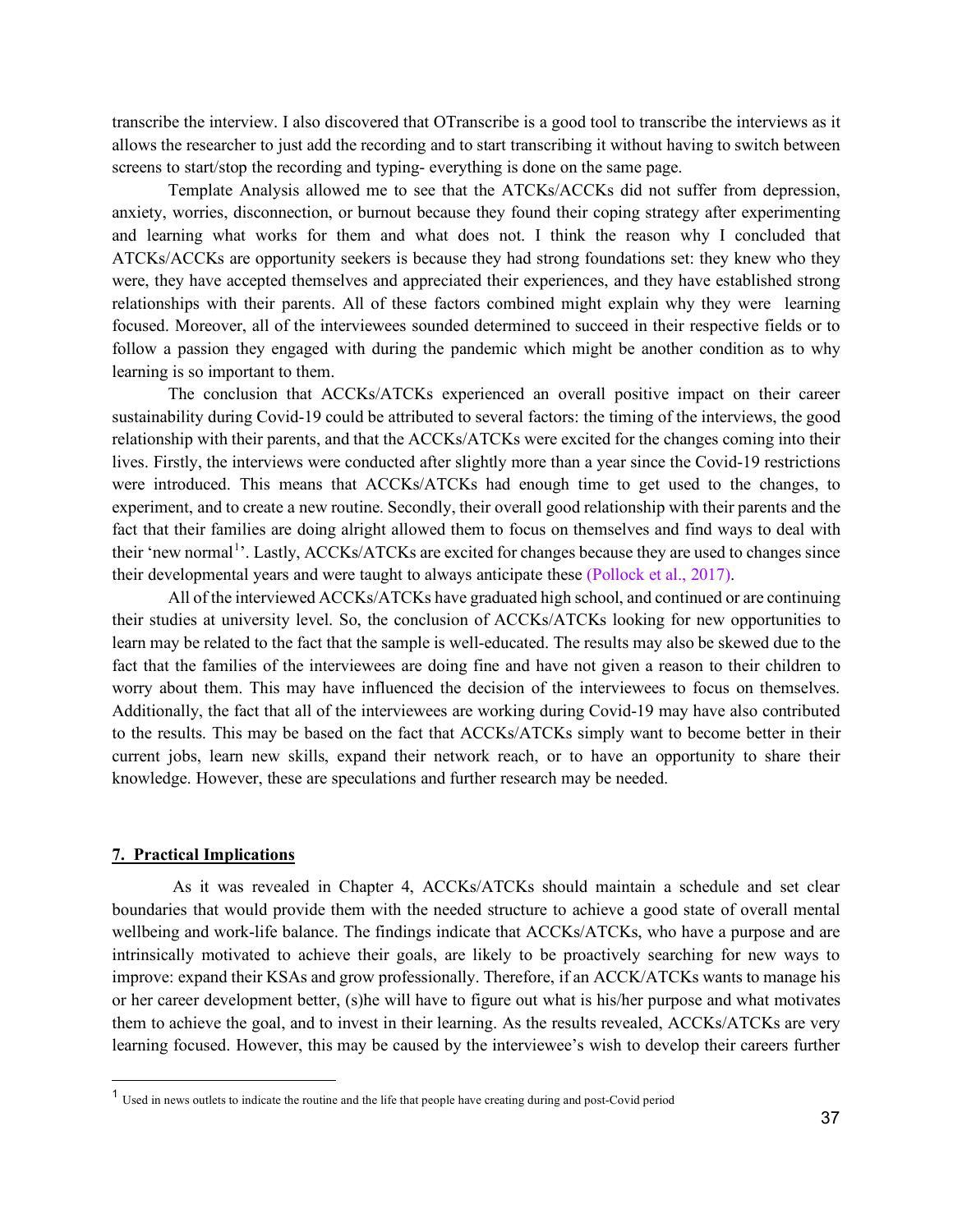and for them to have either completed higher education or to be enrolled at a higher education institution. In conclusion, in order for ACCKs/ATCKs to manage their sustainable careers better, they should concentrate on establishing their intrinsic motivation factors, invest in learning, and maintain good relationships with their colleagues.

The results in Chapter 4 showed that ACCKs/ATCKs felt some demotivation to work due to the lack of physical communication opportunities. Therefore, for organizations to keep their ACCKs/ATCKs engaged and committed to the organization during Covid-19, it is essential to create some activities for physical interactions. These may take form in going to the office up to a certain number of people or organizing weekly team outings to ensure the motivation of ACCKs/ATCKs to work. Additionally, motivating ACCKs/ATCKs with career growth opportunities at the current employer or learning opportunities, or a combination of the two may be a way to motivate these employees to stay engaged at their current workplace. For example, while conducting the interviews I noticed that the people who were actively looking for new opportunities outside their current employers were the ones who did not feel challenged while the ones willing to stay at their current employer felt like they had plenty to learn or were sufficiently challenged in order to become better in their industry.

#### <span id="page-38-0"></span>**8. Academic Recommendations**

Based on the discussion, the following recommendations can be made to researchers: (a) find out how much time the interviewee has on the various days and hours proposed, (b) ensure stable wifi connection on both sides, (c ) research is needed on ACCK's /ATCK's work-life balance and career development, (d) bias-based studies should be carried out during Covid-19 and post Covid-19, and (e) a further exploration on why ACCKs/ATCKs are learning-focused is needed.

It is essential that both parties set sufficient time aside because it allows for full data collection instead of asking only the essential questions. This would allow for properly conducting the interviews as well as to gather plenty of information. Due to lack of sufficient time on the participant's side, I had only a few side topics covered which in hindsight may have been useful to explain certain behaviors on a more global context as opposed to a case-by-case basis. By ensuring that both participants have stable wifi reduces guarantees that all speech will be recorded. Additionally, stable wifi will not disrupt the conversation flow because neither participant would have to repeat the question nor the answer.

There was insufficient literature on work-life balance and career development available on ACCKs/ATCKs. The studies I found were primarily carried out on monocultural adults which forced me to make assumptions and/or claims that were partly based on the literature and personal experiences and observations. The few career-related studies available on ACCKs/ATCKs were focused on the industries and the skills that ACCKs/ATCKs had until a bit before the financial crisis of 2008-2009.

My results showed that bias-based studies should be further developed, namely examining the recruiter's bias during Covid-19 as well as after Covid-19 and to examine the ACCK/ATCK (dis)comfort of working where their name fits. By doing a comparison study on recruiter's bias during Covid-19 and after Covid-19 would allow researchers to understand if recruiters (who are the ones who decide who gets a job or who does not) have become less biased against people coming from different backgrounds or more biased. By examining bias in such a way, it could give an indication on whether the lockdowns have had positive or negative effect on people's acceptance of cultural differences. Additionally, it could also provide an indication of the success of the Black Lives Matter and the Metoo movements which were movements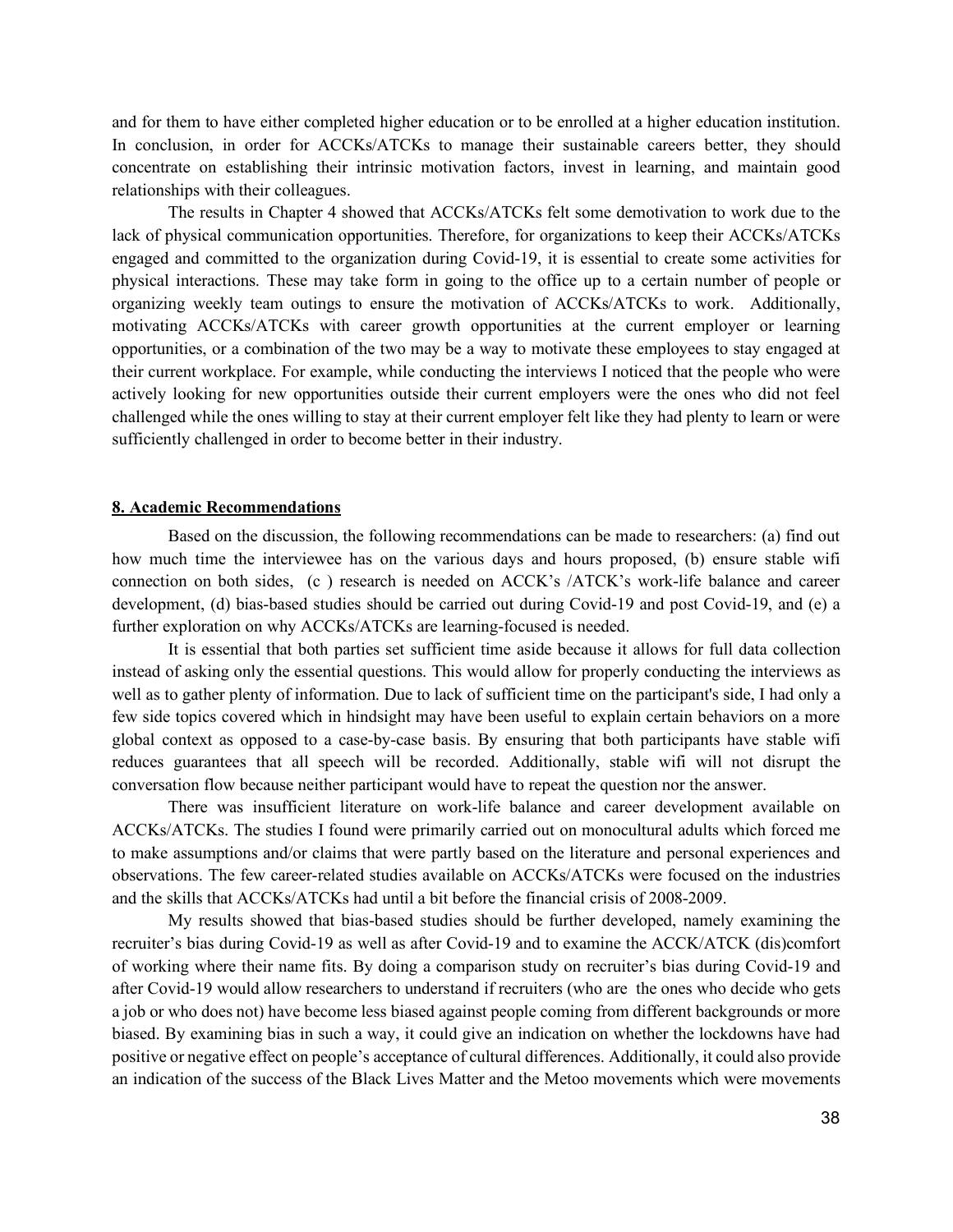that happened during the Covid-19 period worldwide and draw awareness of the not so respectful ways people treat each other. By examining the (dis)comfort ACCKs/ATCKs experience of working "where their name fits", the bias toward or against these individuals could be explored. This is important because it could indicate in which professional situations the ACCK/ATCK feels comfortable and how the working environment should be adjusted to accommodate the needs of the ACCK/ATCK.

Another possible direction for future research is carrying out a study on the factors that influence ACCKs/ATCKs to be learning orientated. As seen in the results and conclusion (chapters 4 and 5), the interviewed ACCKs/ATCKs are focused on their expansion and improvement of their KSAs. This may be because all the interviews have either completed their higher education or are currently in the process of pursuing their degrees, some are preparing to change their jobs/industries/employers, or simply because they are curious. Because current research, including this thesis, cannot for sure find what influences ACCKs/ATCKs to learn or whether it is a combination of factors,it may be a good idea to explore it further in the future.

A limitation of the paper is that it only examined highly educated ACCKs/ATCKs which may have resulted in skewed results. It would be interesting to examine ACCKs/ATCKs who only have a high school diploma and see in what ways lower and higher educated ACCKs/ATCKs differ in managing their sustainable careers during crises. It may also be worth examining the tendencies of ACCKs/ATCKs to become entrepreneurs and freelancers during the pandemic as many of the interviewees got engaged with either entrepreneurship or freelancing in one way or another, or plan on trying in order to grow their social media outreach. This is essential because many of the interviewees got involved in freelancing or entrepreneurship, or in some cases they tried to create their own brands by creating social media channels where they can post content in order to distribute knowledge about the various cultures.

#### <span id="page-39-0"></span>**9. Contributions**

This thesis makes several contributions to existing literature and methodology. The contributions made to the literature revolve around ACCKs/ATCKs coping mechanisms during crises while methodological contributions have to do with the group of individuals examined.

The study contributed to the existing literature by confirming that ACCKs/ATCKs are resilient in periods of rapid changes, at least based on the sample. This was shown by the interviewees' ability to create new routines which helped them maintain a good work-life balance and mental wellbeing. The sample also demonstrated that ACCKs/ATCKs tend to invest in their learning which affects their overall sustainable career. Additionally, the sample showed that ACCKs/ATCKs during Covid-19 are proactive by starting new projects whether these projects are more of entrepreneurial, freelancing, or artistic nature (content creation).

The contribution of the paper is that the majority of the interviewees were connected to either Europe or the Middle East, if not to both regions. Prior ACCK/ATCK research is focused on predominantly examining ACCKs/ATCKs who repatriated in the US. Therefore, most of the interviewees may have been influenced by their experiences in these two regions to make the choices they did. Additionally, among the interviewees, there was a non-traditional ATCK. This added an extra dimension to the study because it showed that people may identify as ATCKs when growing up in their passport country simply by attending an international school.

# <span id="page-39-1"></span>**10.Personal Reflection**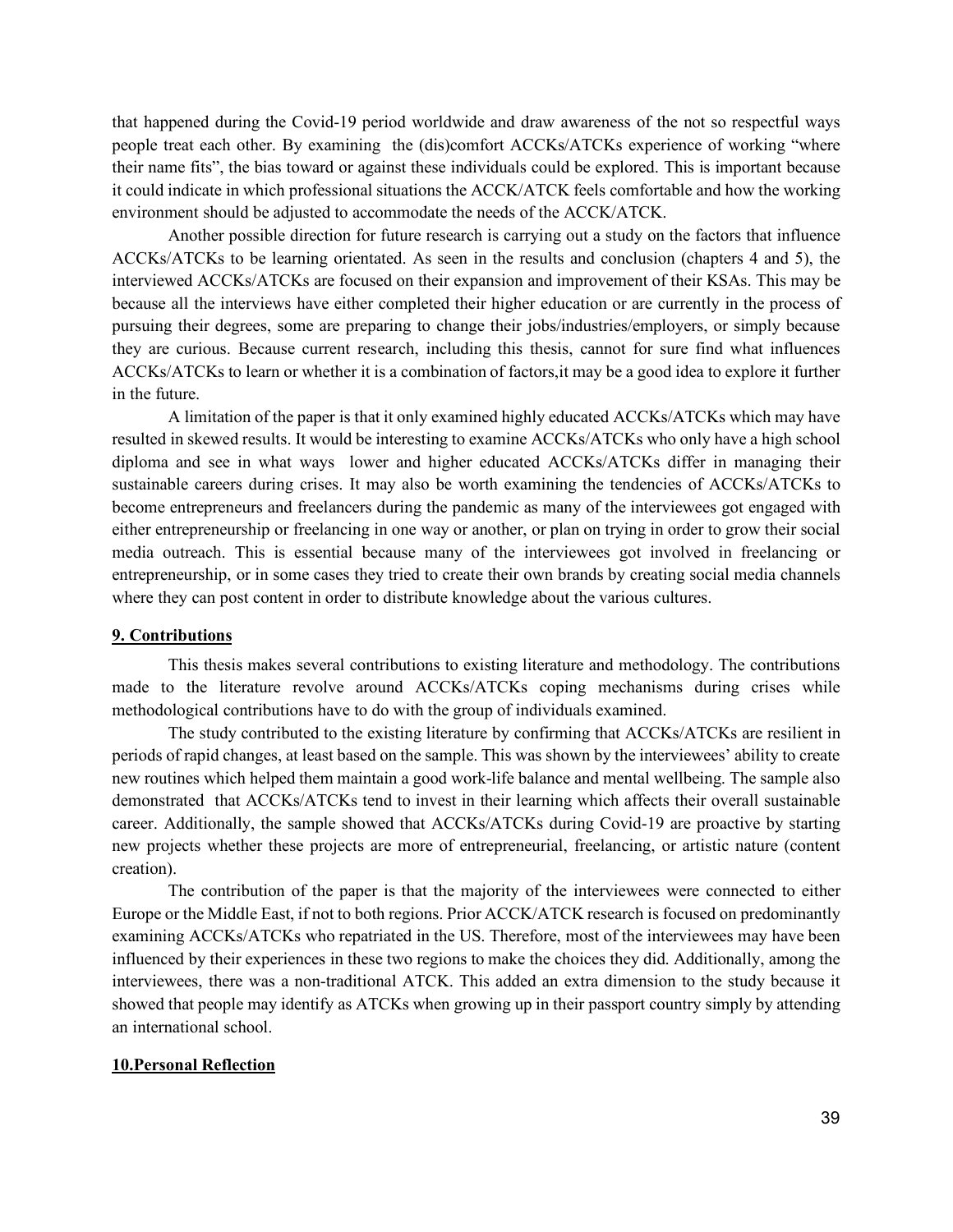Looking back on the literature, the interviews, my experience as a researcher/interviewer, and my personal experience as an ATCK, I faced several challenges. Firstly, I experienced cognitive dissonance. This inner disagreement with what the interviewee was saying led me to react impulsively by providing my own opinion, relating personal experience, and observations. Luckily, it led to a productive discussion which allowed me to better understand the interviewee's point of view. The next few times I experienced such disagreement, I asked further questions to understand their point of view better and tried to not be so quick to provide my personal stand.

Writing the analysis was rather difficult because I knew most of the interviewees so I had to be very careful not to bring in other information I knew about them. For example, during the interviews, some of the interviewees did not disclose their (full) working/volunteering history prior to Covid-19. So, I indicated that it is officially not disclosed. In order not to disclose anything that was not in the interview, I made sure to read the interviews several times and when writing to have the information easily available to double check.

Relating my experience to that of my interviewees, I think we deferred in two aspects: mental wellbeing and work-life balance. Whilst for most of them, it was rather difficult to create a schedule that works for them and to get used to working remotely, my work as an ESN volunteer at national and international level has prepared me for such situations. I already knew my boundaries, how to communicate them to people, and how to manage my time between volunteering, studying, and maintaining my relationships.

# <span id="page-40-0"></span>**11.Resources**

Abe, J.A.A. (2018). Personality, well-being, and cognitive-affective styles: a cross-sectional study of adult third culture kids. *Journal of Cross-Cultural Psychology*, *29 (5)*, pp. 811-830

Abendroth A-K, and Dulk, L. 2011. Support for work-life balance in Europe: the impact of the state, workplace and family support on work-life balance. *Work, employment and society*, *25 (2)*, pp. 234–256

Adeloka, B. (2011). Career planning and career management as correlates for career development and job Satisfaction: A case study of Nigerian bank employees. *Australian Journal of Business and Management Research, 1(2),* pp. 100- 112

Alfes, K., Veld, M., & Fürstenberg, N. (2020). The relationship between perceived high-performance work systems, combinations of human resource well-being and human resource performance attributions and engagement. *Human Resource Management Journal.* Ahead of print.<https://doi.org/10.1111/1748-8583.12310>

Angelucci, M., Angrissani, M., Bennett, D., Kapteyn, A., Schaner, S. (2020). Remote Work and Heterogenous Impact of Covid 19 on employment and health.*NBER Working Paper Series*[.Working Paper27749.](https://www.nber.org/system/files/working_papers/w27749/w27749.pdf) No page numbers

Appelbaum, S.H., & Shapiro, B.T. (2002). Career management in information technology: A case study. *Career development international, 7(3),* pp. 142-158.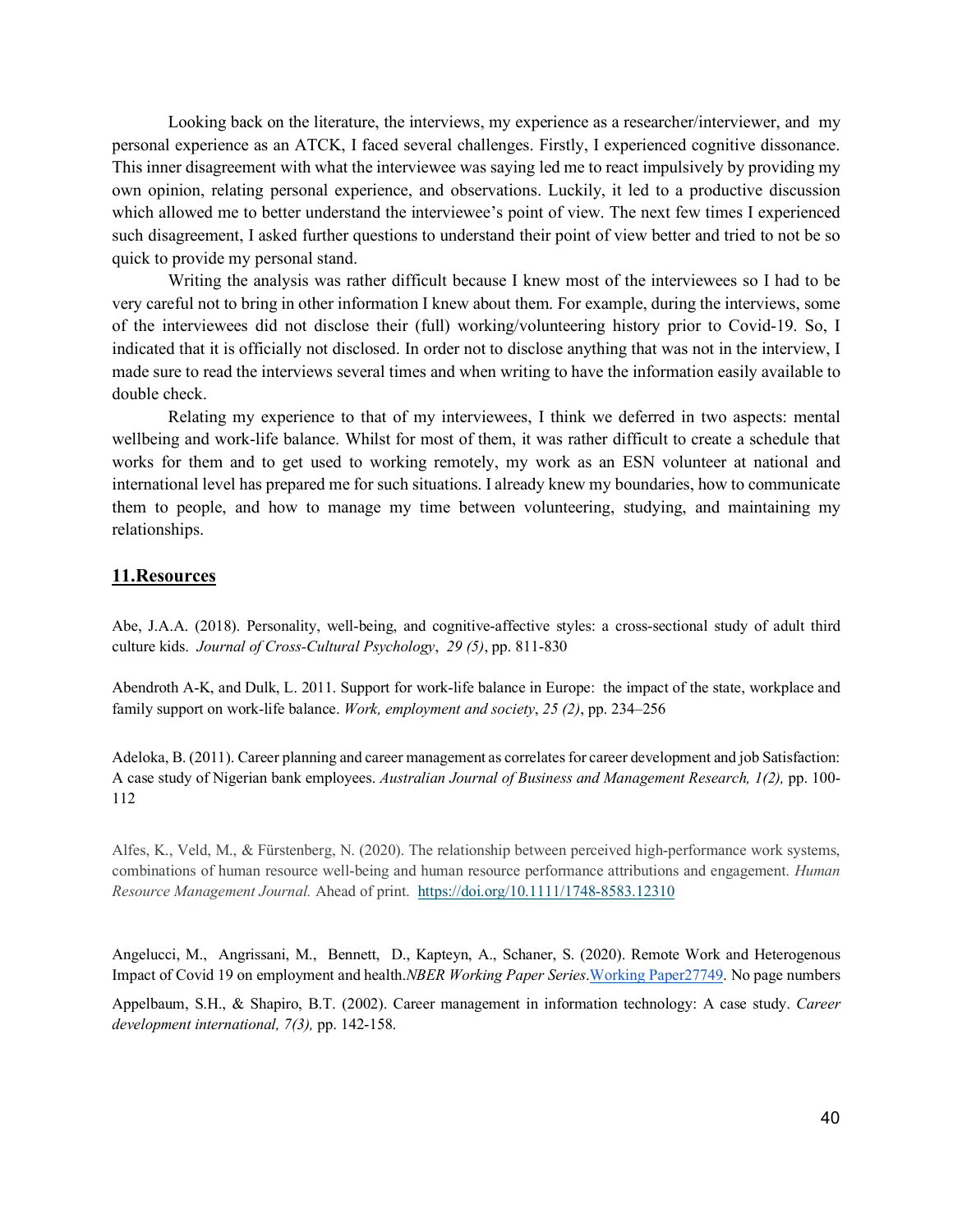Arnetz, B.B, Ventimiglia, M., Beech, P., DeMarinis,v., Lökk, J.and Arnetz, J.E. (2013) Spiritual values and practices in the workplace and employee stress and mental well-being, *Journal of Management, Spirituality & Religion*, *10(3*),pp. 271-281

Barber, L. K., Colin, A.L , and Santuzzi, A.M. (2018). Workplace telepressure and work-life balance outcomes: the role of work recovery experiences. *Stress and Health*,*35*, pp. 350-362

Barber, L. K., & Santuzzi, A. M. (2015). Please respond ASAP: Workplace telepressure and employee recovery. *Journal of Occupational Health Psychology, 20*, pp.172–190

Benschop, Y., & Verloo, M. (2006) Sisyphus' Sisters: Can Gender Mainstreaming Escape the Genderedness of Organizations?, *Journal of Gender Studies, 15(1)*, pp.19-33

Blustein, D. L. (2006). *The psychology of working: A new perspective for career development,counseling, and public policy.* Mahwah, NJ: Erlbaum

Bonebright, D. A. (2010). Adult third culture kids: HRD challenge and opportunities. *Human Resource Development International*, *13(3)*, pp. 351–359.

Bowen, D.E., & C. Ostroff (2004). Understanding HRM-firm performance linkages: the role of the "strength" of the HRM system. *Academy of Management Review, 29(2)*, pp. 203-22

Bowman, D.H.(2001). Identities blur for 'third-culture kids'. *Education Week, 20 (34)*. Retrieved from http://www.edweek.org/ew/articles/2001/05/09/34tck.h20. html

Brannen, M. Y., Garcia, D., & Thomas, D. C. (2009). Biculturals as natural bridges for intercultural communication and collaboration. In *Proceedings of the international workshop on intercultural collaboration*, pp. 207–210

Brooks, J., McCluskey, S, Turley, E, and King, N (2015). The Utility of Template Analysis in Qualitative Psychology Research. *Qualitative Research in Psychology, 12(3)*, pp 202-222

Brown B.B. and Perkins D.D. (1992) Disruptions in Place Attachment. In: Altman I., Low S.M. (eds) Place Attachment. *Human Behavior and Environment (Advances in Theory and Research)*, *(12)*. Springer, Boston, MA.

Caligiuri, P. (2006), "Developing global leaders", *Human Resource Management Review,16(2)*, pp. 219-228.

Catalano, T. (2016). *Talking about global migration: Implications for language teaching*. Bristol, UK: Multilingual Matters.

Chiu, C. Y. & Hong, Y. Y. (2005). Cultural competence: Dynamic processes. In A. Elliot, & C. S. Dweck (Eds.), *Handbook of competence and motivation*. New York: Guilford, pp. 489–505

Choi, K. M., & Luke, M. (2011). A phenomenological approach to understanding early adult friendships of Third Culture Kids. *Journal of Asia Pacific Counseling*, *1(1)*, pp. 47–60.

Choi K.M., Luke M., Bernard J.M. (2016) Being Connected: A Friendship Comparison among U.S., International, and Third Culture College Students. In: Benjamin S., Dervin F. (eds) *Migration, Diversity, and Education. Palgrave Macmillan*, London. Pp. 165-186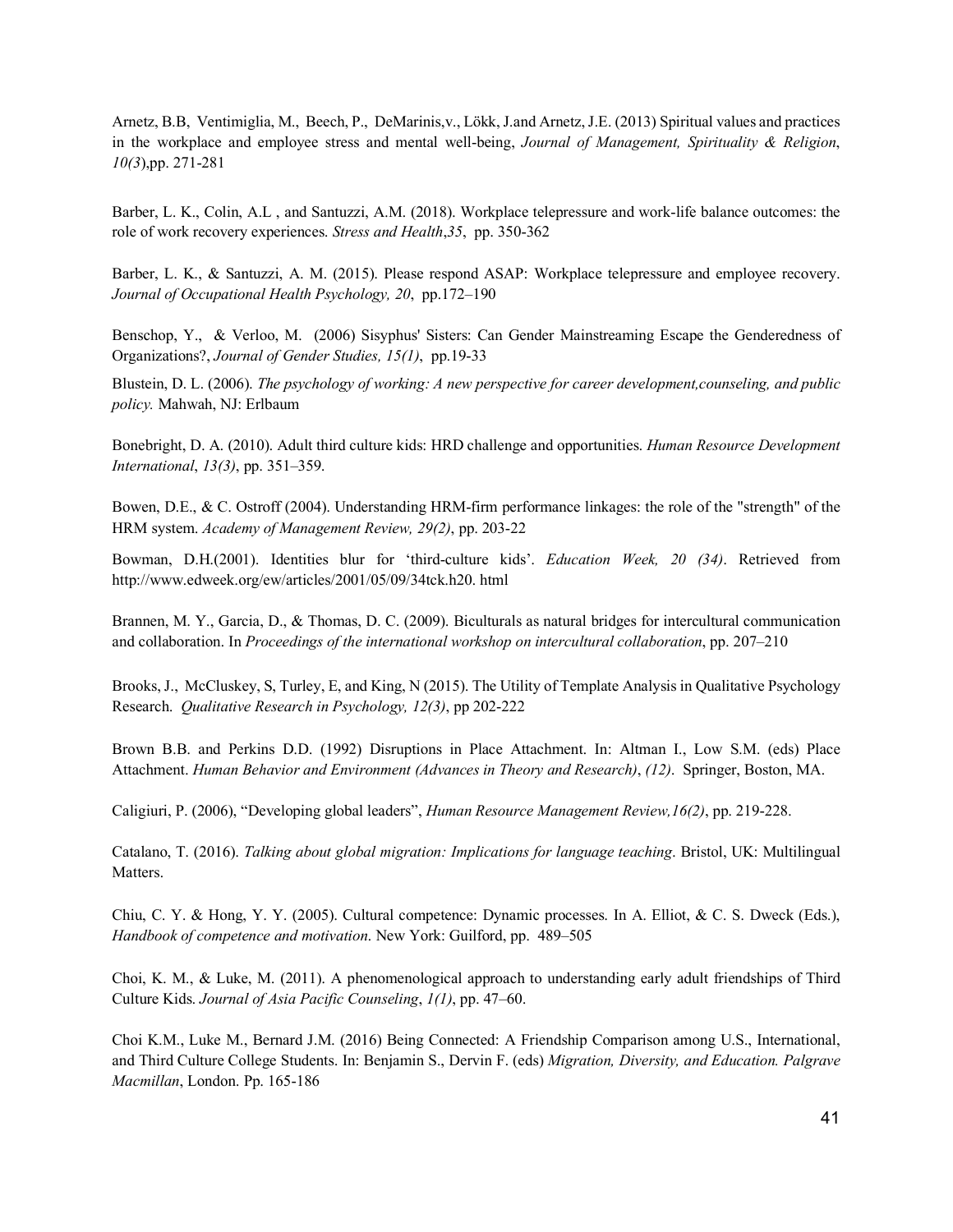Cockburn, L. (2002). Children and young people living in changing worlds: The process of assessing and understanding the 'third culture kid'. *School Psychology International*, *23(4)*, pp. 475–485

Collier, M. J. (2003). Negotiating intercultural alliance relationships: Toward transformation. In M. J. Collier (Ed.), *Intercultural alliances: Critical transformation.* . Thousand Oaks, CA: Sage. pp. 1–16

Conlon, Thomas. (2004). *Career Development Challenges for the 21st Century Workplace: A Review of the Literature.*  Online Submission.

Dana,K. and Griffin, R.W. (1999). Health and Wellbeing in the workplace: a review and synthesis of the literature. *Journal of Management*, *25(3)*, pp. 357-384

Davis, P., Headley, K., Bazemore, T., Cervo, J., Sickinger, P., Windham, M., & Rehfuss, M. (2010). Evaluating impact of transition seminars on missionary kids' depression, anxiety, stress, and well-being. *Journal of Psychology and Theology*, *38(3)*, pp. 186–194

De Sitter, L.U. de, den Hertog, J.F. & Dankbaar, B. (1997) From complex organizations with simple jobs to simple organizations with complex jobs. *Human Relations, 50(5*), pp. 497-534

De Vos, A., van der Heijden, B.I.J.M., and Akkermans, J.(2018). Sustainable careers: towards a conceptual model. *Journal of Vocational Behavior*, pp. 1-13

Dewaele, J. M., & Van Oudenhoven, J. P. (2009). The effect of multilingualism/multiculturalism on personality: No gain without pain for third culture kids? *International Journal of Multilingualism, 6,* pp. 443–459

DiTomaso, N. (2015). Racism and discrimination versus advantage and favoritism: Bias for versus bias against, *Research in Organizational Behavior, 35*, pp. 57-77

Downie, M., Koestner, R., ElGeledi, S., Cree, K. (2004). The impact of cultural internalization and integration on well-being among tri-cultural individuals.*Society for Personality and Social Psychology*, *30 (3)*, pp. 305–314

Easthope, H., (2009). Fixed identities in a mobile world? The relationship between mobility, place, and identity. *Identities: Global Studies in Culture and Power, 16 (1)*, pp. 61–82

Erasmus Student Network Nederland, Landelijke Studentenvakbond, and Interstedelijk Studenten Overleg. (2021). *Annual International Student Survey 2021*.<http://www.iso.nl/wp-content/uploads/2021/04/AISS-2021.pdf>

Fail, H., Thomson, J., & Walker, G. (2004). Belonging, identity and third culture kids: Life histories of former international school students. *Journal of Research in International Education*, *3(3)*, pp. 319–338

Fleury-Bahi, G., Félonneau, M.L., Marchand, D.(2008). Processes of place identification and residential satisfaction. *Environmental Behavior, 40*, pp. 669–682

Fritz, C., Yankelevich, M., Zarubin, A., & Barger, P. (2010). Happy, healthy, and productive: The role of detachment from work during nonwork time. *Journal of Applied Psychology*, *95(5)*, pp. 977–983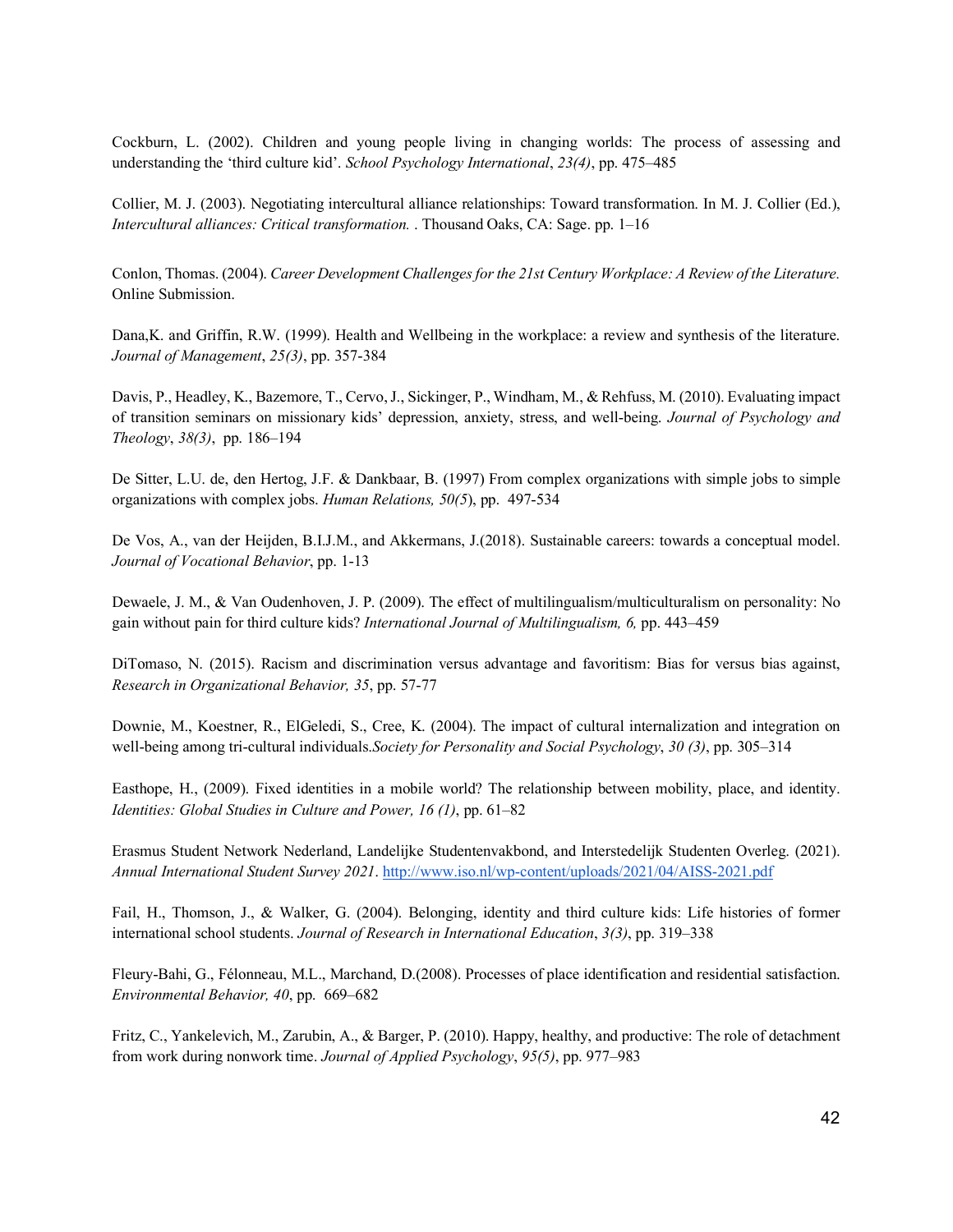Frone, MR (2003) Work-family balance. In: Quick JC and Tetrick LE (eds) *Handbook of Occupational Health Psychology.* Washington, DC: APA, pp. 143–62

Gerner, M., Perry, F., Modelle, M.A. and Archbold, M. (1992), "Characteristics of internationally mobile adolescents", *Journal School of Psychology, 30 ( 2)*, pp. 197-214

Greenhaus, J.G., Callanan, G.A., and Godshalk, V.M. (2000). *Career management* (3rd ed.). New York: The Drydent Press.

Hammer, M., Bennett, M., and Wiseman, R. (2003). Measuring intercultural sensitivity: The intercultural development inventory. *International Journal of Intercultural Relations, 27(4),* pp.421-443

Hamouche, S. (2020). COVID-19 and employees' mental health: stressors, moderators and agenda for organizational actions. *Unpublished*[. https://emeraldopenresearch.com/articles/2-15/v1](https://emeraldopenresearch.com/articles/2-15/v1)

Harvey, M. &Buckley, M.R. (1997). Managing inpatriates: building global core competency. *Journal of World Business, 32 (1)*, pp. 35-52

Hartung, P., & Blustein, D. (2002). Reason, intuition and social justice: Elaborating on Parsons' career decision making model. *Journal of Counseling & Development* ,*80(1)*, pp. 41-47.

Haslberger, A., Brewster, C. and Hippler, T. (2013), "The dimensions of expatriate adjustment", *Human Resource Management*, *52( 3),* pp. 333-351

Hayden, M. (2012). Third culture kids: The global nomads of transnational spaces of learning. In R. Brooks, A. Fuller, & J. Waters (Eds.), *Changing spaces of education: New perspectives on the nature of learning*. New York, NY: Routledge Publishing. pp.59-78

Hayden, M., & Thompson, J. (1995). International schools and international education: A relationship reviewed. *Oxford Review of Education*, *21(3)*, pp. 327–345

Hayden, M.C., Rancic, B.A. and Thompson, J.J. (2000), "Being international: student and teacher perceptions from international schools", *Oxford Review of Education, 26(1),* pp. 107-123

Hill, I. (2006). Student types, school types and their combined influence on the development of intercultural understanding. *Journal of Research in International Education*, *5(1)*, pp. 5–33.

Holmes, P. (2014). Intercultural dialogue: challenges to theory, practice and research. *Language and Intercultural Communication, 14(1),* pp. 1–6.

Hong, H.J. (2010). Bicultural competence and its impact on team effectiveness. *International Journal of Cross Cultural Management, 10(1)*, pp. 93–120

Hong, Y., Morris, M., Chiu, C. Y., and Benet-Martínez, V. (2000). Multicultural minds: A dynamic constructivist approach to culture and cognition. *American Psychologist*, *55(7),* pp. 709–720

Ismail, A., Daud, N.G., and Madrah, H. (2011). Relationship between career program characteristics and job satisfaction in a city based local authority. Scientific Annals of the "Alexandru Ioan Cuza" University of Iasi, *Economic Sciences section The Romanian Economic Journal*, *LVIII*, pp. 269-280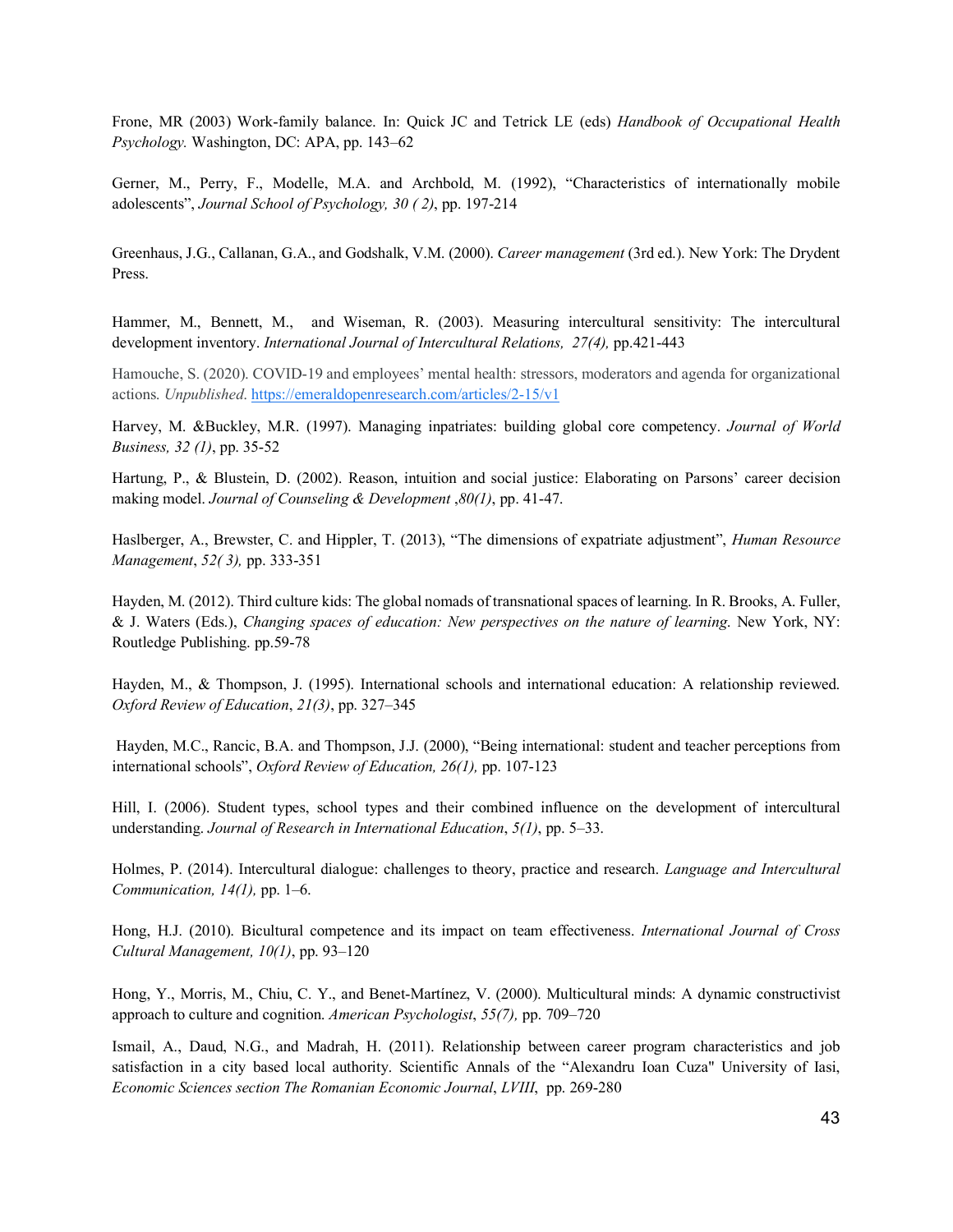Ismail,A., Madrah, H., Aminudin, N., and Ismail, Y. (2013). Mediating the role of career development in the relationship between career program and personal outcomes. *Hubs-Asia*, *17 (1),* pp. 43-54

Ismail, A., Adnan, N., and Bakar, R. (2014). Perceived Career Development support in workplace career programme. *Economic Annals, LIX (201)*, pp.157-175

Jordan, B. (2009). Blurring boundaries: The ''real'' and ''virtual'' in hybrid spaces. *Human Organization*, *68*, pp. 181–193

Kaushik, M. and Guleria, N. (2020). The impact of pandemic Covid-19 in the workplace. *European Journal of Business Management, 12(15)*, pp. 9-18

King, P. M. (1995). The psychosocial work environment: implications for workplace safety and health. *Professional Safety*, *40*, pp. 36–39

Korpela, M. (2016). A subculture of their own? Children of lifestyle migrants in Goa,*India.Asia and Pacific Migration Journal*, *25(4)*, pp 470-488

Kwon,J. (2018). Third Culture Kids: Growing up with mobility and cross-cultural transitions. *Diaspora, Indigenous, and Minority Education*, pp 2-10.

Lam, H. and Selmer, J. (2004), "Are former 'third culture kids' the ideal business expatriates?", *Career Development International, 9(3)*, pp. 109-122

Lauche, K. (2015). Human Centred work design and its roots [Class handout]. Retrieved from *Introduction to Organization Design. Institute of Management Research,* Radboud University.

Lauring, J., Guttormsen, D.S, McNulty, Y.M. (2019). Adult Third Culture Kids: adjustment and personal development. *Cross Cultural & Strategic Management* , *26(3)*, pp. 387-400

Lent, R. (2013). Career-Life Preparedness:Revisiting Career Planning and Adjustment in the new workplace. *Career Development Quarterly (62)*,pp. 1-14

Leung, A. K., Maddux, W. W., Galinsky, A. D., Chiu, C. (2008). Multicultural experience enhances creativity: The when and how. *American Psychologist, 63(3)*, pp. 169–181

Lijadi A, and van Schalwyk,G. (2014). Narratives of Third Culture Kids: Commitment and Reticence in Social Relationships. *The Qualitative Report 2014, 19*, pp. 1-18

Lijadi, A.and Van Schalkwyk, G.J. (2017).Place identity construction of Third Culture Kids: eliciting voices of children with high mobility lifestyle. *Geoforum(81)*, pp. 120-128

Lord, R. G., & Maher, K. J. (1990). Alternative information-processing models and their implications for theory, research, and practice. *Academy of Management Review, 15(1*), pp.9–28

Limberg, D. and Lambie, G.W., (2011). Third Culture Kids: implications for professional school counseling. *Prof. Sch. Counse*l. *15 (1)*, pp. 45–54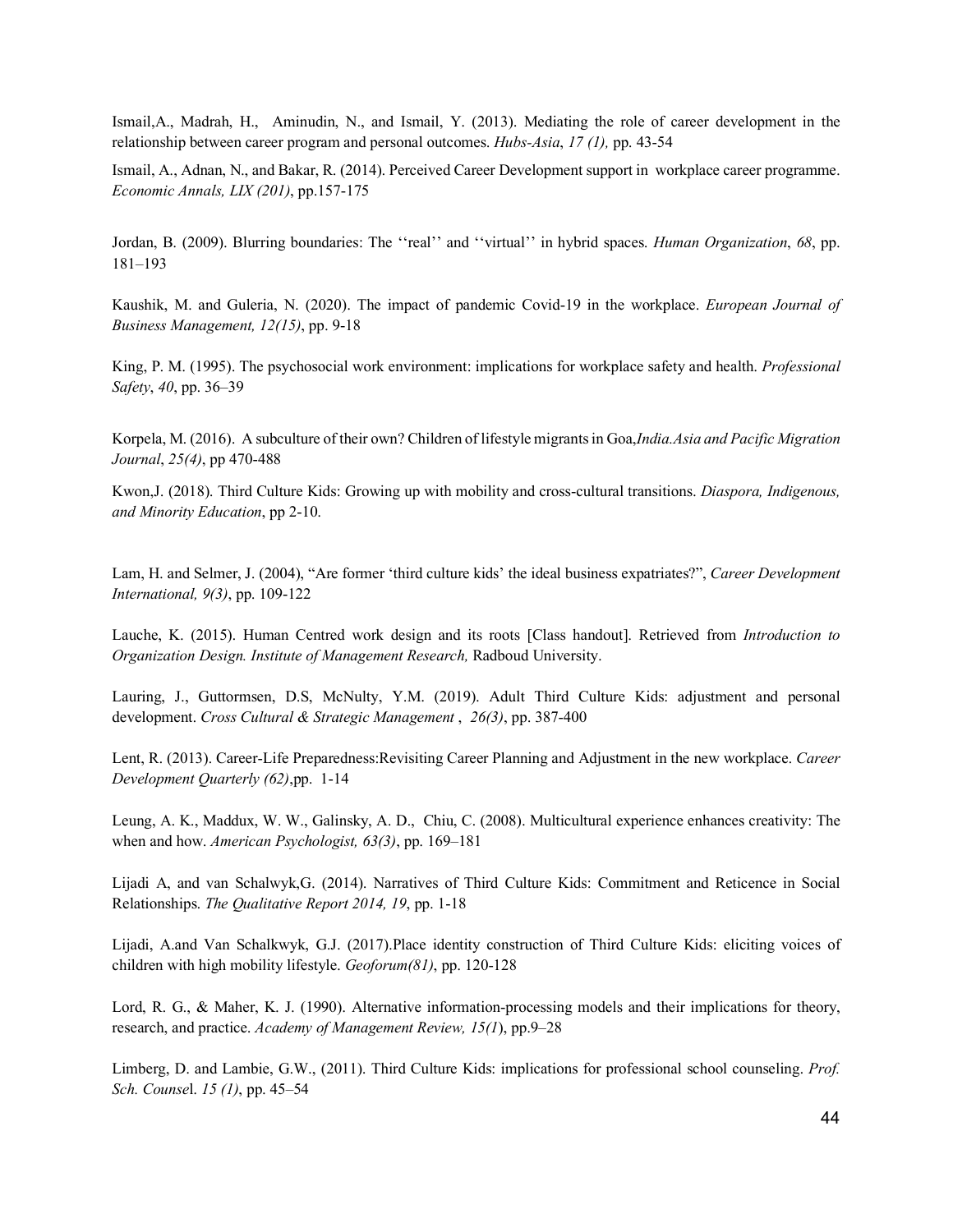Liu, L.S., (2014). A search for a place to call home: negotiation of home, identity and senses of belonging among new migrants from the People's Republic of China (PRC) to New Zealand. Emot., *Space Soc. 10*, pp. 18–26.

Martin, A.F., Romero, F.P., Valle, C.R., & Dolan, S.L. (2001). Corporate business strategy, career management and recruitment: Do Spanish firms adhere to contingency model*? Career DevelopmentInternational*, *6(3)*, pp. 149-155

Mazmanian, M., Orlikowski, W. J., & Yates, J. (2013). The autonomy paradox: The implications of mobile email devices for knowledge professionals. *Organization Science*, *24*, pp.1337–1357

McLachlan, D. A. (2007). Global nomads in international school: Families in Transition. *Journal of Research in International Education*, *6(2)*, pp. 233–249

Melles, E., Frey, L.(2014). ''Here, everybody moves": using relational cultural therapy with adult Third-Culture Kids. *Int. J. Adv. Counsel*. *36 (3)*, pp. 348–358

Mondy, R.W., Noe, R.M., & Premeaux, S.R. (2002).*Human resources managemen*t (8th ed.). New Jersey: Pearson Education, Inc., Upper Saddle River.

Nishii, L.H., Lepak, D.P., & Schneider, B. (2008). Employee attributions of the "why" of HR practices: their effects on employee attitudes and behaviors, and customer satisfaction. *Personnel Psychology*, *61(3*), pp. 503-545

Nwuche, C.A and Eketu, C.A. (2015). Career Development Practices and Workplace Deviance: the Case of Nigeria*.Journal of Accounting, Finance and Economics*, *5.(1),*pp. 101 – 117

Ogbonnaya, C. (2019). Exploring possible trade-offs between organizational performance and employee well-being: The role of teamwork practices. *Human Resource Management Journal*, *29(3)*, pp. 451-446

Ollo-Lopez, A., and Goni-Legaz, S. (2020). Home-based telework:usefulness and facilitators.*International Journal of Manpower.*

Parasuraman, S., Greenhaus, J. H., and Linnehan, F. (2000). Time, person-career fit, and the boundaryless career. *Trends in Organizational Behavior, 7*, pp. 63–78

Puah, A., & Ananthram, S. (2006). Exploring the antecedents and outcomes of career development initiatives: Empirical evidence from Singaporean employees. *Research and Practice in Human Resource Manageme*nt, *14(1)*, pp.112-142

Pollock, D.C, van Reken, R., and Pollock, M.V. (2017). *Third Culture Kids: Growing Up Among Worlds*. 3rd ed. Nicholas Brealey Press.

Pollock, D. C., & Van Reken, R. (2001). *Third culture kids: The experience of growing up among worlds*. Yarmouth, ME: Nicholas Brealey/Intercultural Press.

Randel, A., Galvin, B., Shore, L., Ehrhart, K.,Chung, B., Dean, M., and Kedharnath, U. (2018). Inclusive leadership: Realizing positive outcomes through belongingness and being valued for uniqueness, *Human Resource Management Review, 28 ( 2)*, pp.190-203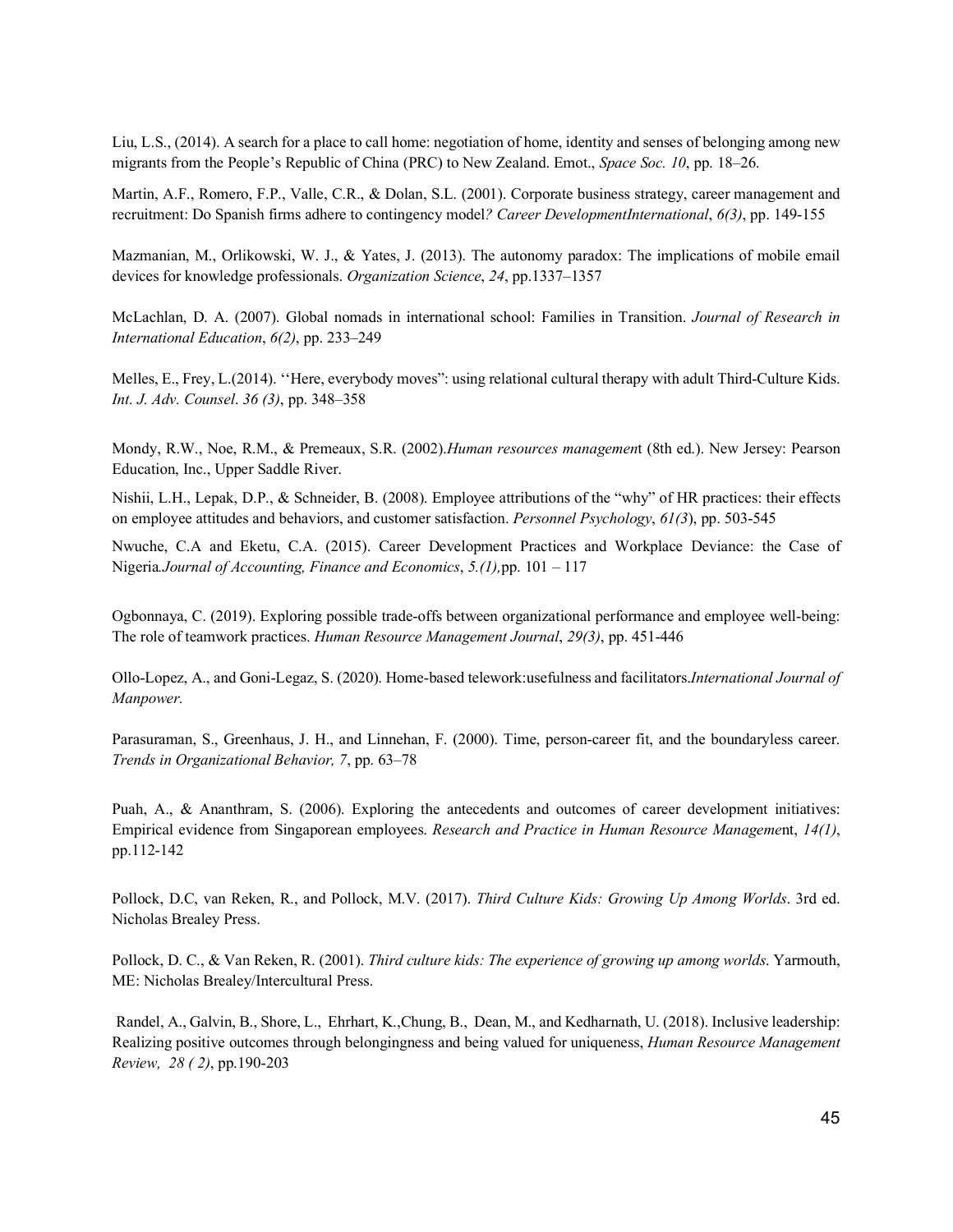Reuschke, D. and Feldstead, A. (2020). Changing Workplace Geographies in the Covid-19 crisis. *Dialogues in Human Geographies*, *10 (2)*, pp. 208-212

Saad, C. S., Damian, R. I., Benet-Martinez, V., Moons, W. G., Robins, R. W. (2012). Multiculturalism and creativity: Effects of cultural context, bicultural identity, and ideational fluency. *Social Psychological and Personality Science*, *4(3)*, pp. 369–375

Santuzzi, A. M., & Barber, L. K. (2018). Workplace telepressure and worker well‐being: The intervening role of psychological detachment. *Occupational Health Science, 2*, pp. 337–363

Savickas, M. L. (2005). The theory and practice of career construction. In S. D., & R. W. (Eds.), *Career development and counseling. Putting theory and research to work* . New Jersey: Wiley and Sons, Inc.pp. 42–70

Savickas, M. L. (2011). *Career counseling.* Washington, DC: American Psychological Association.

Savickas, M. L. (2013). Career construction theory. In S. D., & R. W. (Eds.), *Career development and counseling. Putting Theory and research to work* . (2nd ed.). Hoboken, NJ: Wiley. pp.147-186

Savickas, M. L. (2015). Career counseling paradigms: Guiding, developing and designing. In P., M. L., & W. (Eds.), *The APA handbook of career interventions* Washington, DC: APA Press. pp. 129–143

Schein, E. H. (1985). *Organizational culture and leadership*. San Francisco: Jossey-Bass

Selmer, J. and Lam, H. (2004). Third-culture kids: future business expatriates?. *Personnel Review*, *33(4),* pp. 430- 445

Shan,S. (2016). Thriving at the workplace: contributing to self-development, career development, and better performances in information organizations.*Pakistan Journal of Information Management and Libraries, (17*), pp. 109- 119

Skov, T., Borg, V., and Orhede, E. (1996). Psychosocial and physical risk factors for musculoskeletal disorders ofthe neck, shoulders, and lower back in salespeople. *Occupational and Environmental Medicine*, *53*, pp. 351–356

Smith, K., Kaminstein, D. S., & Makadok, R. J. (1995). The health of the corporate body: Illness and organizational dynamics. *Journal of Applied Behavioral Science*, *31*, pp. 328–351

Sonnentag, S., & Fritz, C. (2015). Recovery from job stress: The stressor-detachment model as an integrative framework. *Journal of Organizational Behavior*, *36*, pp. 72–103

Sparks, K., Cooper, C., Fried, Y. & Shirom, A. 1997. The effects of hours of work on health: A meta-analytic review. *Journal of Occupational and Organizational Psychology*, *70,* pp. 391–408

Symon, G.& Cassell,C. (2012). *Qualitative Organizational Research: Core Methods and current challenges*. London: Sage

Tandell, R. (2020). ILO: global jobs picture deteriorating. World Business Report. [https://www.bbc.co.uk/sounds/play/w172x58lxk55hwg\)](https://www.bbc.co.uk/sounds/play/w172x58lxk55hwg). Retrieved on 23rd February, 2021.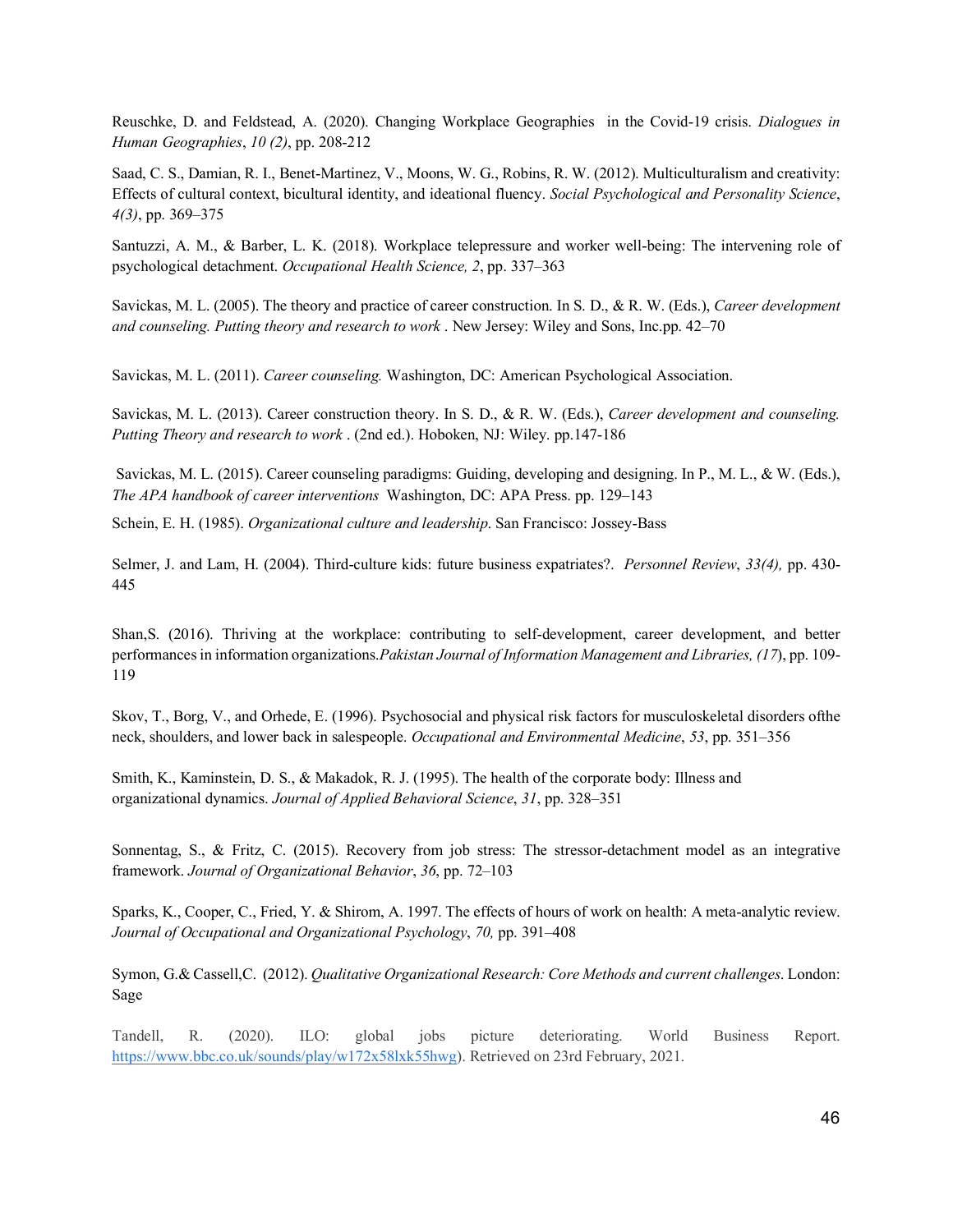Tarique, I. and Weisbord, E. (2013), "Antecedents of dynamic cross-cultural competence in adult third culture kids (ATCKs)", *Journal of Global Mobility, 1( 2*), pp. 139-160

Useem, R. H., & Downie, R. D. (2011). Third culture kids. In G. H. Bell-Villada, N. Sichel, F. Edise, & C. H. E. Schellenberg (Eds.), *Writing out of limbo: International childhoods, global nomads, and third culture kids*. Newcastle upon Tyne, UK: Cambridge Scholars Pub

Van der Heijden, B. I. J. M. and De Vos, A. (2015). Sustainable careers: Introductory chapter. In A. De , & B. I. J. M. Van Der Heijden (Eds.). *Handbook of research on sustainable careers*. Cheltenham, UK: Edward Elgar Publishing, pp. 1-19

Van Schalkwyk, G. J. (2010). Collage life story elicitation technique: A representational technique for scaffolding autobiographical memories. *The Qualitative Report*, *15*, pp. 675-695

Vriens, D. and Achterbergh, J. (2010). *Organizations: Social Systems Conducting Experiments.* 2nd edition. Springer Dordrecht Heidelberg London New York

Wang, P. and Walumbwa, F.O. (2007), "Family friendly programs, organizational commitment and work withdrawal: The moderating effect of transformational leadership", *Personnel Psychology*, *60( 2)*, pp. 397-427.

Warr, P. (1987). *Work, unemployment, and mental health*. Oxford: Clarendon Press.

Warr, P. (1990). The measurement of well-being and other aspects of mental health. *Journal of Occupational Psychology*, *63*, pp. 193–210

Wepfer, A. G., Allen, T. D., Brauchli, R., Jenny, G. J., and Bauer, G. F. (2018). Work-life boundaries and well-being: Does work‐to‐life integration impair well‐being through lack of recovery? *Journal of Business and Psychology, 33*, pp. 727–740

Westropp, S., Cathro, V., and Everett, A. (2016). Adult Third Culture Kids' suitability as expatriates. Review of *International Business and Strategy*, *26(3)*, pp.334-348

Zhang,S., Moeckel, R., Moreno, A.T., Shuai, B., and Gao, J. (2020). A work-life conflict perspective on telework. *Transportation Research Part A. 141*. pp 51-68

# <span id="page-47-1"></span><span id="page-47-0"></span>**Appendix 1.**

#### **A. Theoretical Codes**

The following represents the codes that emerged from the theory (literature). However, these codes will probably evolve as the interviews are transcribed and analyzed.

A.Work-life balance

I. Work roles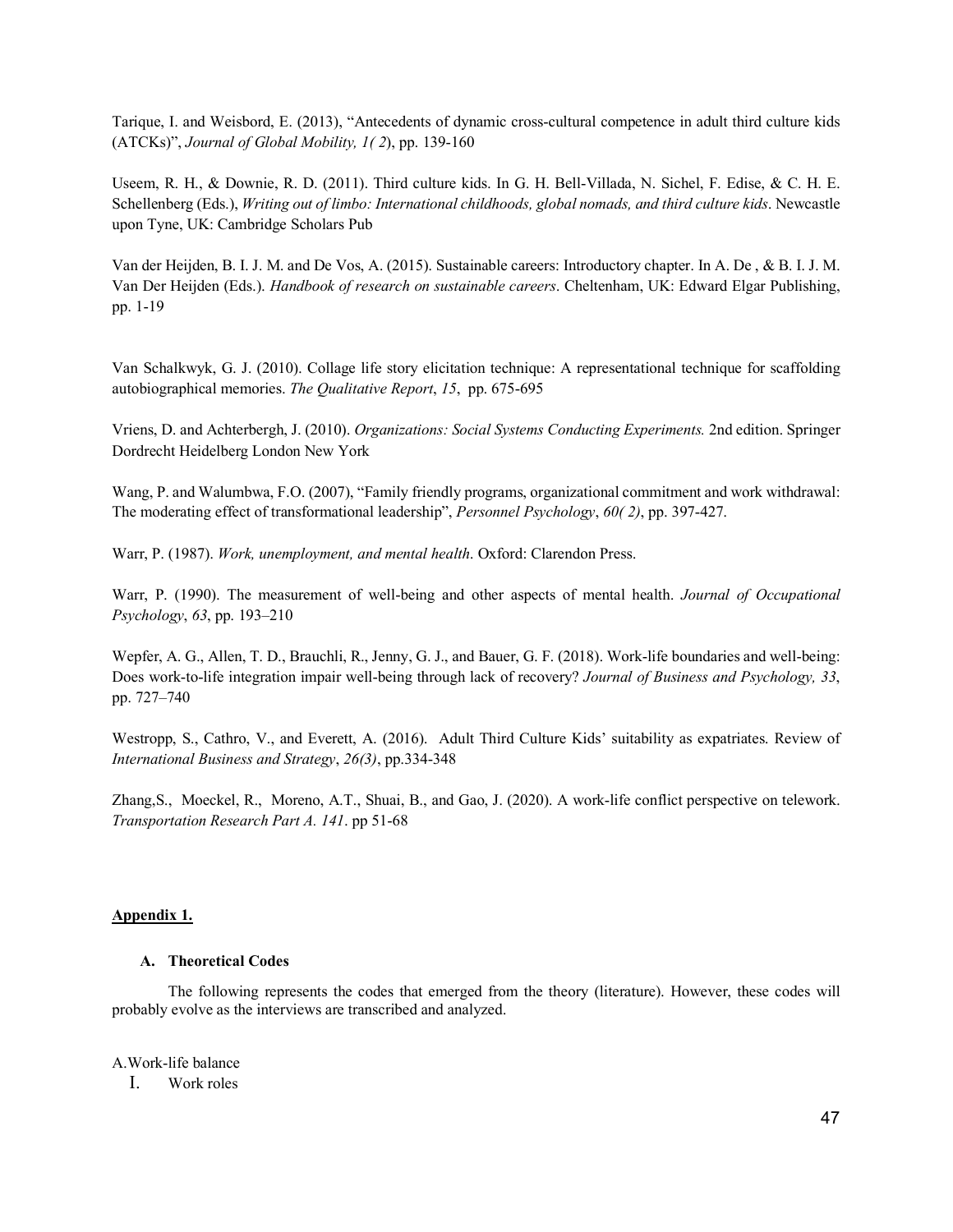- a. overall job satisfaction
- b. overall purpose
- II. Life roles
	- a. Family role
	- b. Personal roles
- B. Mental Well-being
	- I. Life Experience
		- a. Overall life satisfaction
			- i. Purpose
			- ii. Motivation
			- iii. relationships/network
		- b. Overall happiness
		- c. Overall self-confidence
- II. Job experience
	- a. Overall job satisfaction
	- b. Overall quality of relationships
	- c. Job demands
- III. Work-specific experience
	- a. Satisfactory pay
	- b. Satisfactory colleague interaction
	- c. Satisfactory level of competencies, knowledge and skills development

# C. Career Development

- I. Career planning
	- a. options/ preferences
	- b. Interests and capabilities are matched to opportunities
- II. Career management
	- a. Possibility to advance in career
	- b. Satisfactory performance appraisals

# <span id="page-48-0"></span>**B. Interview Codes**

These codes emerged from the interviews and are not aligned with the expected theoretical codes.

- A. Background
	- I. Global/ Mixed Upbringing
	- II. Professional Background
	- III. Career future

B.Culture

- I. Values
	- a. intercultural understanding
	- b.respect
	- c.kindness
	- d.karma
	- e.hard work
	- f. Globally minded
	- g. cultural identity
	- h. Perfectionism
	- i.openness to experience

# II. Beliefs

a.honesty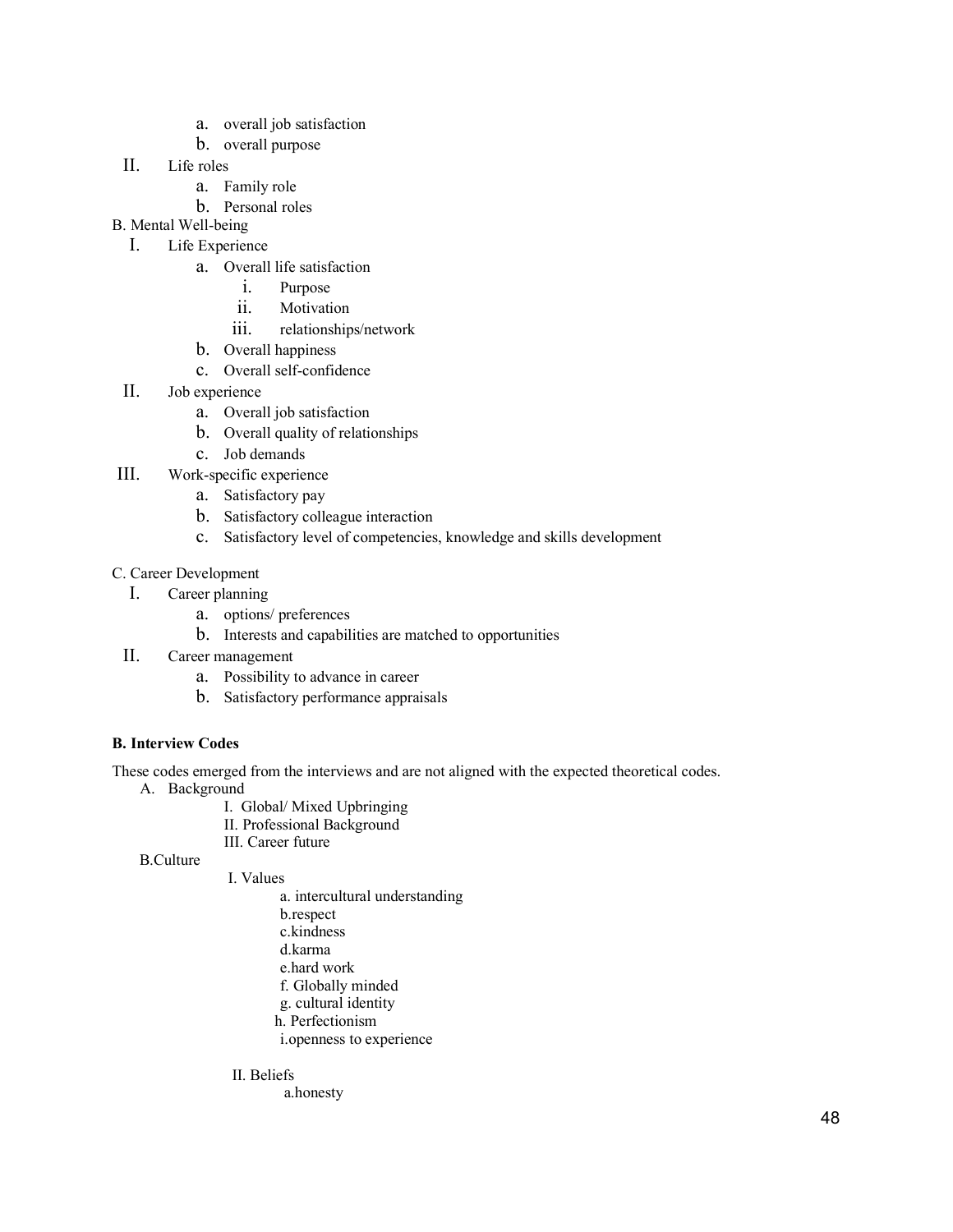b.realistic c.empathy d.education opportunities e. try and learn f.gender equality g.equality III.Behavior a. respect b.positive attitude c. self-disovery d.dedication to work e.precision IV. Personality a. friendliness C. Work -Life balance I. self-care activities a.time management/scheduling b. phone off outside work hours c. laptop away outside work hours d. sleep e. Religion f.sports g. discover new things h. improve a skill i. breathing exercises j.saying 'no' II. relationships a.family b.friends c. professional contacts II. work satisfaction a. learning b. motivation D. .Mental Wellbeing I. Motivation a.inspiration b..money c. personal interest d.solution orientated e. lack of experience f.enjoyment g.learning h.curiosity i. productivity j.achievements k. friendliness l.observations m.personal experiences n.relationships o.purpose (POV) p. teaching Q.creativity II.Purpose a. meaningfulness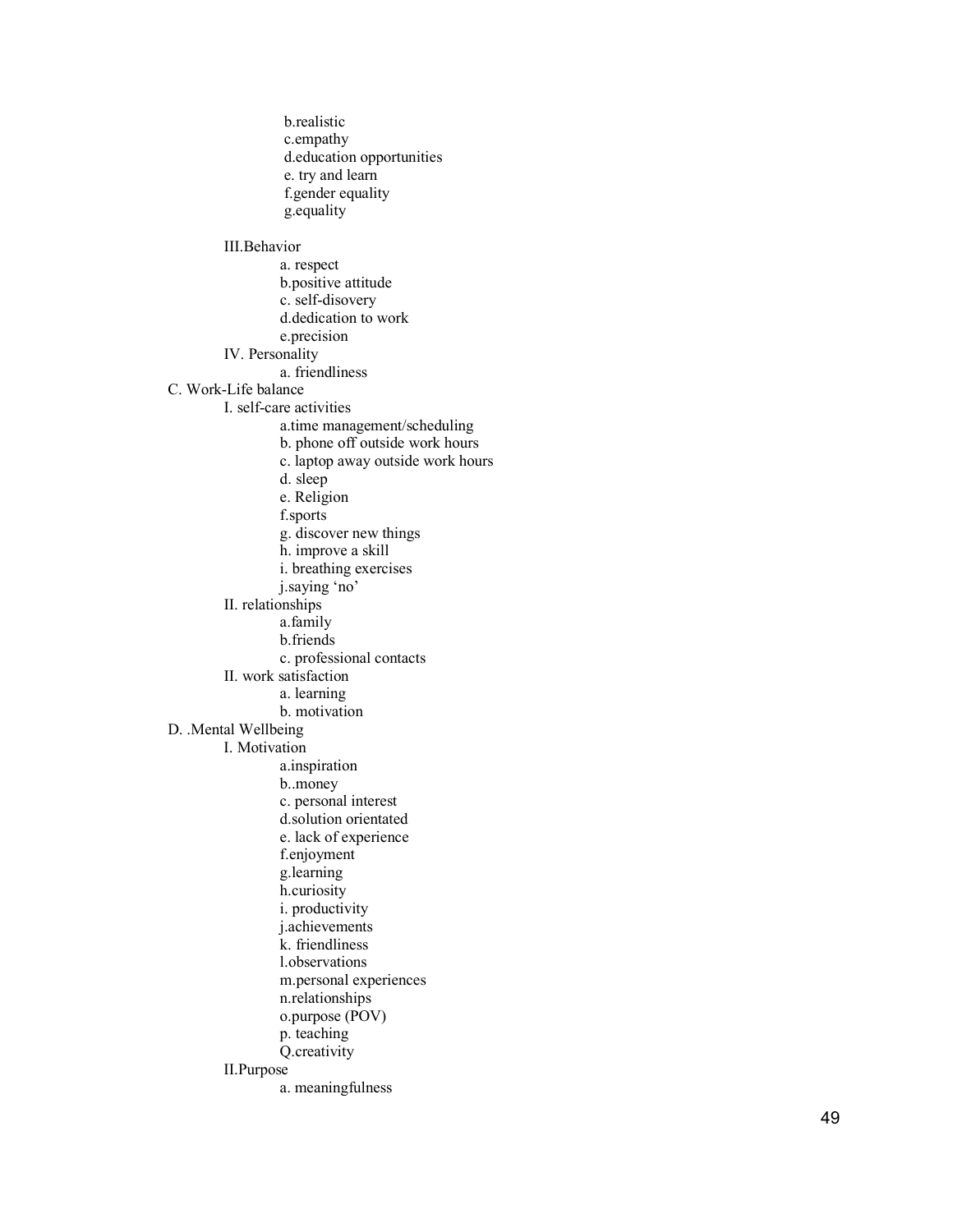b.job satisfaction c.family d.societal improvement E.contributions III.Self-care a. scheduling b.time management c.watching movies d.spending time with family e.learning f.sleep g.religion h.reading i.re-evaluation priorities E. Career Development I.(Potential) career path a. learning new KSA b. application of learned KSA c.spreading a message D.commonalities e. transferable skills II.(Potential) career growth a. Learning new KSA b.application of learned KSA c.experience III. Personal development a.learning from therapist IV. Career development a.learning from colleagues F. Covid-Life I. Positive (business) impact a.learning new KSA b.engagement in self-care practices II.Negative (business) impact a.network difficulties b.demotivation c.seclusion/lack of personal (physical) contact d.routine III.No changes a. remote work pre-covid b. same requirements (lab work) IV. Changes a. relocation b. becoming an entrepreneur V. Slight changes a.more responsibilities b. relationships/interactions with colleagues

# <span id="page-50-0"></span>**Appendix 2. Interview Questions**

#### **CLET:**

1.Tell me about yourself (intersectionality)- ie nationality, moves/cultures, age, gender, hobbies/interests, profession/skills, values - are you personal values/beliefs displayed by your organization/colleagues/boss? When/in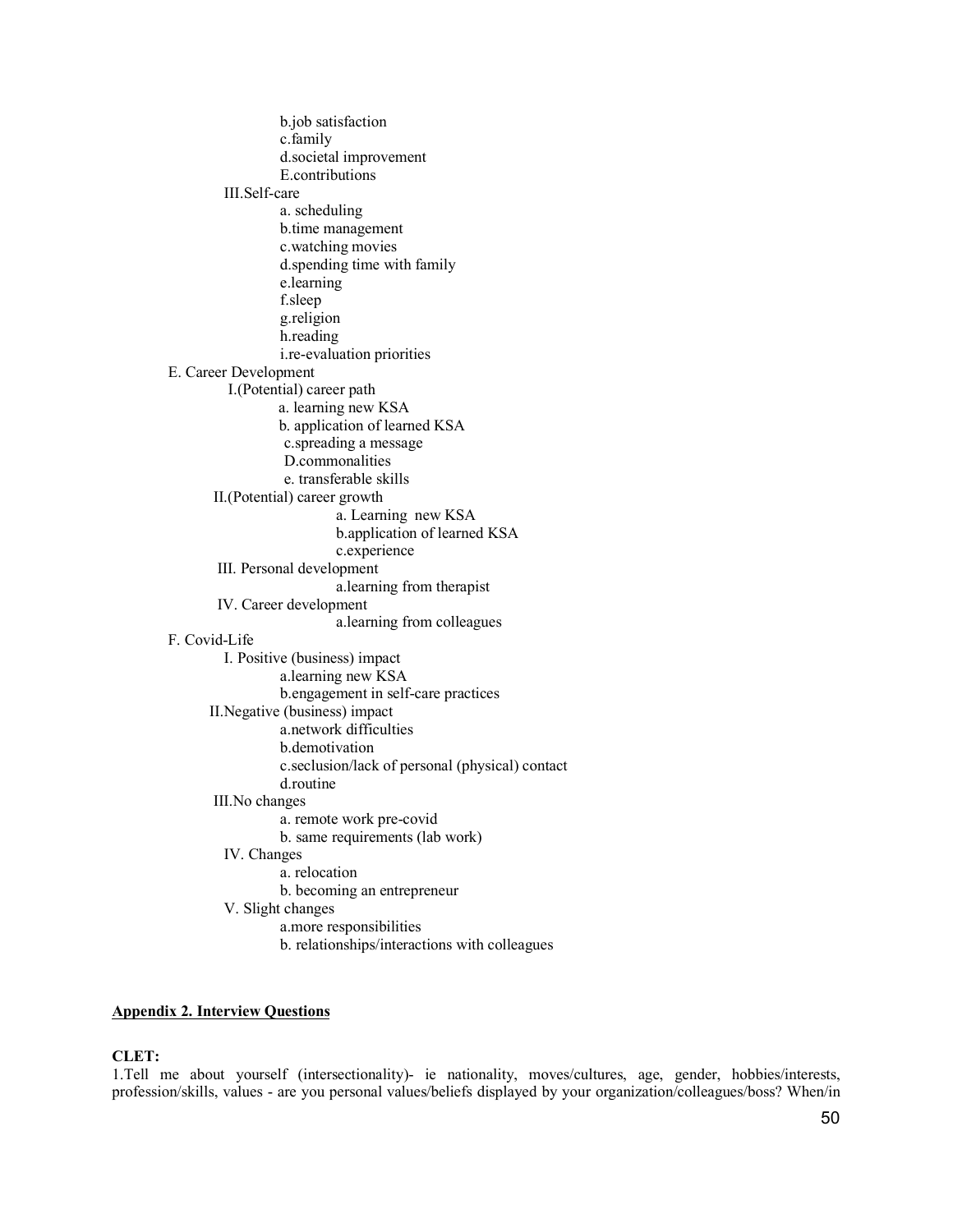what situations do your personal values and beliefs are displayed at work? What is your work situation during Covid-19? (employed by the same organization, changed employers, working full-time/part-time/overtime, length of working for the current employer/relocation).

2.Are you currently employed or are you a volunteer at an organization/community?

3.What motivates you to work/volunteer at your current organization?

# **CCI:**

4. How would you like to construct your career?

- What changes would you like to make to your career?
- What changes have you already made toward achieving your goal?
- What/who motivated you to make these changes?
- What motivated you to change your careers/positions/employers/organizations/etc?
- What motivated you to become a freelancer/entrepreneur?
- What/who attracts you to your current organization/job?
- What is your favorite thing about your job/organization?
- What is the most hateful thing about your job/organization?

#### **Work-life balance:**

5.What is your routine during the average work-day? 6.What is your understanding of work-life balance?

7.How do you maintain work-life balance?

- How do you divide your time between work and personal responsibilities?
- Many employees struggle maintaining work-life balance. In what ways is it affecting you? How do you cope with the issue?

# **Mental Well-being:**

8.What is your understanding of mental well-being? 9.How do you maintain your mental health?

- Many employees feel strained and experience depression or burn-out. Have you experienced any of the issues during the pandemic? How did you cope with it? What kind of negative thoughts have you experienced since the start of the pandemic? Did it make you feel demotivated and unwilling to work/volunteer?

10.How do you spend your time when you are not working?

#### **Career Development:**

11. What have you learned since the start of the new workplace norms that may be useful for your personal growth and development?

- Have you taken any courses in particular? (given by your organization or you got them yourself via a platform: skillshare/coursera/etc)?

12.What have you learned that may be useful for your career growth and development?

- Have you taken any courses in particular? (given by your organization or you got them yourself via a platform: skillshare/coursera/etc)?
- 13. What career plans do you have? Where do you see yourself in terms of career in 5 years time? In 10 years time?

# **Pre-Corona vs Now:**

14.In what way has your work responsibilities been affected by the Covid-19 workplace changes?

15.Has your work become more meaningful/ Do you feel like you contribute more to society now than before? 16.Have you become more engaged with the local society?

17.Are you thinking of changing careers? Why/Why not? / Why have you changed employers/positions/careers? 18.Tell me about your current workplace, more specifically how do you work (remote/blended/physically)?